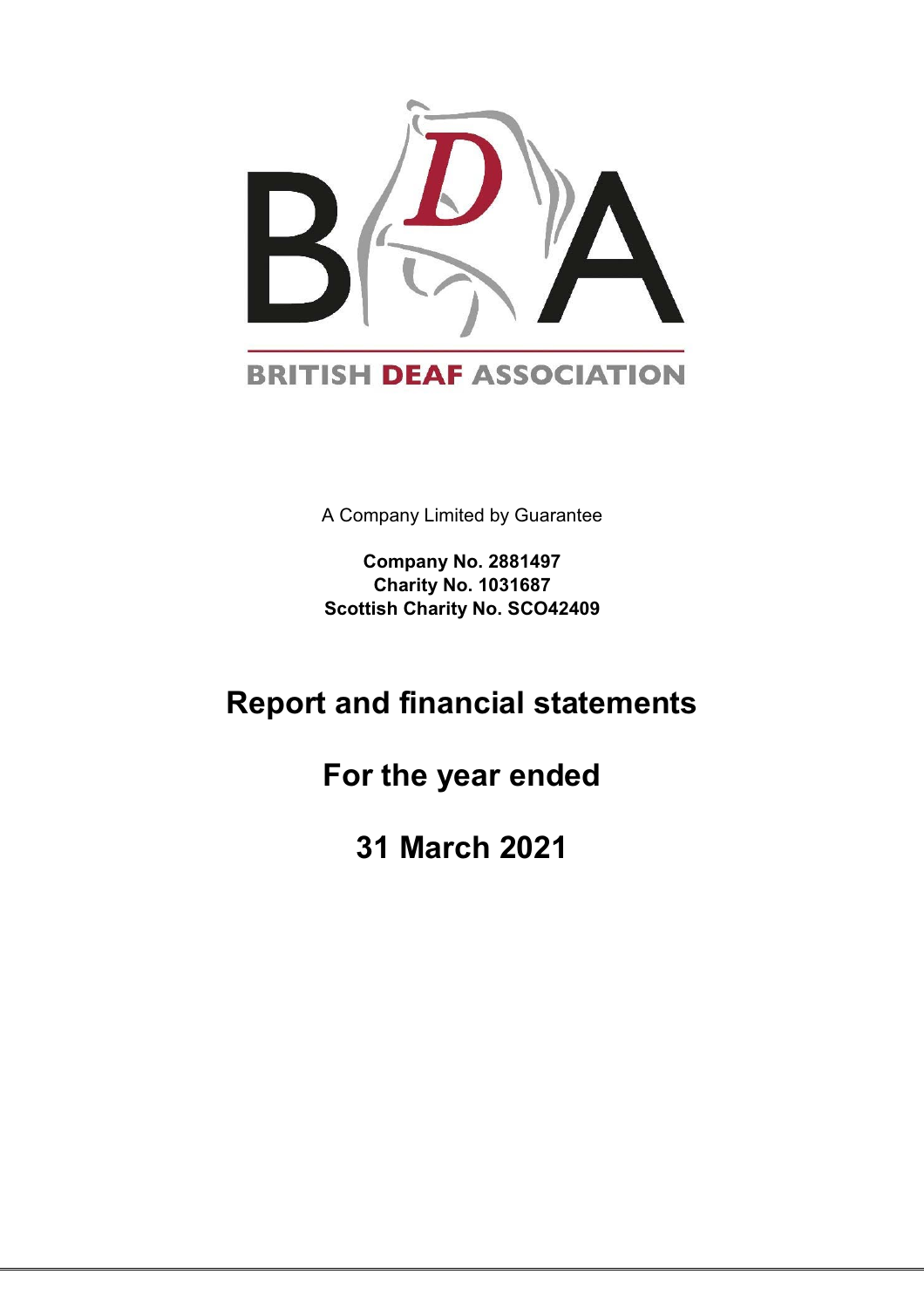## **Report and financial statements For the year ended 31 March 2021**

| <b>Contents</b>                                                                                                                                                                                                                                                                                           | Page/s    |
|-----------------------------------------------------------------------------------------------------------------------------------------------------------------------------------------------------------------------------------------------------------------------------------------------------------|-----------|
| Reference and administrative information                                                                                                                                                                                                                                                                  | 1         |
| Trustees' annual report                                                                                                                                                                                                                                                                                   | $2 - 24$  |
| BDA work for the year 2020-21<br>$\bullet$<br>Coronavirus Pandemic<br>Thank you to funders<br>$\bullet$<br>Financial review<br>$\bullet$<br>Structure, governance and management<br>$\bullet$<br>Statement of responsibilities of the Trustees<br>$\bullet$<br>Statement as to disclosure to our auditors |           |
| Independent auditors' report                                                                                                                                                                                                                                                                              | $25 - 28$ |
| <b>Statement of financial activities</b><br>(incorporating an income and expenditure account)                                                                                                                                                                                                             | 29        |
| <b>Balance Sheet</b>                                                                                                                                                                                                                                                                                      | 30        |
| <b>Statement of cashflows</b>                                                                                                                                                                                                                                                                             | 31        |
| <b>Notes to the financial statements</b>                                                                                                                                                                                                                                                                  | $32 - 49$ |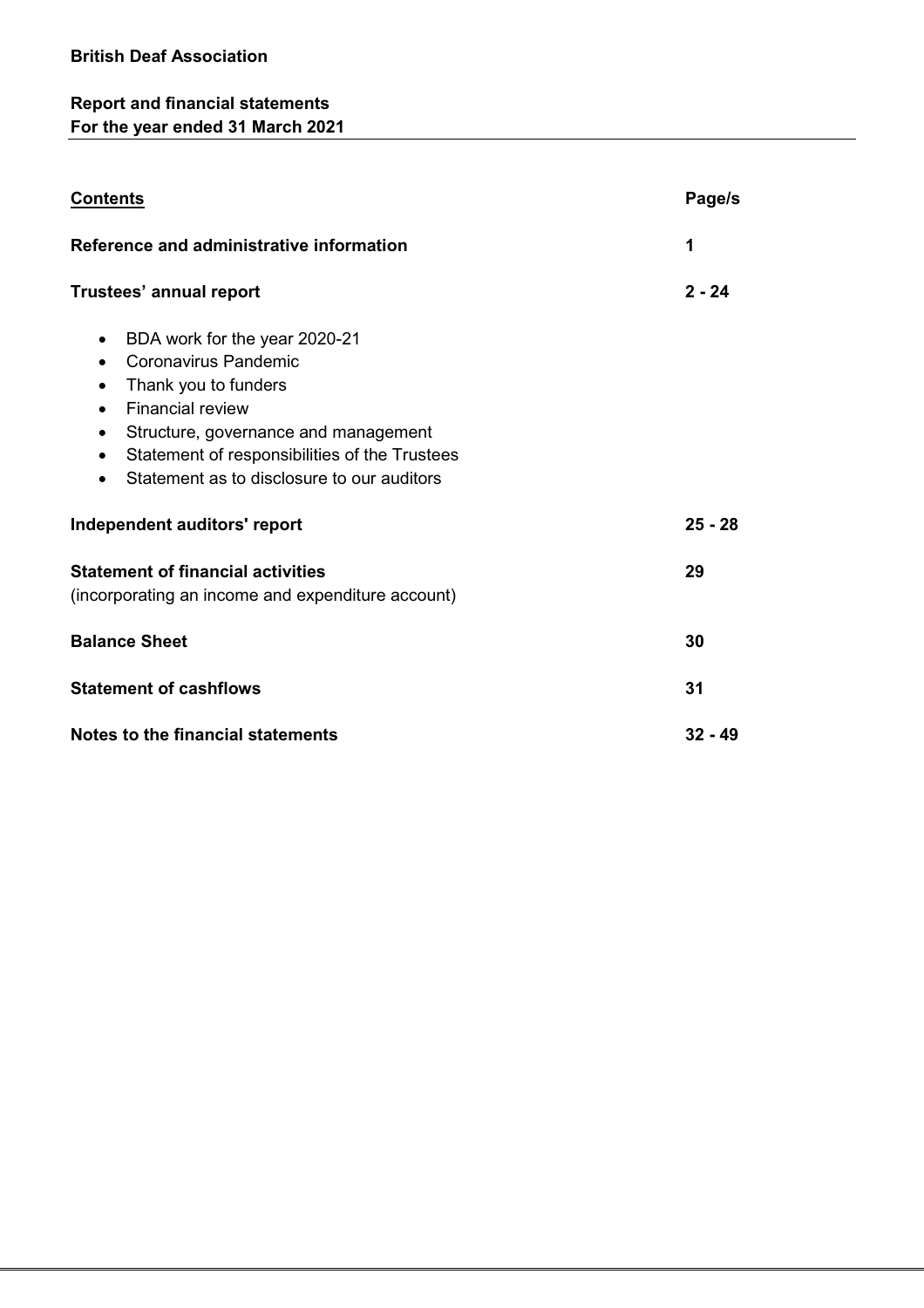## **Reference and administrative information**

## **Trustees:**

| Linda Richards (Chair)<br>Gloria Pullen (Vice Chair)<br>David Buxton (Hon. Treasurer)<br>Lesley Davidson<br>John Carberry | Term ended 26th June 2021<br>Term ended 26 <sup>th</sup> June 2021<br>Chair from 26th June 2021<br>Vice-Chair from 26 <sup>th</sup> June 2021                                                                     |
|---------------------------------------------------------------------------------------------------------------------------|-------------------------------------------------------------------------------------------------------------------------------------------------------------------------------------------------------------------|
| <b>Kevin Buckle</b><br><b>Matt Kirby</b><br>Deirdre Maguire<br><b>Robert Adam</b><br>Linda Richards                       | Resigned 16th April 2021<br>Term ended 26th June 2021<br>Term ended 26 <sup>th</sup> June 2021<br>Term commenced 26th June 2021<br>Co-opted 27 <sup>th</sup> June 2021 and resigned 31 <sup>st</sup> January 2022 |
| <b>Chief Executive:</b>                                                                                                   | Rebecca Mansell                                                                                                                                                                                                   |
| <b>Company Number:</b>                                                                                                    | 2881497                                                                                                                                                                                                           |
| <b>Charity Number:</b>                                                                                                    | 1031687                                                                                                                                                                                                           |
| <b>Scottish Charity Number:</b>                                                                                           | SCO42409                                                                                                                                                                                                          |
| <b>Registered Office:</b>                                                                                                 | St. John's Deaf Community Centre<br>258 Green Lanes<br>London N4 2HE                                                                                                                                              |
| <b>Auditors:</b>                                                                                                          | <b>Price Bailey LLP</b><br>24 Old Bond Street<br>London W1S 4AP                                                                                                                                                   |
| <b>Bankers</b>                                                                                                            | <b>HSBC Bank plc</b><br>29 English Street<br>Carlisle<br>Cumbria CA3 8JX                                                                                                                                          |
| <b>Solicitors:</b>                                                                                                        | <b>Burnetts</b><br>Victoria House<br><b>Wavell Drive</b><br><b>Rosehill Industrial Estate</b><br>Carlisle<br>Cumbria CA1 2ST                                                                                      |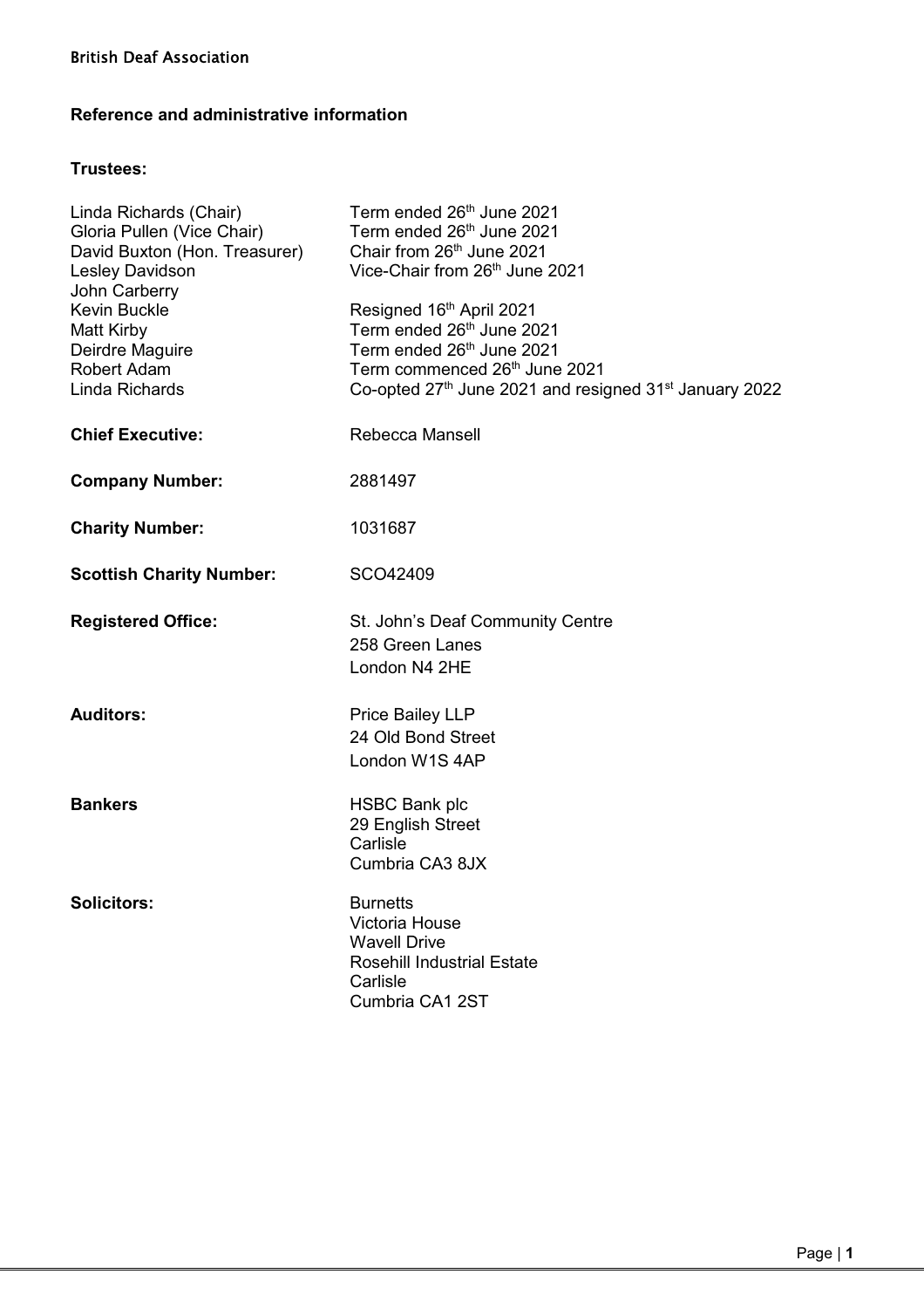### **Trustees' Annual Report**

For the year ended 31 March 2021

## **Trustees Annual Report 2020-21**

The Trustees are pleased to present the annual report and accounts for the year 1<sup>st</sup> April 2020 to 31<sup>st</sup> March 2021.

### **Who we are / What we do**

The British Deaf Association (BDA) is a Deaf-led organisation focusing on Deaf people who use British Sign Language (BSL) or Irish Sign Language (ISL) as their first or preferred language.

The BDA is the leading Deaf organisation in the UK run by Deaf people; united by shared experiences, history, and, most importantly, by BSL and ISL.

Since 1890, the BDA's commitment has been to ensure that the sign language, culture, community, diversity and heritage of Deaf people should be effectively protected by valuing the rights of Deaf people - with all their diverse experiences and abilities - and the use of BSL and ISL.

The BDA wishes to see a society where sign language users have the same rights, responsibilities, opportunities and quality of life as everyone else.

The BDA stands for **D**eaf **E**quality, **A**ccess, and **F**reedom of choice:

## **EQUALITY**

That Deaf people are able to access information and support in their preferred language and are able to have the same opportunities to achieve the same outcomes as hearing people. Legal recognition of BSL and ISL is essential to this awareness, recognition and respect, as well as achieving equality of access and achievement for Deaf people.

## **ACCESS**

Every Deaf person must have access to services - from government level down to their local shop – in their preferred language.

## **FREEDOM OF CHOICE**

Every Deaf person should have the right to choose to sign or speak or both without sanction and without obstacles.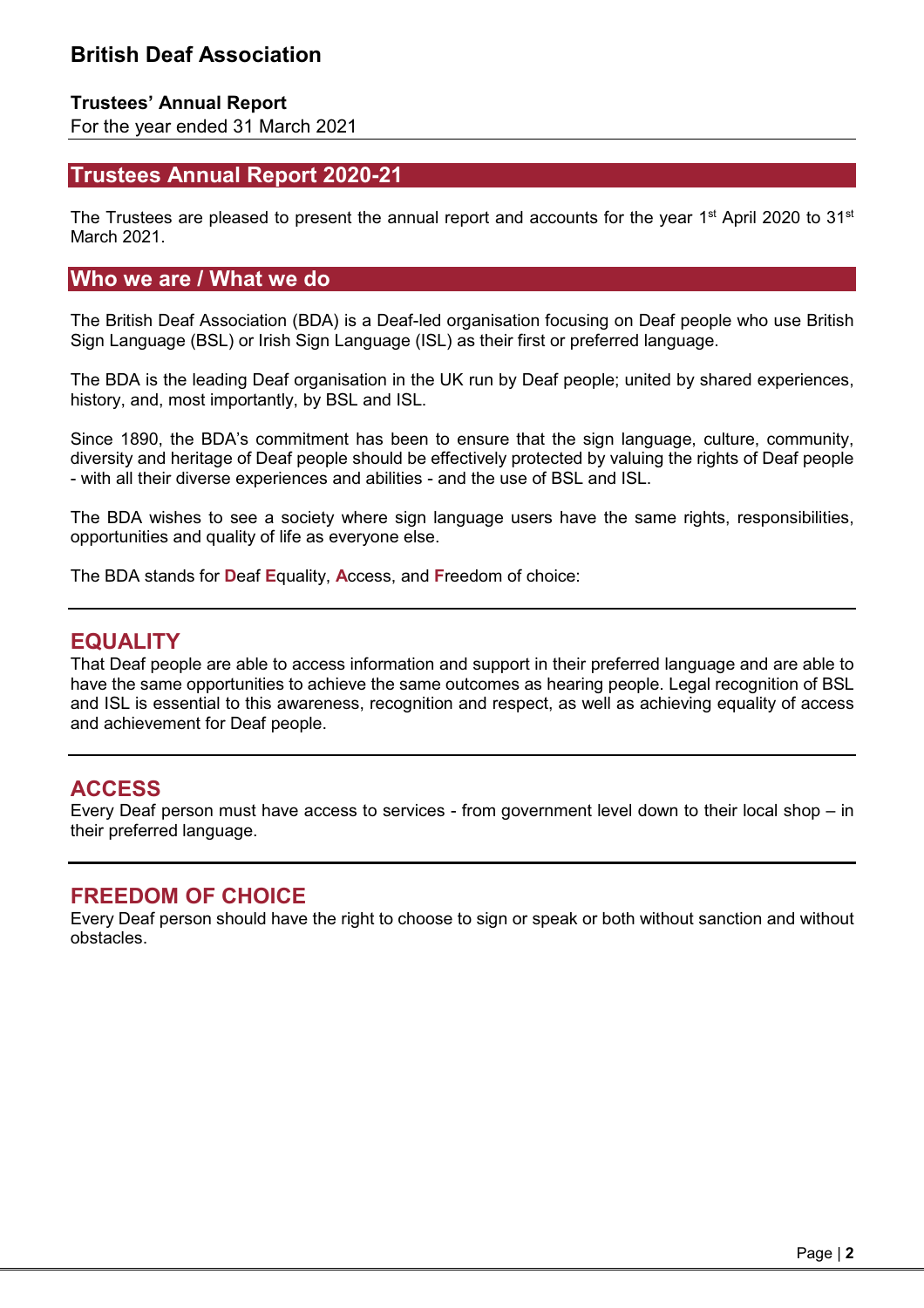### **Trustees' Annual Report**

For the year ended 31 March 2021

## **Welcome**

### **Welcome to the BDA's 2020-21 Annual Report and Financial Statement.**

This Annual Report is unusual in that it is the Report of the year when the BDA was managed by a small group of officers of the Board of Trustees. The Joint Management Group (JMG) was formed following the departure of the Executive Director in July 2020 and comprised the Chair, Linda Richards, Vice-Chair, Gloria Pullen and Hon. Treasurer, David Buxton. All were unpaid. The JMG was formally established four months into the Covid-19 pandemic, was effectively the de facto CEO, and, managed the charity for the following 18 months focusing mainly on operations, review and overhaul of finances, making (and successfully securing) funding applications, and, reviewing, revising and updating systems and practices. It is doubtful that, without their work, we would be reporting on a financially healthier, much improved and more robust organisation.

It was a year of unprecedented challenges for the BDA as the pandemic affected the delivery of our services and projects across the UK. However, despite the problems the Covid-19 pandemic brought, the BDA's staff and volunteers have still been making a huge difference to the lives of Deaf people of all ages.

We have many reasons to be optimistic and hopeful for the future. Whatever course the pandemic takes in the years ahead, our services and projects will continue to support Deaf people.

As part of the BDA's Sign Language Week 2021, 18<sup>th</sup> March 2021 was the launch of our BSL Act Now! campaign, 18 years since the Government formally recognised British Sign Language (BSL) as a language in its own right. However, this "recognition" is not the same as a legal status of BSL and we still wait for - and need - that via a BSL Act. Why? We reflect upon the history of the BDA, formed in 1890 partly in response to the threats to Deaf people's language and education rights due to decisions made at the Milan conference of 1880. The BDA continue to advocate for those rights, enable people to realise those rights, challenge when those rights are not upheld, and empower Deaf communities.

However, in spite of the advances of the last century, another year has passed without meaningful realisation of many rights for Deaf Sign Language users in the UK especially around securing a BSL Act in Westminster. Scotland has shown leadership in this regard in 2015 with the passing of the BSL (Scotland) Act. The return of Stormont in Northern Ireland shows promise as a BSL/ISL Bill is noted in their programme, '*New Decade, New Approach',* published in January 2020. With ever-increasing awareness and exposure of BSL in the mainstream, the BDA continues to press for a BSL Act.

The BDA remains a conduit for the community; a membership organisation run by and for Deaf people. We celebrate our language, culture and history, and seek to build and improve our community. However, too often our projects provide for people who have been let down, left out, and excluded.

The BDA's core projects as part of our Deaf and Sign Language Community programme have continued to provide resources and services for sign language users across the UK. We have continued to lobby governments and service providers, and, take a seat at a table wherever possible as part of our ethos, 'nothing about Deaf people, without Deaf people'.

We hope that this report provides an interesting and informative log of the work of the BDA of the past year, as well as the challenges we faced. As we look to the next year with the strong spirit and resilience of the founders of the BDA, we gratefully thank our members, volunteers, funders, and staff for all of their generosity and hard work in continuing to make a big difference for our community.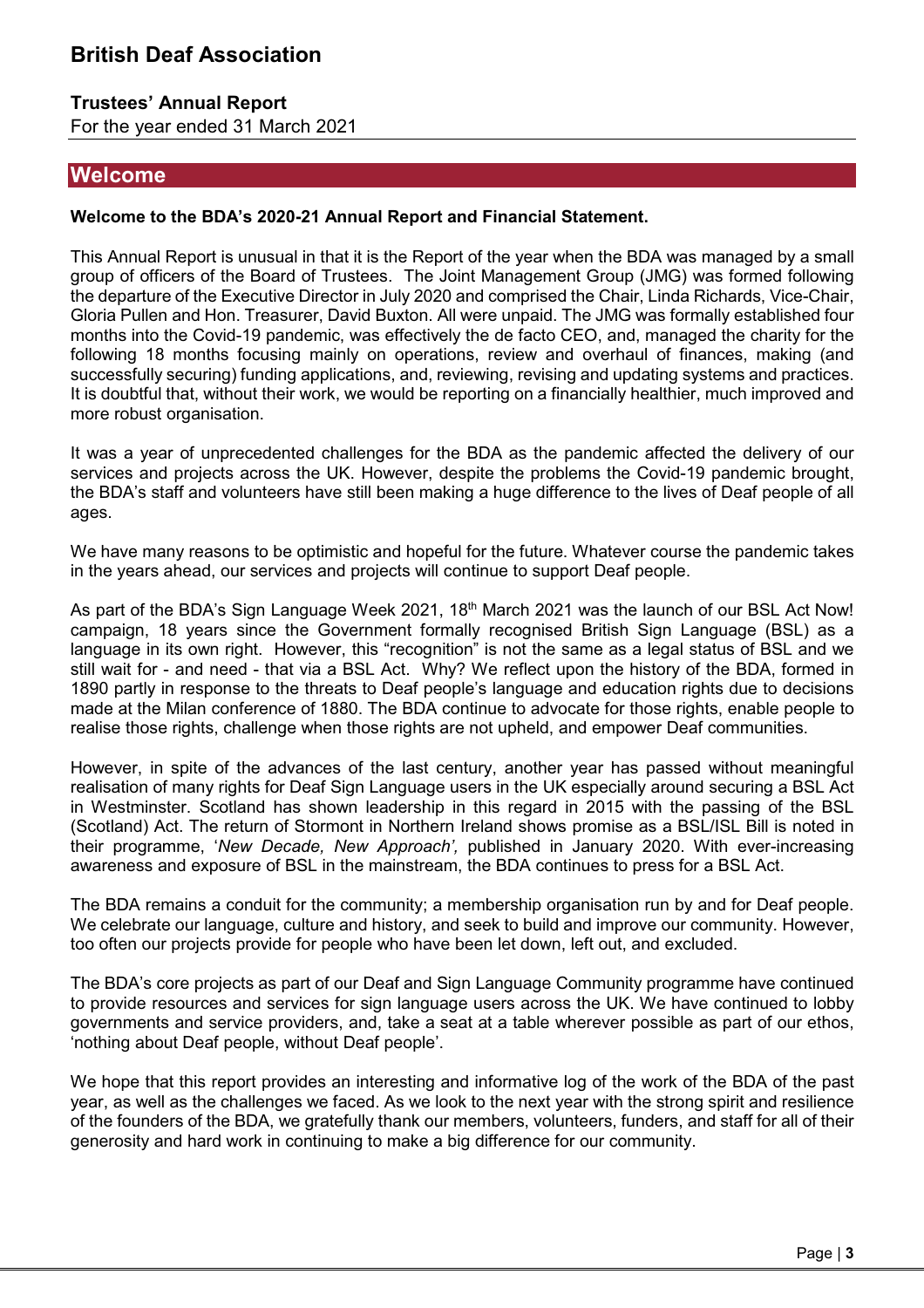## **Trustees' Annual Report**

For the year ended 31 March 2021

## **Key figures**

| <b>Action</b>                                                             | <b>Numbers</b>                    | <b>Notes</b>                                                                                                                                                                        |
|---------------------------------------------------------------------------|-----------------------------------|-------------------------------------------------------------------------------------------------------------------------------------------------------------------------------------|
| Deaf people supported                                                     | 2,406                             | Up by 11% on previous year.                                                                                                                                                         |
| Young people and families<br>supported                                    | 458                               | <b>Reduced by 33%</b> due to pandemic, need to adopt new<br>safeguarding procedures for Zoom meetings, and,<br>Zoom fatigue as young people also used Zoom for their<br>schoolwork. |
| <b>Information videos</b>                                                 | 872 videos<br>reaching<br>844,665 | Increase on previous year of 324% due to need for<br>information during the pandemic.                                                                                               |
| Consultation events and<br>information<br>sessions<br>to<br>Deaf people   | 1,744                             | <b>Reduced by 17%</b> on previous year as a result of less<br>face-to-face meetings due to Covid-19.                                                                                |
| Delivered training events to<br>professionals working with<br>Deaf people | 329                               | <b>Significant drop (69%)</b> on previous year due to the<br>Covid-19 pandemic preventing training events from<br>taking place.                                                     |

It should also be noted that the number of BDA staff in each nation was reduced during 2020-21.

## **Overview and achievements**

### **2020-21 has been a very busy, unique and challenging year due to the Covid-19 pandemic.**

The main challenges were moving from office-based to home-based working and adapting services to a virtual basis. This involved BDA staff holding multiple meetings with a diverse range of agencies, departments and funders to agree how services could be amended during lockdown. Additionally, staff had to educate members of the Deaf community on how to use Facetime, WhatsApp and in particular, Zoom (which became the main and vital platform for online activity). As Deaf people's confidence with technology grew, the number of meetings and information sessions increased exponentially and included such things as live-streaming - all completed in line with the prevalent government, and local, guidelines at the time.

Throughout all the nations, providing BSL (and in Northern Ireland, both BSL and ISL) videos of current information relating to the pandemic, government regulations, restrictions and so forth, ensured that Deaf people had access to crucial information.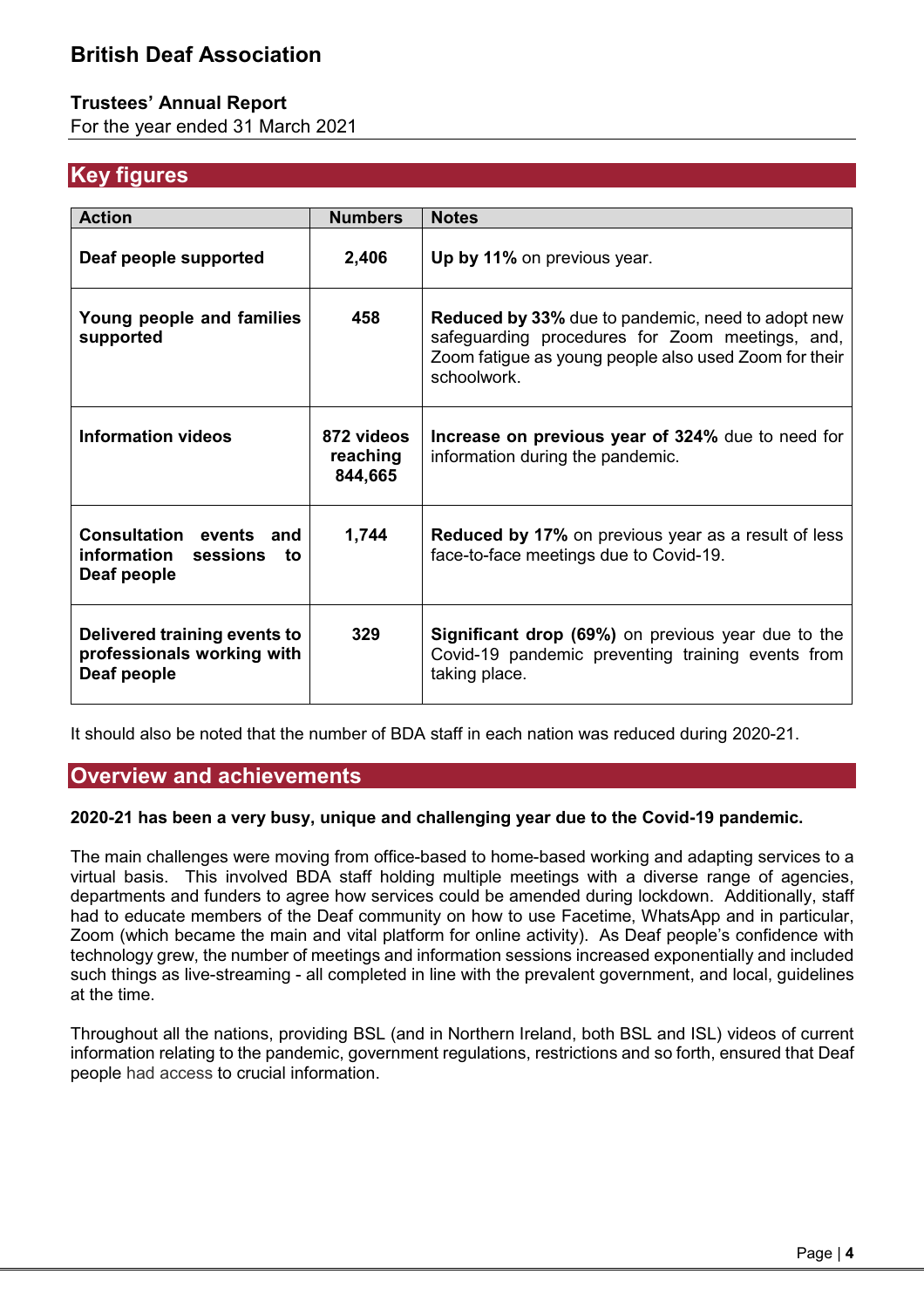### **Trustees' Annual Report**

For the year ended 31 March 2021

## **Northern Ireland**

#### **VRS Service for Health**

BDA (NI) engaged with Health and Social Care (HSC) and other relevant stakeholders which resulted in the rapid establishment of a VRS service enabling Deaf people to contact all health-related services during the Covid-19 pandemic. Members of the Deaf community in NI were relieved and excited by this development as there was no access to the national NHS111 service.

#### **VRS Service for Benefits**

BDA (NI) engaged with staff from the Department for Communities (DfC) regarding Deaf people's access to information regarding benefits which were becoming more in demand as businesses shut and people became unemployed through lockdown. A VRS service was accessible for appointments across a wider range of benefits giving Deaf people greater independence and access to crucial information.

#### **Interpreter at Executive briefings**

BDA (NI) also worked behind the scenes to ensure that on-screen interpreters were present during the NI Executive briefings which were shared via the television and online.

#### **Education Authority**

The Advocacy Officer's remit (set by the funding body) is to work in Health & Social Care only. However, due to the pandemic crisis, the team were permitted to step out of HSC settings and worked in partnership with the Education Authority to ensure additional support was in place for Deaf parents' home schooling during this crisis. The support included a range of signed videos and ultimately a VRS service was established allowing Deaf parents of hearing children to be able to contact schools directly.

#### **Family Signing in the Home** (FSH)

FSH continued in the format of a 10-week online refresher course for families who had previously completed the full 20-week course. In addition, an online FSH resource was developed and was piloted with a new cohort of families beginning the refresher course.

#### **BSL / ISL Act**

Our work continued in the background, but due to the impact of the pandemic, the decision was made not to pursue its completion during this mandate. In turn, this will allow more time for policies to be designed to underpin the legislation ready for when the Act is passed.

### **Wales**

### **Welsh Interpreting Agencies**

BDA Wales worked with the three Welsh interpreting agencies to ensure there was full access for the BSL community throughout the pandemic to important services such as medical settings.

#### **Dementia Friendly**

We worked with the Alzheimer's Society to ensure their Deaf Dementia friendly workshops were accessible on an online basis. These were piloted and feedback obtained from those Deaf people who attended. Six sessions were successfully delivered through Zoom.

### **BSL Bill proposal at the Senedd (Welsh Parliament)**

A Member from North Wales proposed a BSL Bill to the Senedd which was widely supported. Information about this event was shared to the BSL community via a live stream on the Senedd website with BSL interpretation lobbied and secured by the BDA. The BDA later hosted a live-stream meeting with the proposer of the motion and members of the Deaf Community. This event has, to date, reached over 3.1k views.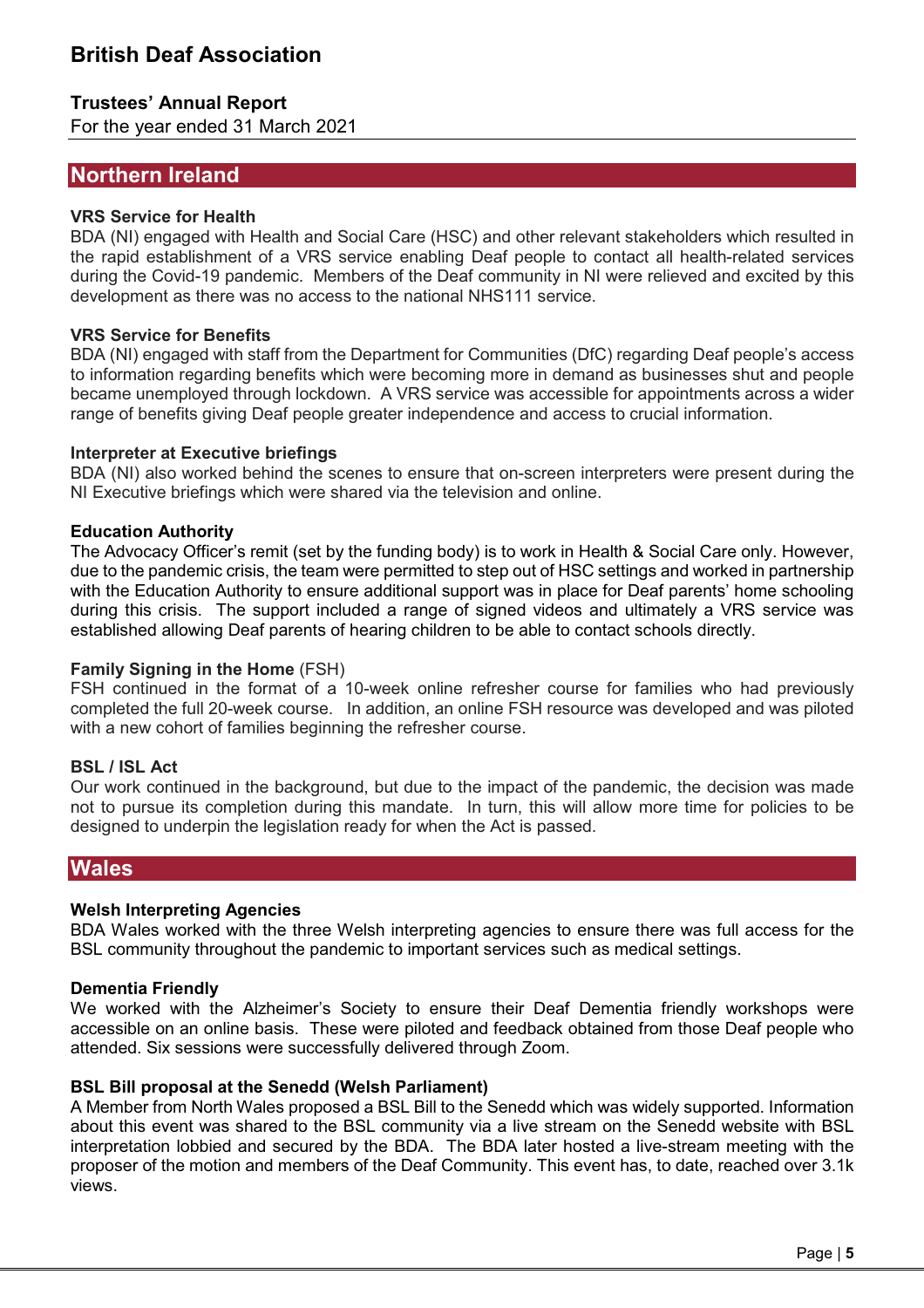### **Trustees' Annual Report**

For the year ended 31 March 2021

### **BDA Summary news from Welsh Government**

We ensured the BSL community was kept informed of developments during the pandemic, BDA Cymru created short summary video clips of the daily briefings. The clips were brief with the key points presented in a style that the BSL community found suitable as the BSL/English interpreter on screen was too fastpaced and not all could keep up with it nor understand the dense concepts being relayed.

### **Scam workshop, and, video about vaccination scam**

In partnership with the South Wales Police, the aim was to educate Deaf people to protect themselves from scams, frauds, and so on, including those scams that had emerged as a result of the pandemic. One such scam was that people had to "…pay for the coronavirus vaccine" - which, of course, was not true. A BDA Cymru staff member produced a video to explain this. This video has had over 10,000 viewings - and counting - reaching far beyond the Welsh Deaf Community thus protecting many more Deaf people in other parts of the UK.

## **Scotland**

### **News Briefings**

BDA Scotland created 66 BSL summaries of Scottish Government's COVID-19 news briefings. These enabled Deaf BSL users to access the information in their first language, BSL, with an appropriate cultural delivery.

#### **Scottish Local Authorities and NHS Boards**

An interim progress report was submitted highlighting the work that has been achieved since the creation of the BSL National plan and BSL Local Plans.

#### **Access to information and resources**

Provision of additional 'winter support' resources, information on wellbeing and inclusion and any other official critical messages supplied in accessible BSL.

### **BSL Blethers**

A 12-week programme of online discussions to reduce social isolation and improve mental health and wellbeing by delivering information and connecting people. 28 guest speakers were involved – all Deaf with the numbers of viewers increasing each week.

#### **Deaf Roots and Pride Project**

A BSL 'Transitions' video was widely shared via email and social media. One-to-one and online drop-in support was also provided to Young Deaf people struggling with home schooling and future plans.

#### **Heritage**

In partnership with Deaf History Scotland (DHS) and with the support from BDA's VLT, we received funding from the Glasgow City Heritage Trust (GCHT) towards two live-streamed events. Such events focused on two Deaf schools and BSL/English interpreters provided the voice over, so the event was made accessible to a wider audience including members of GCHT. Viewings reached 12.7K people.

Our partnership with DHS further resulted in delivering Deaf heritage information to pupils at St Roch's School in Glasgow. This was taught by Deaf Role Models with the Deaf pupils learning new things about the Deaf history of Glasgow and being encouraged to preserve their history for future generations.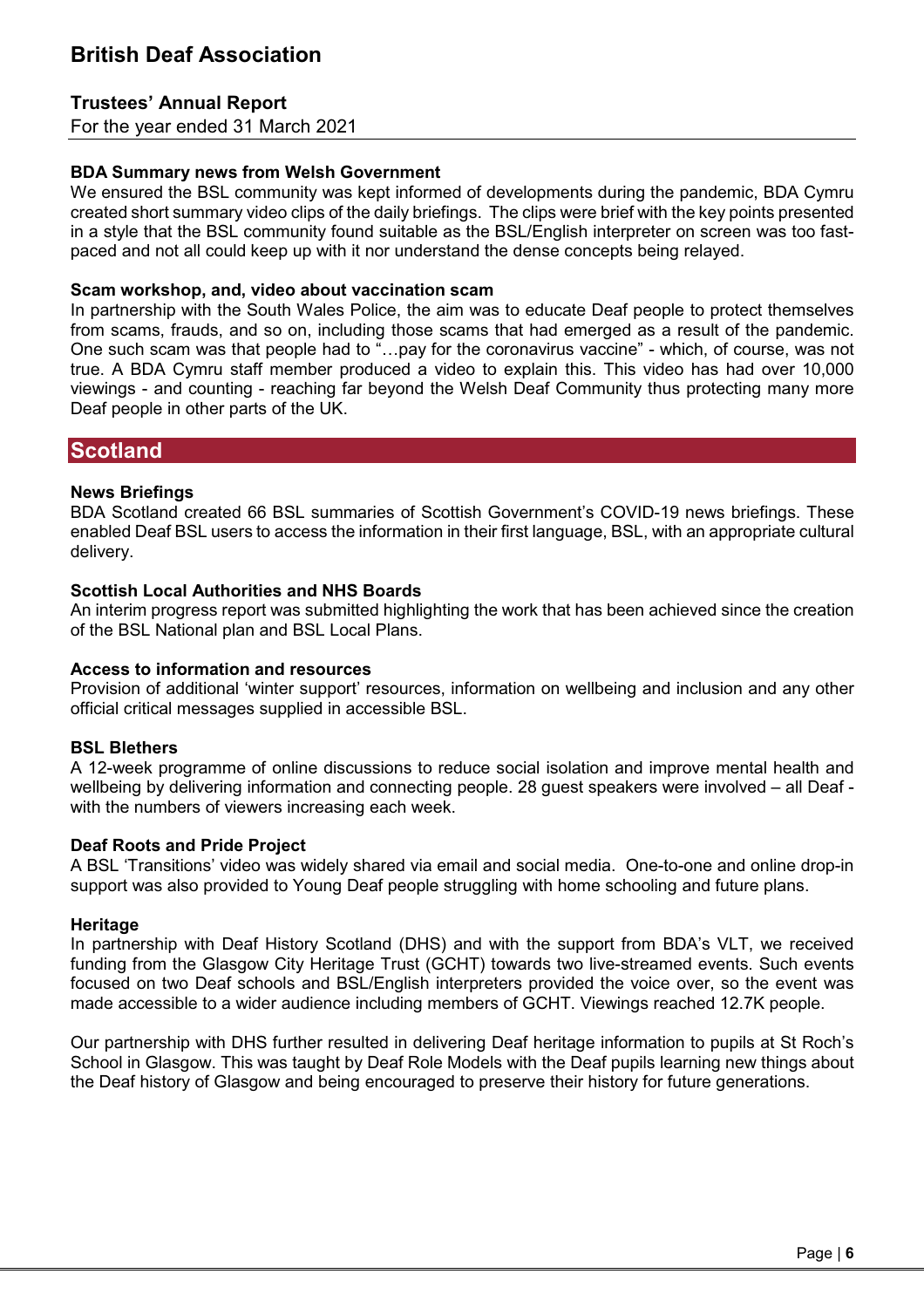### **Trustees' Annual Report**

For the year ended 31 March 2021

## **England**

#### **Access to public notifications**

During the pandemic, the BDA contacted councils, health services and police forces in the Midlands ensuring that there was BSL access provided in relation to public notifications for the Deaf community. This was followed up with further contact from other organisations.

#### **Covid-19 Project**

Funded by Leicestershire County Council, the BDA established and ran this project to provide information, advice and support to Deaf people in Leicestershire.

#### **BSL Helpline**

We received funding from the National Emergencies Trust which went towards providing access to information and advice in BSL during the pandemic. This service was extended to cover the East Midlands locality too.

#### **Public Consultations**

We carried out two consultations with Highways England and the local Deaf communities in Derbyshire and Leicestershire to increase input from local Deaf people regarding services and a BSL safety video.

#### **Deaf Wellbeing Project**

This was funded by Leicestershire County Council and in partnership with Leicestershire Deaf Forum, this project included a series of workshops and production of a series of BSL videos about wellbeing and loneliness.

#### **Information Sessions**

A series of sessions were delivered to raise awareness of the dangers of loan sharks and the funding was received from the England Illegal Money Lending Team.

#### **BSL Charter**

The first live-streaming of the BDA's BSL Charter was held with Brent Council who signed their pledge and support for the BSL Charter in January 2021. A BSL Charter audit was carried out with Nottinghamshire County Council.

## **Deaf Advocacy – Northern Ireland and Wales**

Currently there are two 'Advocacy for Deaf Adults' projects running in Northern Ireland and Wales. These are funded by the Health & Social Care Board and the National Lottery Community Fund respectively. The service offers advice and support along with empowerment and independence to the Deaf community.

The pandemic, with all the extra pressures it has brought, has resulted in the advocacy service seeing a sharp rise in the number of cases where support was sought and offered. In NI cases were up by 160% on the previous year, and in Wales, the figure was 85%.

An important aspect during this unprecedented time were the daily videos in Sign Language which were produced by each region. These informed the Deaf community of the new rules, developments, changes to the lockdown situation and the pandemic itself including health aspects.

In Northern Ireland, the first-ever live streamed event was held in partnership with the Public Health Agency, and difficulties accessing the NHS 111 service were highlighted by the staff which led to the introduction of a VRS service for all health-related appointments.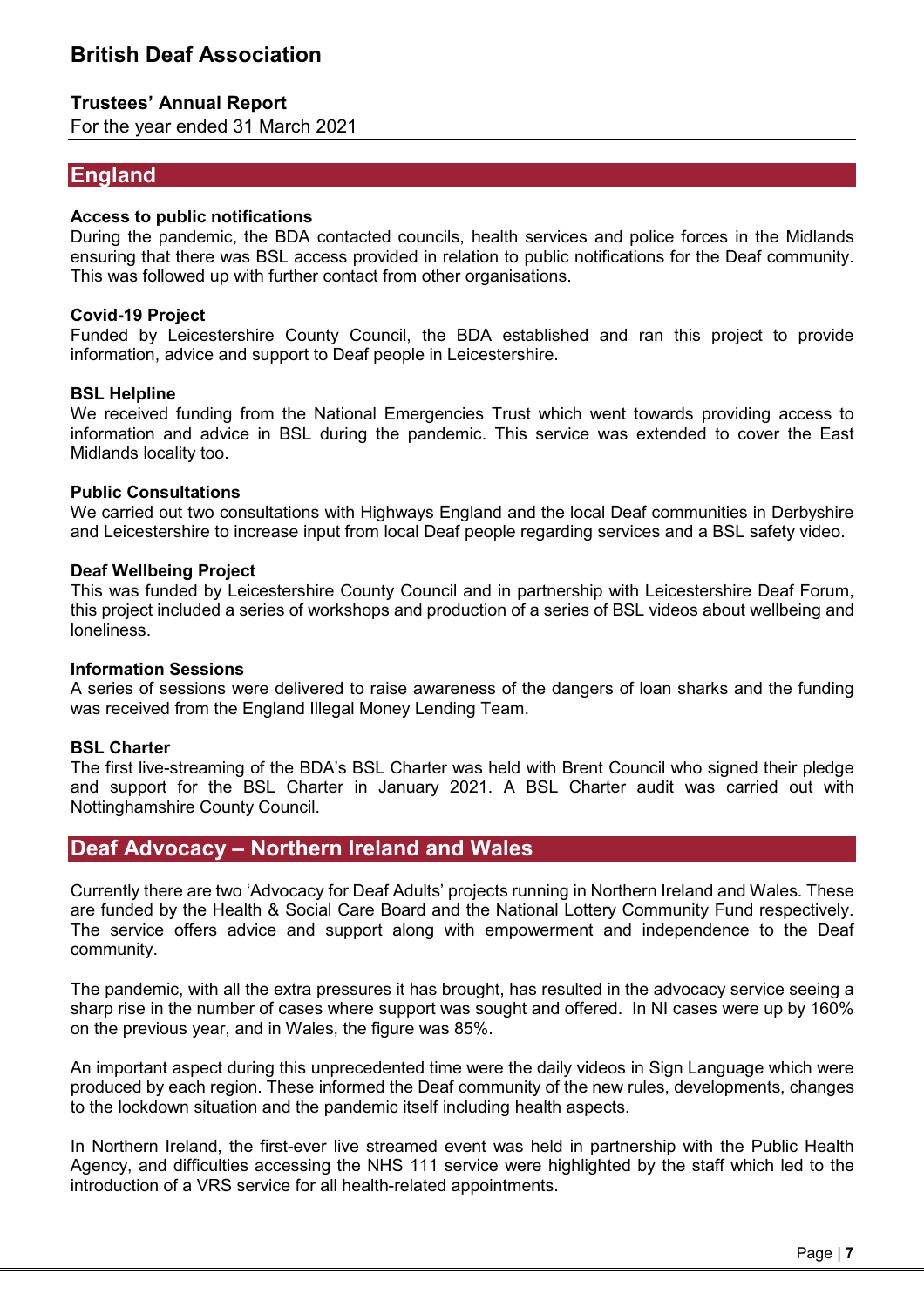### **Trustees' Annual Report**

For the year ended 31 March 2021

In Wales, BDA's BSL campaigning work resulted in a Member of Senedd proposing a BSL Bill which was presented to the Senedd with an online BSL interpreter and widely accepted by Senedd Members.

### **Case Studies**

- A caregiver was refused in-person interpreting in order to access information about their parent's hospital care during the Covid-19 pandemic. The carer was advised of their rights and the hospital informed them about the interpreting protocol during Covid-19 and acknowledged the need for the carer to be fully informed of their family member's care. VRS was explained to both parties which resulted in the carer being able to access the care package discussion both remotely and in person.
- A client came to BDA for support and guidance on how to apply for a mortgage holiday payment during the pandemic. They were very nervous doing this online but with support via Zoom and screen sharing the step-by-step process to get this was successfully completed.

| <b>Advocacy</b>                        | <b>Northern Ireland</b> | <b>Wales</b> |
|----------------------------------------|-------------------------|--------------|
| <b>Number of Clients</b>               | 154                     | 126          |
| <b>Number of Cases</b>                 | 181                     | 137          |
|                                        |                         |              |
| <b>Number of Information Sessions</b>  | 16                      | 136          |
| Number of Deaf participants            | 165                     | 1,048        |
|                                        |                         |              |
| <b>Number of Consultation Meetings</b> | 16                      |              |
| Number of Deaf participants            | 87                      |              |
|                                        |                         |              |
| Deaf Equality Training                 |                         | 9            |
| Number of participants                 | 9                       | 72           |
| <b>Making Information Accessible</b>   |                         |              |
| No of BSL/ISL Videos produced          | 114 topics              | 172          |
|                                        | 228 videos (BSL& ISL)   |              |
| <b>Live-Stream Events</b>              | 3                       |              |
| Number of views                        | 138,321                 | 89,196       |
| Number of WhatsApp                     |                         | 10,305       |

### **Statistics**

No prior year comparatives are available in relation to the above as such information was not previously analysed.

## **BSL Charter**

The BDA's Midlands Access & Inclusion (BSL Charter) project aims to empower the local Deaf community and to campaign for improved access to local services.

There were multiple public consultations carried out on diverse subjects from town planning to Acute and Maternity services along with a wellbeing project funded by Leicestershire County Council. This project involved 8 wellbeing sessions and the production of 2 BSL videos on 'loneliness'. An additional video was produced to raise awareness of Highway England's text messaging and video relay interpreting service and a review of this was conducted by service users.

The London Borough of Brent is the most recent BSL Charter participant, with a commitment to all pledges which will entail BDA staff carrying out an audit on their services to begin with.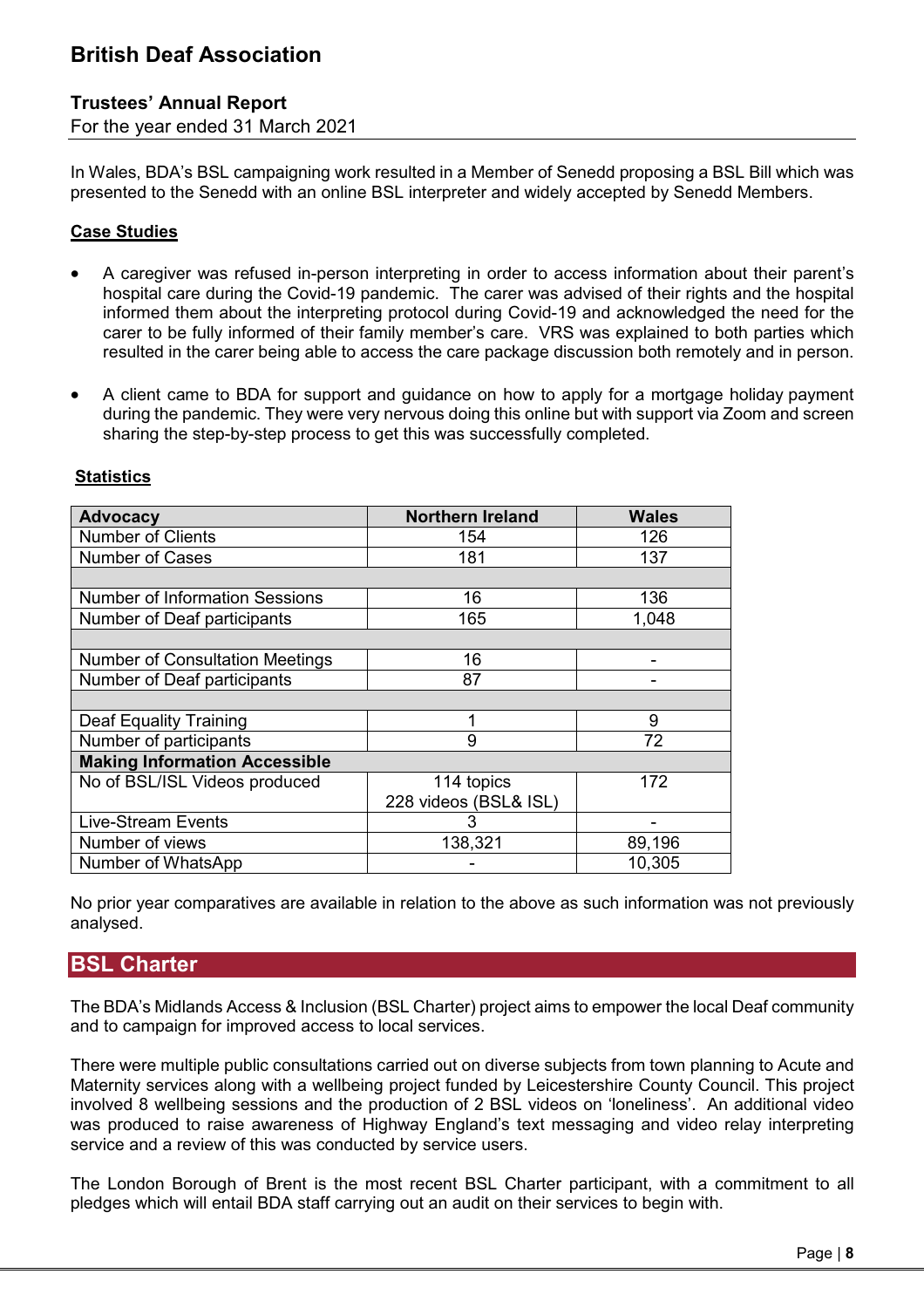### **Trustees' Annual Report**

For the year ended 31 March 2021

### **Quotes**

*On the initial review there does seem to be some good feedback in here which will be useful for the next stages of the Plan. Again, thank you for undertaking this consultation and for your assistance.* 

*Your hard work and expertise has been invaluable in ensuring the consultation was a success, and we are assured that the people and communities of Leicester, Leicestershire and Rutland that you represent have had the opportunity to participate.* 

*I would like to take this opportunity to sincerely thank you for all of your hard work and dedication over the past few months in promoting and supporting our acute and maternity reconfiguration consultation.* 

#### **Statistics**

| <b>BSL Charter</b>                     | <b>England</b> |
|----------------------------------------|----------------|
| <b>Number of Information Sessions</b>  | 8              |
| Number of Deaf participants            | 40             |
|                                        |                |
| <b>Number of Consultation Meetings</b> | 24             |
| Number of Deaf participants            | 127            |
|                                        |                |
| Deaf Equality/BSL Training Sessions    | 12             |
| Number of participants                 | 127            |
|                                        |                |
| Number of Councils signed up           |                |
| <b>Making Information Accessible</b>   |                |
| Number of BSL/ISL Videos produced      |                |
| Number of views                        | 1.526          |

## **BSL (Scotland) Act Projects**

Scotland have two projects funded by the Scottish Government resulting from the BSL (Scotland) Act 2015.

#### **Bridge Builders: Engagement with the BSL Community**

Aims to promote BSL to all public bodies including the 32 councils, to reduce barriers in participation and engagement for the signing community and to reduce imbalances in representation of BSL users in all aspects of public life.

All 32 councils were involved in a consultation to collate information for the interim BSL National Progress Report which was created and delivered in both BSL and written English and disseminated on social media platforms, the councils and other relevant bodies.

Two road shows were arranged to engage with BSL users and gather information for the BSL National Progress Report (due October 2021).

There were five training sessions that took place engaging with the local authorities which empowered the Deaf community and they requested that they consider setting up a forum.

Regular briefings from the news were produced in BSL and shared via the BSL (Scotland) Act 2015 website and BSL (Scotland) Facebook 2015 group.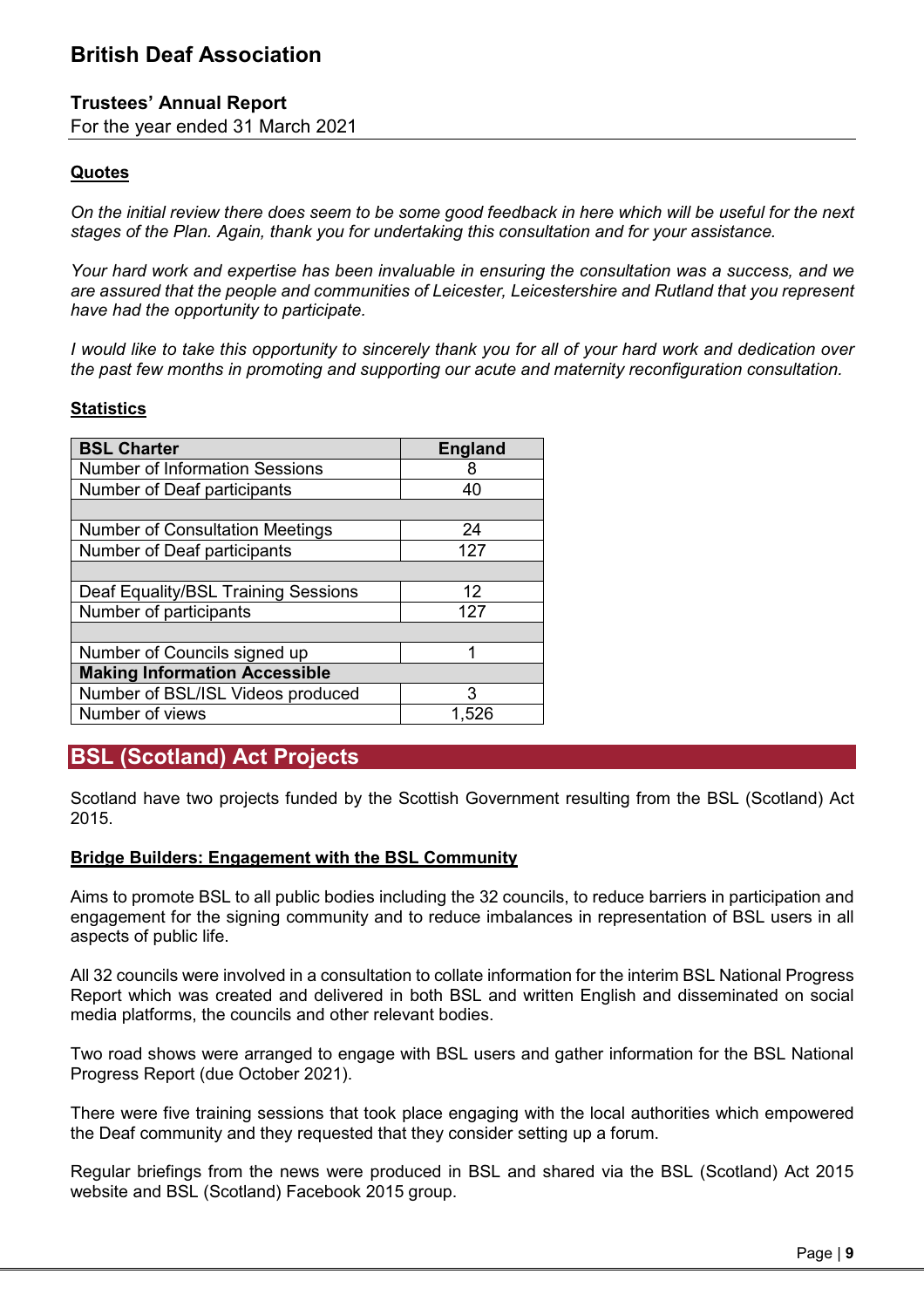### **Trustees' Annual Report**

For the year ended 31 March 2021

### **Case Studies**

- One BSL user reflected on the positive change in society's attitude, with BSL classes now being very popular and added that more people can now use BSL which is making a difference.
- Historically, the BSL community has been reluctant in giving feedback or tend to focus only on the negatives making it difficult for public bodies to engage. With additional training, BSL users are now constructively participating in consultations

#### **Equality, Access and Citizenship for Deaf People**

Aims to engage with the Deaf community and public bodies and to support with the implementation of actions as stated in the BSL plans both nationally and locally.

As part of this project, a total of 66 weekly and occasional urgent on-the-day BSL summaries of the Scottish Government's Covid-19 briefings were made to give access to information in Deaf people's first language with appropriate cultural delivery.

An interim progress report was created for Scottish NHS Boards and NHS 124 highlighting what had been achieved since the creation of the BSL National Plan and their own local plans. In addition, consultations were held with Public Health Scotland to discuss the amendments to three NHS Scotland guidance documents relating to BSL access to NHS services.

We supported the Scottish Children's Reporting Association (SCRA) by helping them to create a BSL Plan for their future work with Deaf BSL users. Additionally, we created an engagement plan between BSL users and Food Standards Scotland in order to make their website accessible.

### **Case Studies**

- Food Standards Scotland established a BSL logo on their landing page which re-directs BSL users to a webpage listing informative videos in BSL.
- A BSL video was sent to NHS 24 (management of NHS information website) providing information on how to make their service more accessible for Deaf BSL users.
- BSL users either missed the news briefings on TV or were unable to follow them but found that by using the BSL summaries on BDA's Facebook, they could pause, go back, re-watch and gain a full understanding of what was happening in Scotland.

### **Statistics**

| <b>Project Name</b>                    | <b>Bridge Builders</b> | <b>Equality, Access &amp;</b><br><b>Citizenship for Deaf People</b> |
|----------------------------------------|------------------------|---------------------------------------------------------------------|
| Number of Training for Deaf people     | 6                      |                                                                     |
| Number of Deaf participants            | 46                     |                                                                     |
|                                        |                        |                                                                     |
| <b>Number of Information Sessions</b>  | 33                     | 17                                                                  |
| Number of Deaf participants            | 111                    | 42                                                                  |
|                                        |                        |                                                                     |
| <b>Number of Consultation Meetings</b> | 45                     | 40                                                                  |
| Number of Deaf participants            | 24                     | 6                                                                   |
| Number of Hearing professionals        | 32                     | 52                                                                  |
|                                        |                        |                                                                     |
| Scotland have BSL Local Plans          | 32                     | 15                                                                  |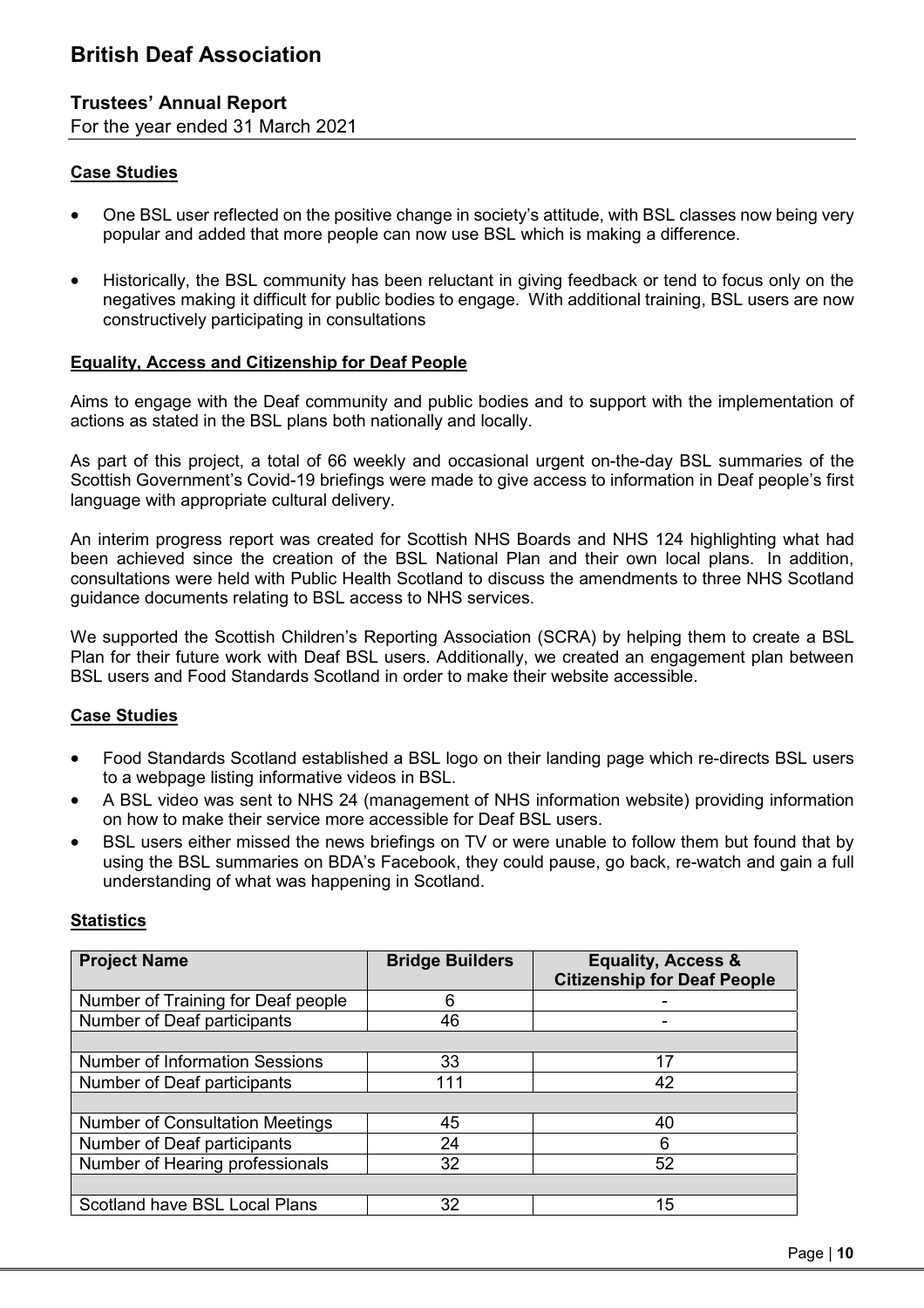## **Trustees' Annual Report**

For the year ended 31 March 2021

| <b>Making Information Accessible</b> |         |        |
|--------------------------------------|---------|--------|
| Number of BSL/ISL Videos produced    | つ11     | 132    |
| Number of views                      | 280,000 | 87,592 |

## **Deaf Roots and Pride (DRP)**

### **DRP Transitions Scotland**

Transitions activities and support work for those aged 8–25 years old in the central belt of Scotland.

### **DRP Mentoring Black Country & Midlands**

Providing mentoring support and activities for those aged 8-18 years old. The project focus on increasing young people's sense of identity, confidence, and self-belief.

#### **DRP Northern Ireland (NI)**

Providing DYP activities days for those aged 0-18 years old with their families.

The project continued to meet the needs of deaf young people during the Covid-19 pandemic by embracing technology and delivering a variety of sessions via Zoom during the lockdowns. This included bi-weekly cross-national events with young people from NI, Midlands and the Black Country as well as one-to-one sessions.

We undertook collaborative work with various national organisations to support young deaf people and their families, including the first ever live streamed event on Modern Apprenticeship with Skills Development Scotland.

### **Case Studies**

- One young deaf person experiencing extreme bullying inside and outside of school was left with low confidence, feelings of isolation and was self-harming. Involvement in DRP led to them learning new skills, gaining new friends and increased confidence.
- A young Deaf person (aged 21) shared their apprenticeship experience with other Deaf people on the live-streamed event with Skills Development Scotland. Not only did the other participants learn more information, gained support and encouragement but she enjoyed the experience and had increased confidence as a result of her involvement.

### **Statistics**

| <b>Deaf Roots &amp; Pride</b>        | <b>Northern</b><br><b>Ireland</b> | <b>Scotland</b> | <b>Midlands &amp; Black</b><br><b>Country</b> |
|--------------------------------------|-----------------------------------|-----------------|-----------------------------------------------|
| Number of Mentoring session          |                                   |                 | 62 (137 hours)                                |
| <b>Number of Youth Activities</b>    | 54                                |                 | 38                                            |
| Number of young people involved      | 158                               | 50              | 227                                           |
| <b>Making Information Accessible</b> |                                   |                 |                                               |
| Number of BSL/ISL Videos produced    |                                   | 24              |                                               |
| <b>Live-Stream Events</b>            |                                   |                 |                                               |
| Number of views                      | 5,698                             | 9,110           |                                               |

No prior year comparatives are available as such information was not previously analysed.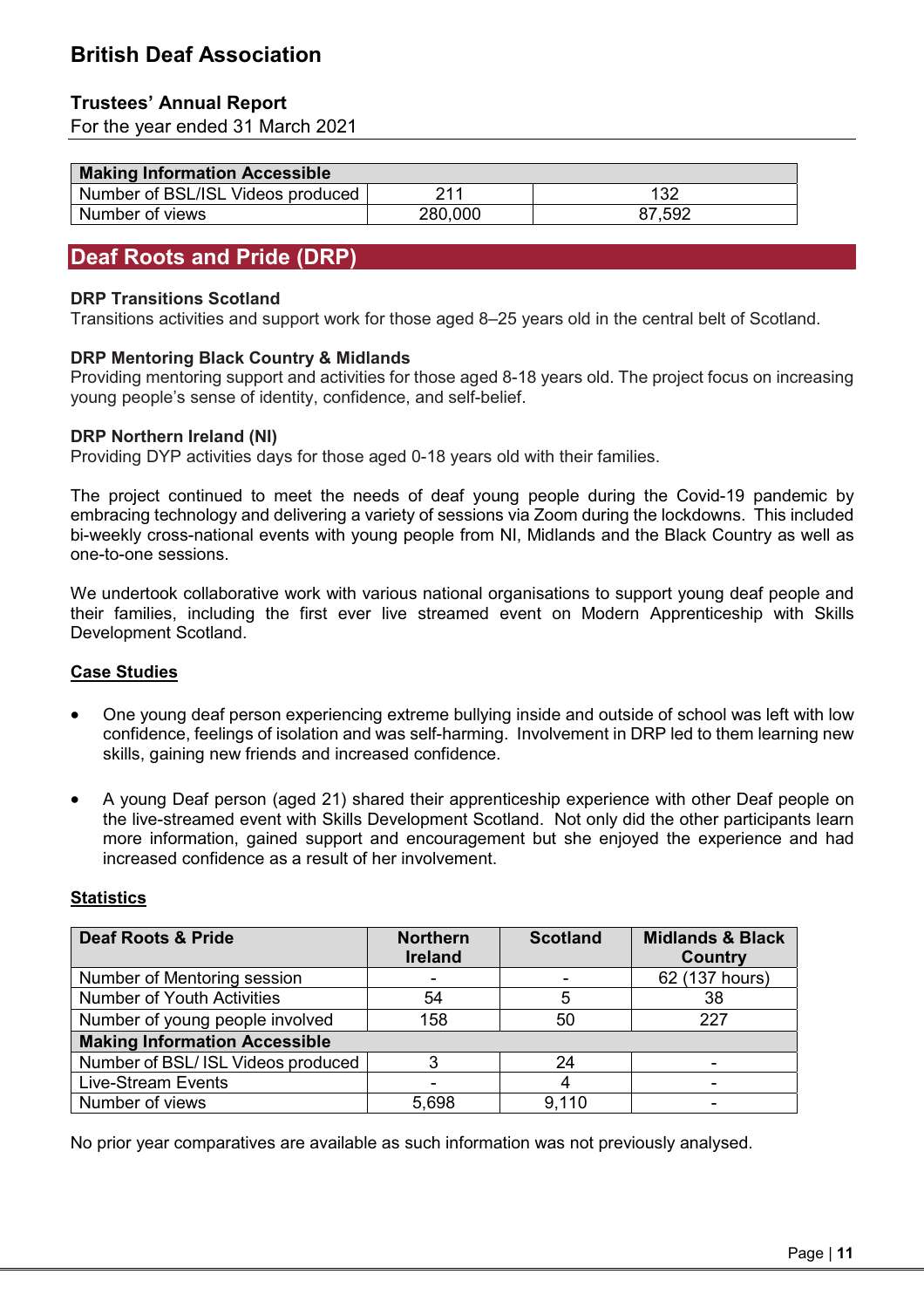## **Trustees' Annual Report**

For the year ended 31 March 2021

## **Family Signing in the Home (FSH) – Northern Ireland**

FSH has one main aim which is to provide better communication within a family where there is a child (or children) diagnosed as deaf.

Having successfully delivered the course for the previous six years, a decision was made to trial an online pilot refresher course to six families who had previously completed the standard course. The feedback indicated (see the example below) that revision classes were needed for families and that this shorter version would also work for new families given the need to deliver this via Zoom.

100% of families believed it worked just as well as face-to-face although one family stated they would prefer face-to-face as they felt you perhaps engaged more with it and another who stated it would be easier to keep the children involved with games, etc., if it was all done in person but overall, the online provision worked very well.

A further six families completed a second round of refresher courses.

Online resources were developed in partnership with the FSH tutors and it was well received by participants as a means to support their learning independent of the class time.

### **Case Studies**

- y One child recognised the difference sign language made to him and commented by saying *"I wish they would sign more in school as it is easier, and I am less tired"*
- Parents had concerns regarding their child's move from one school to another but found they were able to speak with the tutor about subjects that really matter to them, such as transitioning from primary to secondary level education which their child would be doing this September.
- Families who had several years between the initial and refresher course all commented that they were able to learn more age-appropriate signs that their children would require. In addition, they specified that it involved more conversational language rather than just words that they used when they were younger.

### **Statistics**

| <b>Family Signing in the Home</b>                         | <b>Northern Ireland</b> |
|-----------------------------------------------------------|-------------------------|
| Number of Families involved in Family Signing in the Home | 12 (180 hours teaching) |
| - 10 weeks refresher course                               | 6 Tutors                |
| Number of siblings altogether                             | 42                      |

## **Deaf Dementia Research - Scotland**

As this is a newly established project this report only covers the initial 2 months from February 21. This project will carry out research into current provision for Deaf people with Dementia including interviews with care homes with findings and recommendations to be presented at a community conference on completion, which will be in March 2022.

There are no case studies yet but impacts noted and there is a greater interest from care homes and social work services seeking appropriate resources for their residents/service-users/staff. The newly created webpage designated to this research project has attracted queries about our Deaf Dementia Toolkit produced the previous year and requests for dementia-awareness training.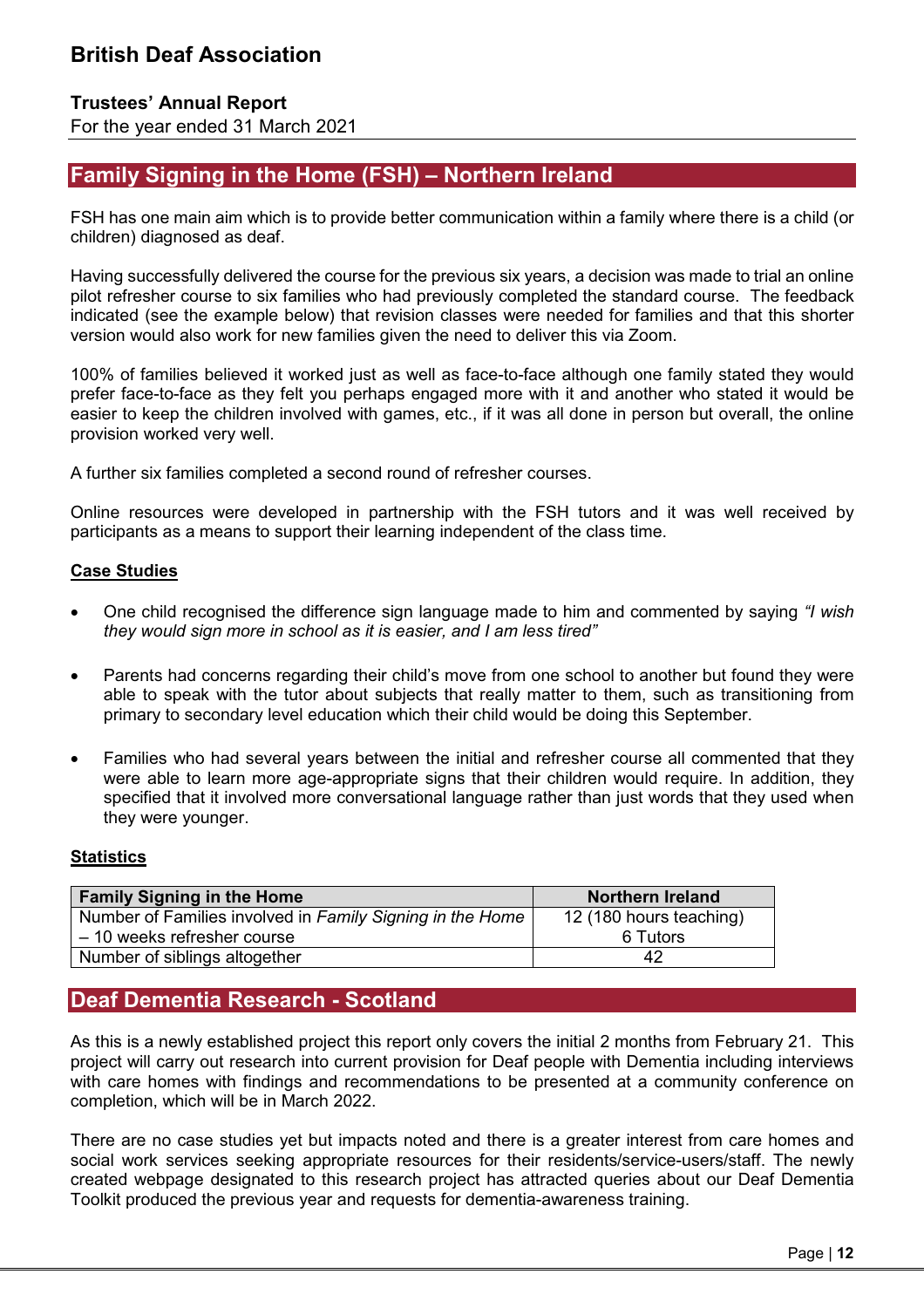### **Trustees' Annual Report**

For the year ended 31 March 2021

### **Statistics**

| Deaf Dementia Research               | <b>Scotland</b> |
|--------------------------------------|-----------------|
| <b>Number of Clients</b>             |                 |
| Number of professionals for research | 37              |
| Number of organisations              | 76              |
| <b>Making Information Accessible</b> |                 |
| Number of BSL/ISL Videos produced    | 5               |
| Number of views                      | 5.089           |

## **Census – Northern Ireland**

Delivering online support to the Deaf community to assist in the completion of Census forms. There were BSL & ISL videos explaining the Census along with translations of the questions.

### **Case Study**

One Deaf person, previously unknown to BDA (NI), saw the promotional information on Facebook and booked a slot. They had received their Census paperwork, had not understood what it was about so had thrown it out not realising the importance of completing it, and subsequently panicked about the possibility of being fined. All was sorted with the BDA's support.

### **Statistics**

| <b>Item</b>           | Topic                                       | <b>Number of Views</b> |
|-----------------------|---------------------------------------------|------------------------|
| Video 1               | What is the Census?                         | 1,000                  |
| Video 2               | Advising questions now available with links | 1,200                  |
| <b>Online Support</b> | Census Form Filling & Information           | 15 Deaf people         |

## **Signs of Our Times – Northern Ireland**

Utilising the existing Signs of Our Times DVD (originally produced with Heritage Lottery Funding) and reformatting it to be included on the BDA website. The aim was to reduce isolation experienced by Deaf people and encourage a resurgence of pride in Deaf history.

Following putting this on BDA's website, we organised 4 further events (two of which were live streamed and two pre-recorded) for Deaf people to meet a panel and to discuss this.

### **Quote**

*Fantastic to watch three young deaf people expressing their own views - they are our future leaders.* 

### **Statistics**

| <b>Signs of Our Times</b>            | <b>Northern Ireland</b> |
|--------------------------------------|-------------------------|
| <b>Making Information Accessible</b> |                         |
| Number of BSL & ISL Videos produced  |                         |
| Live-Stream Events                   |                         |
| Number of views                      | 10,303                  |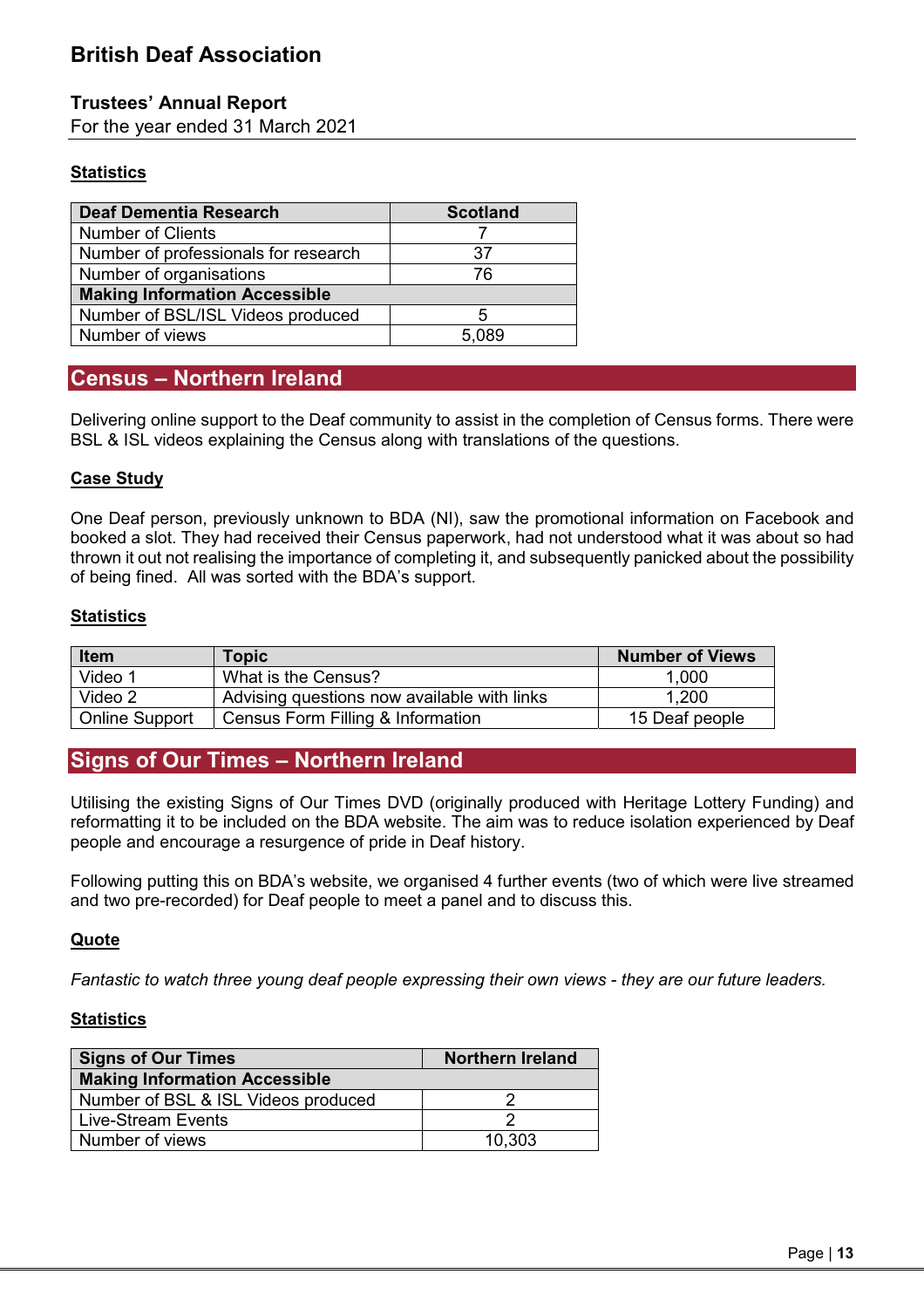### **Trustees' Annual Report**

For the year ended 31 March 2021

## **Glasgow Heritage Trails**

Two trails (funded by Glasgow City Heritage Trust and in partnership with Deaf History Scotland) were organised – one for young Deaf people and one for adults. These trails ensured that Deaf people could access information about their local history, heritage and the built environment. School visits, live streamed events and webpage legacy were all used to reach as many people as possible.

### **Statistics**

| <b>Glasgow Heritage Trails</b>       | Glasgow |
|--------------------------------------|---------|
| <b>Number of School Visits</b>       |         |
| Number of young people involved      | 21      |
| <b>Making Information Accessible</b> |         |
| Number of BSL & ISL Videos produced  |         |
| <b>Live-Stream Events</b>            |         |
| Number of views                      | 11.845  |

### **Quote**

*I would like to say congratulations to BDA and Deaf History Scotland – It was brilliant to see you speak about Deaf history in Glasgow, particularly as I love Deaf school history.* 

## **Stop Loan Sharks - Midlands**

This was a two-fold project in partnership with the Illegal Money Lending team (IMLT). At a zoom event a member of the IMLT explained what, and who, is a Loan Shark. There were 8 information workshops, via Zoom, enabling Deaf people to ask further questions and expand their knowledge.

### **Quote**

*I enjoyed watching Robin Ash from BDA discuss about Loan Sharks through Zoom. It opened my eyes and I learnt some new useful information.* 

#### **Statistics**

| <b>Stop Loan Sharks</b>               | <b>Midlands</b> |  |
|---------------------------------------|-----------------|--|
| <b>Number of Information Sessions</b> |                 |  |
| Number of Deaf participants           | 48              |  |
| <b>Making Information Accessible</b>  |                 |  |
| Number of BSL/ISL Videos produced     |                 |  |
| Number of views                       | 2.590           |  |

## **COVID-19 Emergency Funding**

## **BSL Stories – Northern Ireland**

Funded by the National Emergencies Trust. The production and dissemination of monthly BSL stories aimed at a variety of age groups reduced isolation and encouraged responses and engagement from the Sign Language community. We ensured that the presenters were all Deaf role models too. The videos allowed anyone, but specifically families on BDA's *Family Signing in the Home* project, to continue to learn new vocabulary and develop their signing skills. With the closure of Deaf Clubs and other group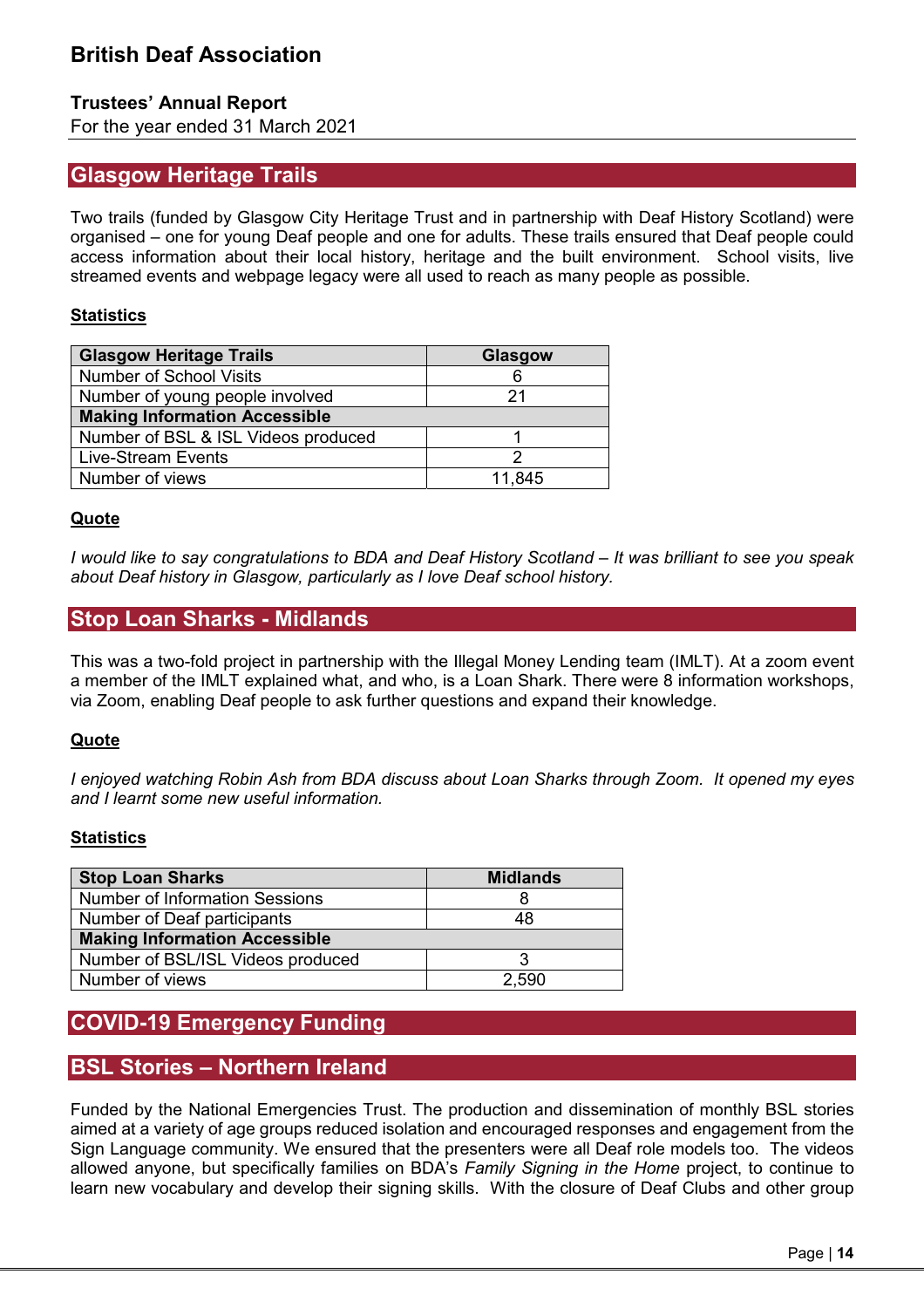### **Trustees' Annual Report**

For the year ended 31 March 2021

meetings due to lockdown rules, these videos were a welcome relief bringing back memories, and, instigating conversations with friends and family that were not COVID-related.

### **Quote**

I think it is a wonderful idea and clearly a lot of planning has gone into this as you have something for all *ages. It's a valuable resource for students who are learning sign language too.* 

#### **Statistics**

| <b>BSL (NI) Stories</b>            | <b>Northern Ireland</b> |
|------------------------------------|-------------------------|
| Number of BSL/ ISL Videos produced | 12 videos/stories       |
| Number of views                    | 24,786                  |
|                                    |                         |

## **BSL Call Companion Service - Glasgow**

Funded by the National Emergencies Trust. A targeted 'befriending' service focused specifically on Deaf older people who were most at risk of experiencing extreme isolation in Glasgow as a result of Covid-19. A team of 'Call Companions' provided chat and conversation at an agreed time and on a regular basis.

The project showed that a strong bond could form between clients and befrienders through this process and the BDA's 125 Year History Book, which was given to all clients, proved to be a valuable resource. Many clients developed new skills through learning to use technology such as Zoom and Facetime for calls from befrienders.

### **Case Study**

One client was supported to exercise and improve their walking as the support of a befriender gave them the confidence they needed – an activity that was good for their wellbeing.

#### **Statistics**

| <b>BSL Call Companion Service</b>        | Glasgow                    |
|------------------------------------------|----------------------------|
| Number of Beneficiaries, befrienders and | 10 regular beneficiaries   |
| hours/units of support given             | 9 ad hoc beneficiaries     |
|                                          | 4 x Befrienders            |
|                                          | 270 hours/units of support |

## **BSL Helpline - Midlands**

Funded by the National Emergencies Trust. Providing information and support to Deaf people living in East Midlands ensuring they have access to information on the response to Coronavirus within their locality. The BDA Access & Inclusion Officer worked with various support organisations to ensure their services were accessible for Deaf people. A series of videos of BSL interviews outlining Deaf people's lived experiences of barriers and how they were overcome were produced.

The anxiety and frustrations experienced by Deaf people reduced as a result of having appropriate access to information with confidence improved, and they reported that they felt equipped to express their opinions to service providers.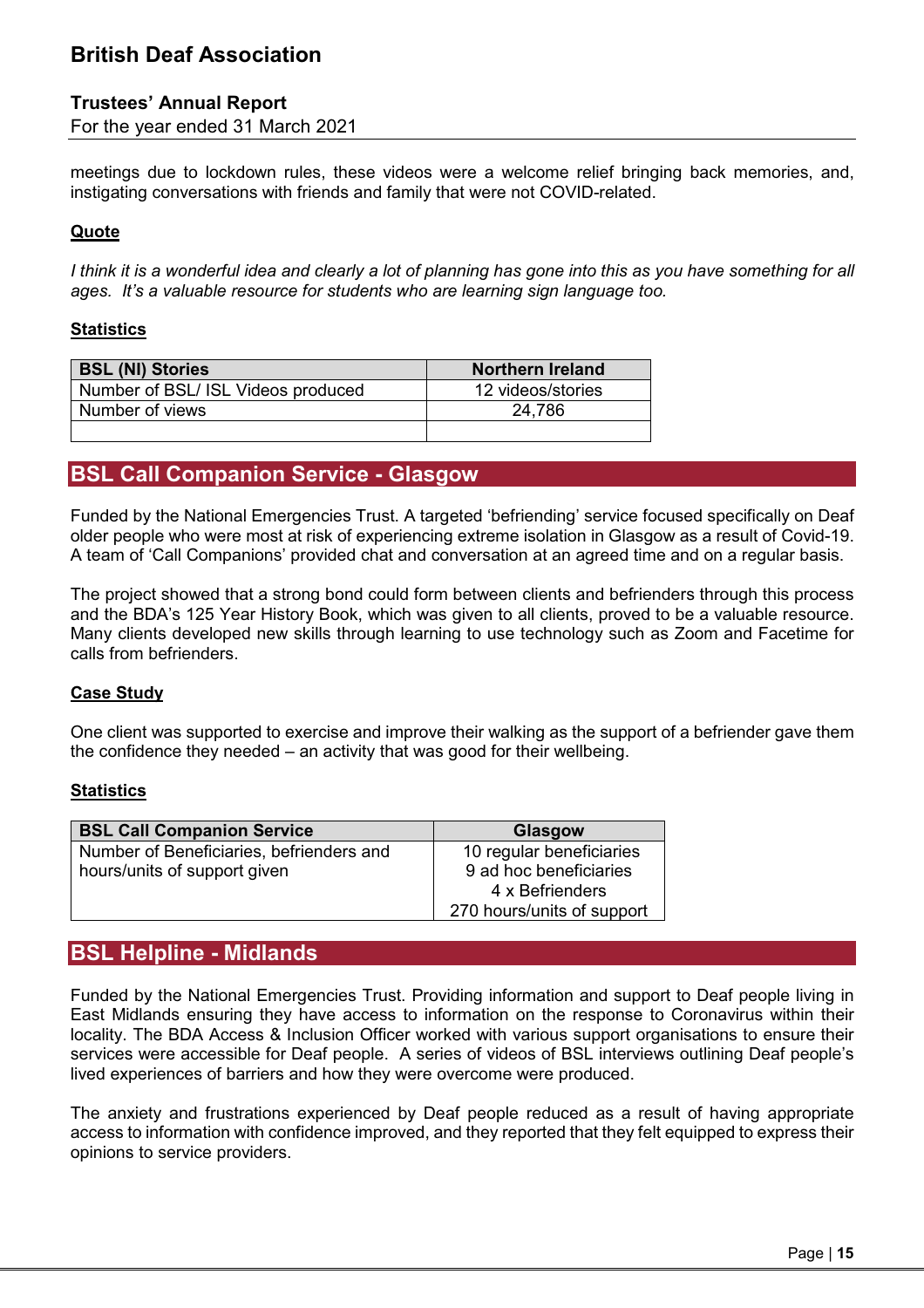### **Trustees' Annual Report**

For the year ended 31 March 2021

### **Quote**

*Thank you so much for providing me with this information, it is greatly appreciated.* 

### **Statistics**

| <b>BSL Helpline</b>                  | <b>Midlands</b> |  |
|--------------------------------------|-----------------|--|
| <b>Number of Clients</b>             | 228             |  |
| <b>Number of Cases</b>               | 228             |  |
| <b>Making Information Accessible</b> |                 |  |
| Number of BSL/ISL Videos produced    |                 |  |
| Number of views                      | 6,180           |  |

# **BSL COVID-19 Response Team - Wales**

Funded by the Welsh Government's Disabled People's Organisations. The main focus of the Response Team was to provide news, guidance and information in BSL for Deaf people living in Wales including culturally friendly translations of Welsh Government News briefings. Three videos per week were produced along with statistical information from Public Health Wales.

Information was circulated regarding Covid-19 vaccines and this was particularly well received. This was because it gave Deaf people the opportunity to find out the differences between the various vaccines, how they would be contacted, how to book and other relevant information.

### **Quote**

*It has been very good having this summary of news regularly updated. It is clear and to the point making it much easier to follow. There is no jargon in it which makes understanding it much easier.* 

### **Statistics**

| <b>BSL COVID-19 Response Team</b>    | <b>Wales</b> |
|--------------------------------------|--------------|
| <b>Making Information Accessible</b> |              |
| Number of BSL/ISL Videos produced    | 43           |
| Live-Stream Events                   | 1 (BSL Bill) |
| Number of views                      | 57.649       |
| <b>WhatsApp views</b>                | 2,619        |

## **Leicestershire COVID-19 – Advice and Information**

Funded by Leicestershire County Council. Advice and support were provided to Deaf people – both adults and young people – to ensure they could access information in BSL regarding Coronavirus. This involved three elements: establishing a BSL Helpline, working in partnership with Leicestershire Deaf Forum and the establishment of a bespoke Helpline for Deaf young people.

The Deaf BSL community in Leicestershire reported a sense of feeling safe during the pandemic due to receiving factual and correct information regarding Covid-19 in BSL.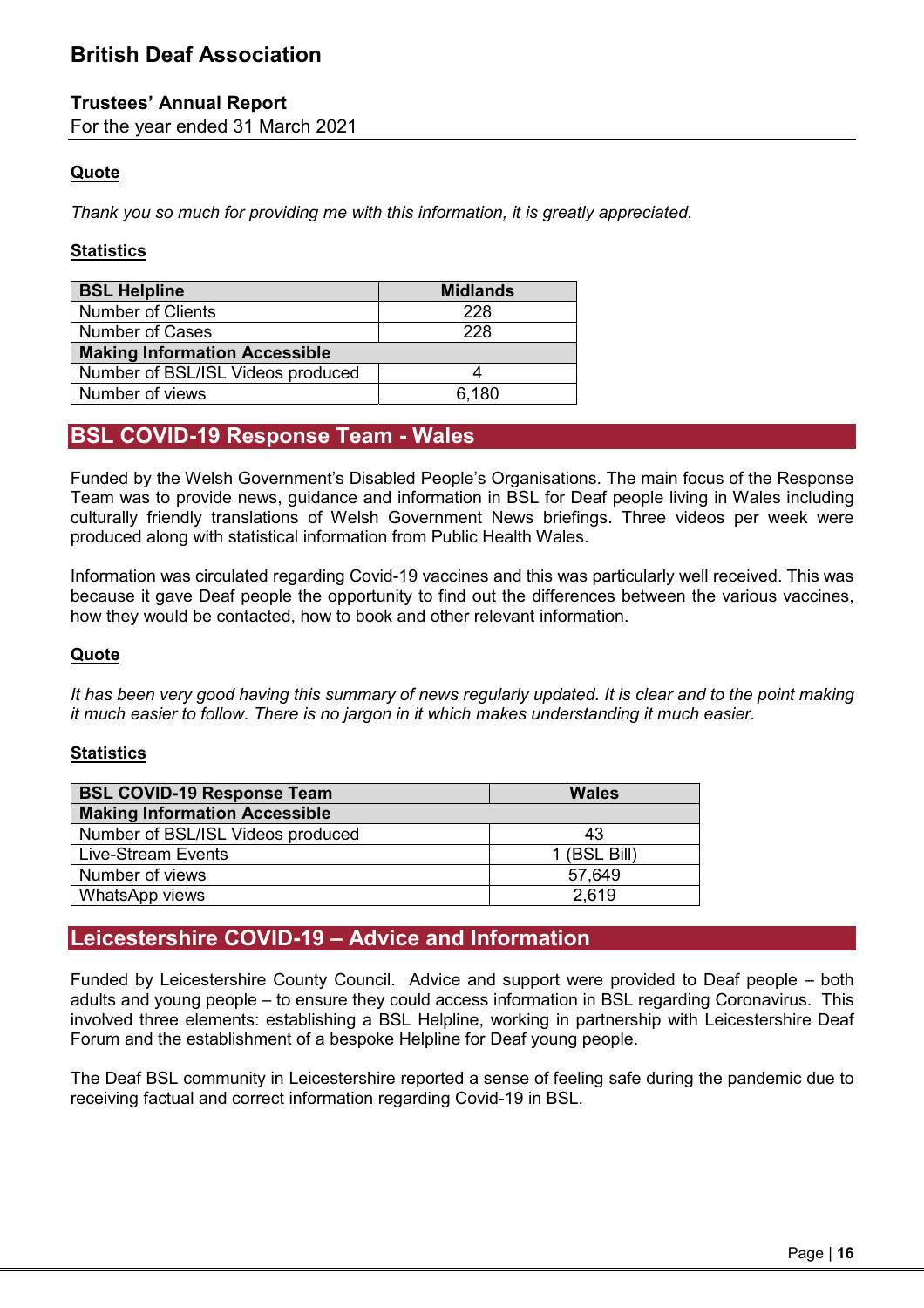### **Trustees' Annual Report**

For the year ended 31 March 2021

### **Quote**

*This makes me feel that I have equal access to the information and am treated the same as hearing people. This BSL helpline has been invaluable and I feel this should continue to be provided to support Deaf people in the Leicestershire area.* 

### **Statistics**

| <b>Leicestershire COVID-19</b>       | Leicestershire |
|--------------------------------------|----------------|
| <b>Number of Clients</b>             | 122            |
| <b>Number of Cases</b>               | 122            |
| <b>Making Information Accessible</b> |                |
| Number of BSL/ISL Videos produced    | 21             |
| Number of views                      | 19,080         |

## **Winter Support - Scotland**

Funded by the Scottish Government. This project reduced social isolation and increased positive mental health and wellbeing as it helped Deaf people to stay connected, up-to-date and safe. Having access to information in their own language helped them learn how to protect themselves during the winter. This project informed, empowered and built resilience within the community by sharing information in BSL via video and live stream engagement with BSL community members. As information was online, views increased as others outside the region also made use of it.

### **Quote**

*Only BSL can express my admiration and respect for BDA Scotland, the presenter, and your incomparable contributors. The programmes are a great idea, and the facilitator presentation style is*  excellent. The facilitator is a fantastic role model for any Deaf person but also for non-Deaf trying to *improve their BSL. It has been a mixture of helpful information, events and lighter topics for BSL users to engage with.* 

#### **Statistics**

| <b>Winter Support</b>                | <b>Scotland</b> |
|--------------------------------------|-----------------|
| <b>Making Information Accessible</b> |                 |
| Live-Stream Events                   | 18              |
| Number of views                      | 93,400          |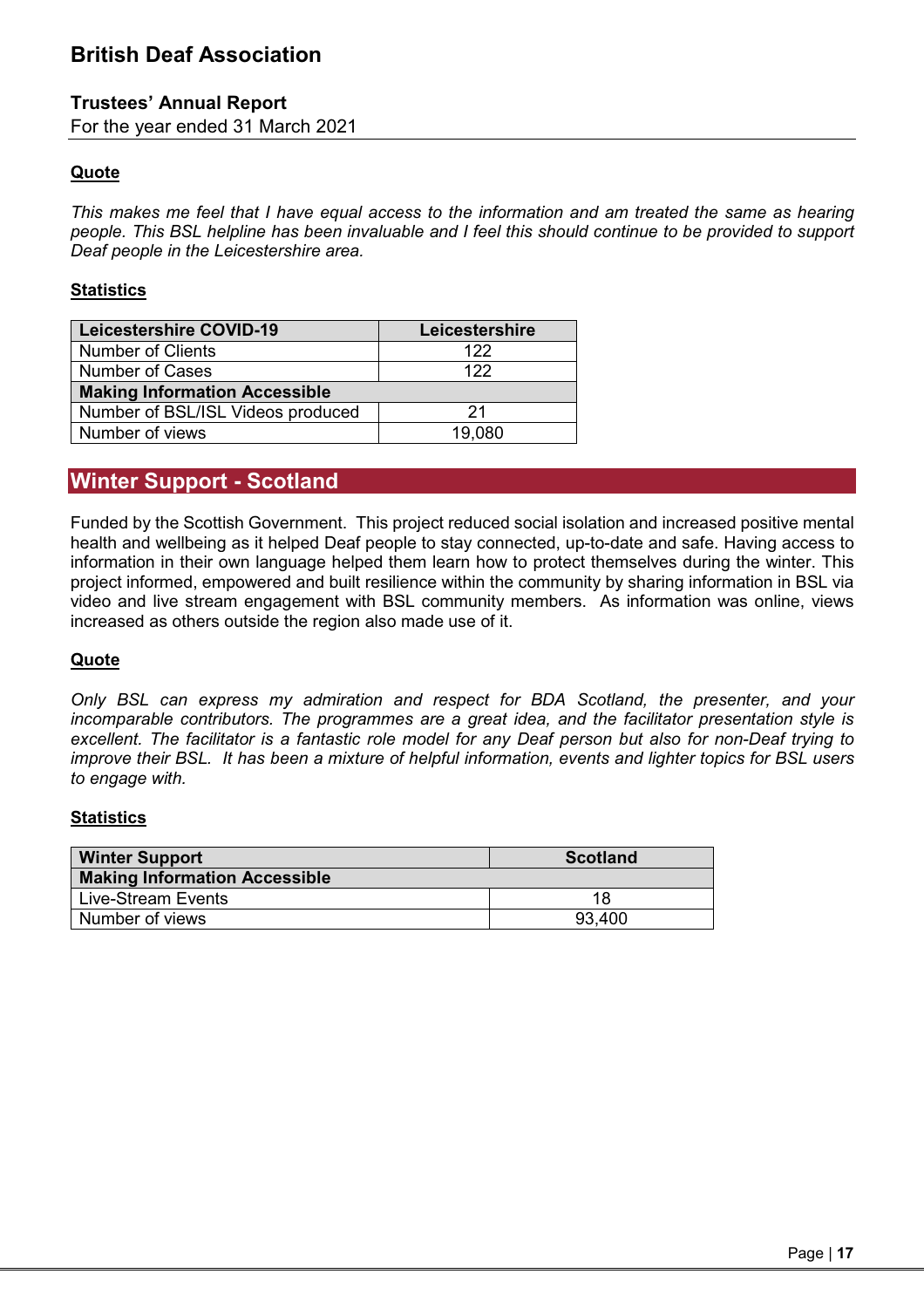### **Trustees' Annual Report**

For the year ended 31 March 2021

## **Coronavirus Pandemic (COVID-19)**

The worldwide outbreak of the coronavirus pandemic (Covid-19) caused extensive disruptions to organisations globally with major implications for operations as well finances. The Trustees acknowledge and recognise the potential impact of the Covid-19 pandemic on the BDA, its beneficiaries, staff, partners, stakeholders and on the wider society. Key areas of the charity's operations that have been impacted include:

- Following the advice issued by the UK Government regarding employees working from home and other social distancing measures, we have enacted procedures to facilitate this and have taken detailed action that enables effective operations to continue whilst employees are not physically present in the BDA's office.
- y **Our beneficiaries** As far as possible we have continued to provide support to our members and beneficiaries, primarily through online support, advice and learning. We have maintained regular contact with all our nations and regional groups during this period of government restrictions.
- **BDA's meetings and events** Due to government restrictions the BDA has not been able to convene events such as its AGM and other project related events. Meetings and events have therefore either been postponed and, in some cases, moved to online support. Smaller meetings continue to take place via online meets where possible. Our Board meetings and last two AGMs were held online – with the AGMs seeing increased (double) attendance.
- **Income generation** The BDA's income generation has been impacted by the challenge of obtaining government and Trust and Foundation income due to changed funding criteria. The Trustees were alert to the possibility and impact of less income and made significant steps in addressing income shortfall by reducing costs via regular financial reviews every three months in order to maintain a year-end balanced budget by 31<sup>st</sup> March 202l.

### **Financial review**

The financial year continued to provide both the BDA and charities in general challenges in raising income. In the financial year 2020-21 total income decreased by £214,734 from 2019-20 to £1,325,038.

As stated in the previous annual report, legacies remain an unpredictable income source which should not be relied upon. This year there was a decrease of £265,516 in legacies receivable resulting in an overall decrease of 35.8% of total legacies, donations and gifts from the previous year to £445,285.

Given the decrease in income, this led to stringent efforts to decrease total expenditure by 33.7% to £1,017,396.

The surplus for the year 2020-21 of £307,642 is a marked improvement from the previous year (2019-20 surplus £4,818). General funds were therefore increased by £328,137 to £366,225 which represents 4.0 months of the annual expenditure budget for 2021-22.

### **Income**

Total income decreased from £1,539,772 to £1,325,038. However, however there was an increase in income from charitable activities by 6.5% to £865,385, representing 65.3% of the charity's total income (2020: 52.8%).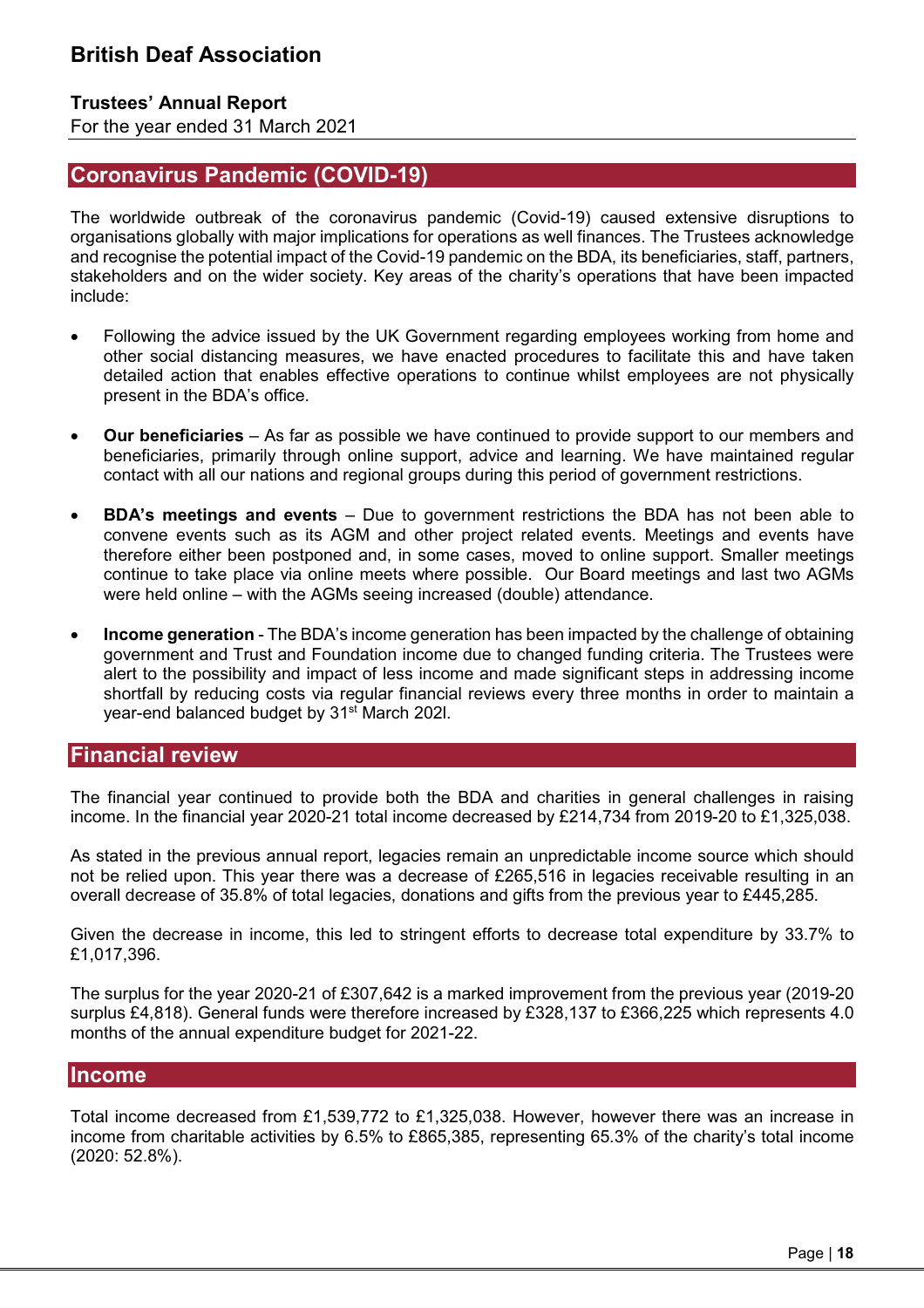### **Trustees' Annual Report**

For the year ended 31 March 2021

Legacy income totalled £383,885 in 2021 (2019-20 - £649,401) representing 29.0% of total income (42.1% in 2019-20).

### **Expenditure**

**During 2020-21, 60p of every £1 of total expenditure was spent on direct costs towards empowering Deaf people (2019/2020: 55p of every £1).** The remaining 40p in every £1 (2019/2020: 45p) was spent to support other costs such as fundraising, organisational governance and European and international work.

Expenditure decreased during the year by £517,558 to £1,017,396 (2019-20 total: £1,534,954)

The breakdown of the expenditure on charitable activities as a proportion of total charitable activities costs are as follows;

| <b>Charitable Activity</b>                 | $%$ of<br>charitable<br>activity<br>costs<br>2021 | $%$ of<br>charitable<br>activity<br>costs<br>2020 |
|--------------------------------------------|---------------------------------------------------|---------------------------------------------------|
| Deaf Children, Youth and Families projects | 31.1%                                             | <b>36%</b>                                        |
| Access and Inclusion projects              | 20.2%                                             | 19%                                               |
| <b>BSL Media and Communications</b>        | 17.8%                                             | 12%                                               |
| Deaf Community Advocacy projects           | 16.0%                                             | 11%                                               |
| Sign Language projects                     | 7.8%                                              | 9%                                                |
| Deaf Training                              | 3.1%                                              | 5%                                                |
| Policy and Campaigns                       | 2.8%                                              | 4%                                                |
| Deaf Community Development projects        | 1.2%                                              | 4%                                                |

### **Funds**

Total funds were £969,015 (2019/2020: £661,373) of which £319,897 related to general funds (2019/2020: (£28,240)). In addition, £46,328 has been set aside for business development by way of designated funds (2019/2020: £66,328). Our pension liability debt is currently nearly £400,000 and we have £555,514 cash allocated in the Pension Reserve Fund (note 16 and 18) for this. Based on the September 2020 actuarial valuation a new payment plan was agreed commencing in April 2022. The new plan requires the charity to make deficit reduction payments of £47,810 and pay scheme administration expenses of £53,441 for the year to 2025, with expenses increasing at 3% per annum. The Board has maintained its policy to cover the total cost of the repayment from unrestricted funds by setting aside funds for this purpose thereby providing reassurance to funders that project grants will not be used to service pension contributions.

In the 2020-21 accounts the Pension Trust liability has been included as part of reporting requirements. As noted above the BDA has a pension fund of £160,302, compared to a deficit of £151,689 (2019-20). This includes funds designated to cover the balance of future payments to the recovery plan including expenses. As the BDA is a member of the Pension Trust with a planned repayment scheme until 2025, this Balance Sheet risk has been reduced as the BDA has a designated Pension Fund to cover the next circa 3 years of repayments. A new recovery plan will commence from April 2022, see note 14.

There are a number of restricted funds that have supported specific BDA activities over the past year such as the BSL Charter and Sign Language Week activities. Total restricted funds have decreased by £20,495 to £602,790 (2019-20 total: £623,285).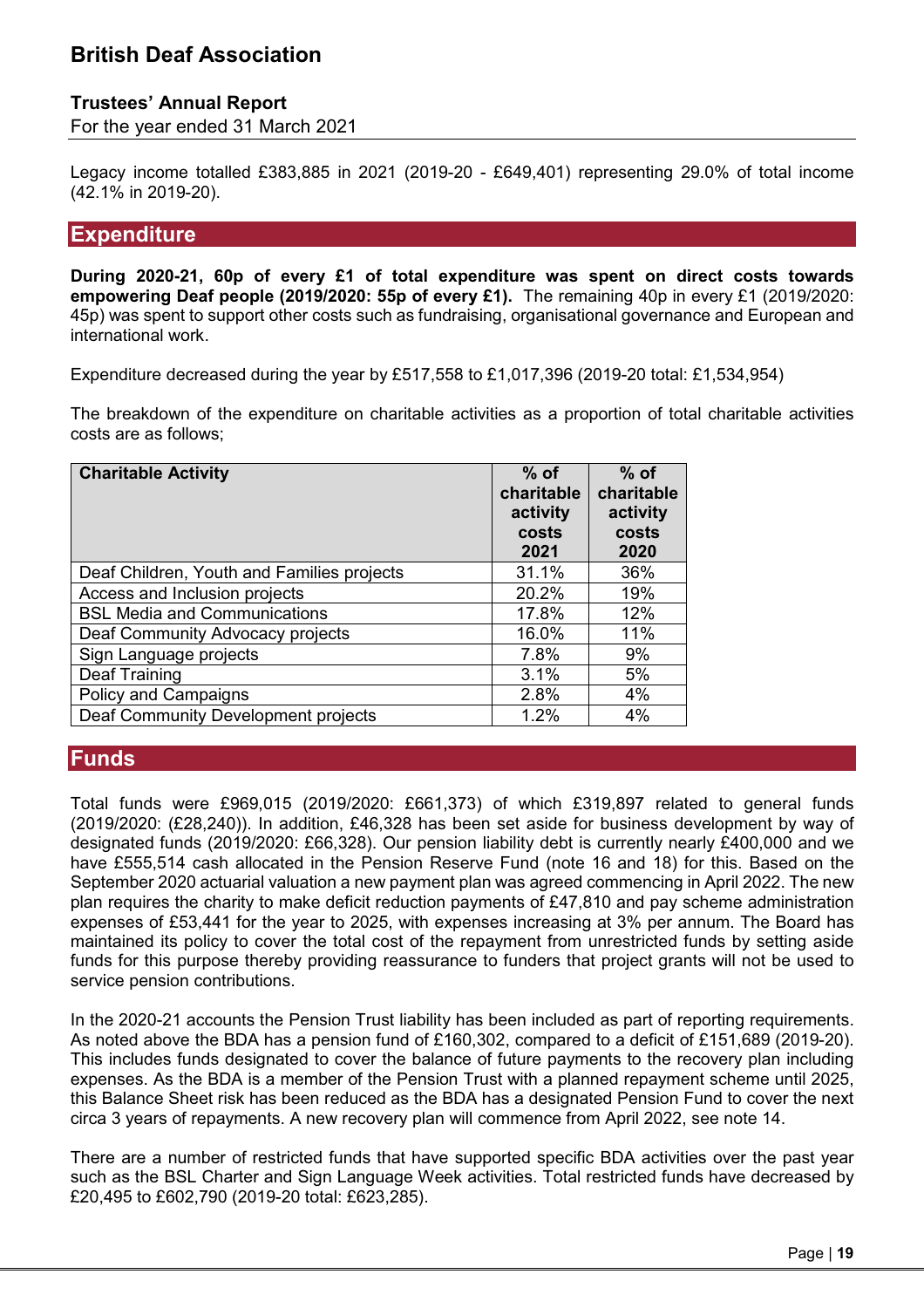## **Trustees' Annual Report**

For the year ended 31 March 2021

## **Plans for using the BDA reserves over the next 3 years**

In summary, the financial statements for 2020-21 show a surplus of £307,642 (2019-20: £4,818).

Our unrestricted reserves have increased from £38,088 in 2019-20 to £366,225 in 2020-21.The trustees have designated an element of their unrestricted funds in order to settle future pension obligations.

Income and existing project grants have been designated for, and will continue to underpin, key areas of work such as Deaf Roots and Pride, Deaf Advocacy, Access and Inclusion, and the increased use and visibility of sign language presentations and videos through our social media platforms.

| <b>Reserves</b>                 | 2019-20    | 2020-21  |
|---------------------------------|------------|----------|
| <b>Current Project Grants</b>   | £102,905   | £119,893 |
| Legacies/ADAs Funds             | £520,380   | £482,897 |
| <b>Total Restricted Funds</b>   | £623,285   | £602,790 |
|                                 |            |          |
| <b>Designated Funds</b>         | £66,328    | £46,328  |
| <b>Pension Funds</b>            | (E151,689) | £160,302 |
| <b>General Funds</b>            | £123,449   | £159,595 |
| <b>Total Unrestricted Funds</b> | £38,088    | £366,225 |

#### **Therefore, our reserves at 31st March 2021 are:**

As a result of the above, the Board recognises that while BDA made a surplus for the year, it is still a very tight free cash reserve, however the BDA is continuing to secure grant funding to deliver much-needed services to Deaf people.

The BDA will continue to monitor its reserves carefully. In 2021, we prioritised securing project funding for much-needed Deaf community projects – particularly given the need to provide additional support through visual language communication mediums in our first language, BSL. With the impact of Covid-19 and the increasing funding pressures BDA will continue to monitor and reduce expenditure costs during the 2021-22 year.

The current reserves policy as agreed by the Trustees is a minimum of 50% of annual expenditure or 6 months running costs in the current financial year to preserve the BDA's cash flow and to meet any unexpected contingencies. For the year, a 50% target would require a reserve of £650,000 in unrestricted general funds. The present level of free reserves of £362,928 (2019/2020: £34,625) available to the charity falls short of this target level. Of the free reserves £160k is considered as funds set aside for future pension expense obligations for an additional 3 years. The Board of Trustees is well aware this it is unlikely that the target range will be reached for at least three years due to the Covid-19 Pandemic, Brexit and other crises creating serious financial implications.

## **Grateful thanks to the following funders for the Year 2020 - 21**

| BBC Children In Needs (Black Country)    | Deaf Roots and Pride Project (Black Country)    |
|------------------------------------------|-------------------------------------------------|
| BBC Children In Needs (Midlands)         | Deaf Roots and Pride Project (Midlands)         |
| BBC Children In Needs (Northern Ireland) | Deaf Roots and Pride Project (Northern Ireland) |
| <b>Birmingham City Council</b>           | Stop Loan Sharks Project                        |
| <b>Glasgow City Heritage Trust</b>       | <b>BSL Heritage Trails (Glasgow)</b>            |
| Leicestershire County Council            | Leicestershire Covid-19 BSL Helpline            |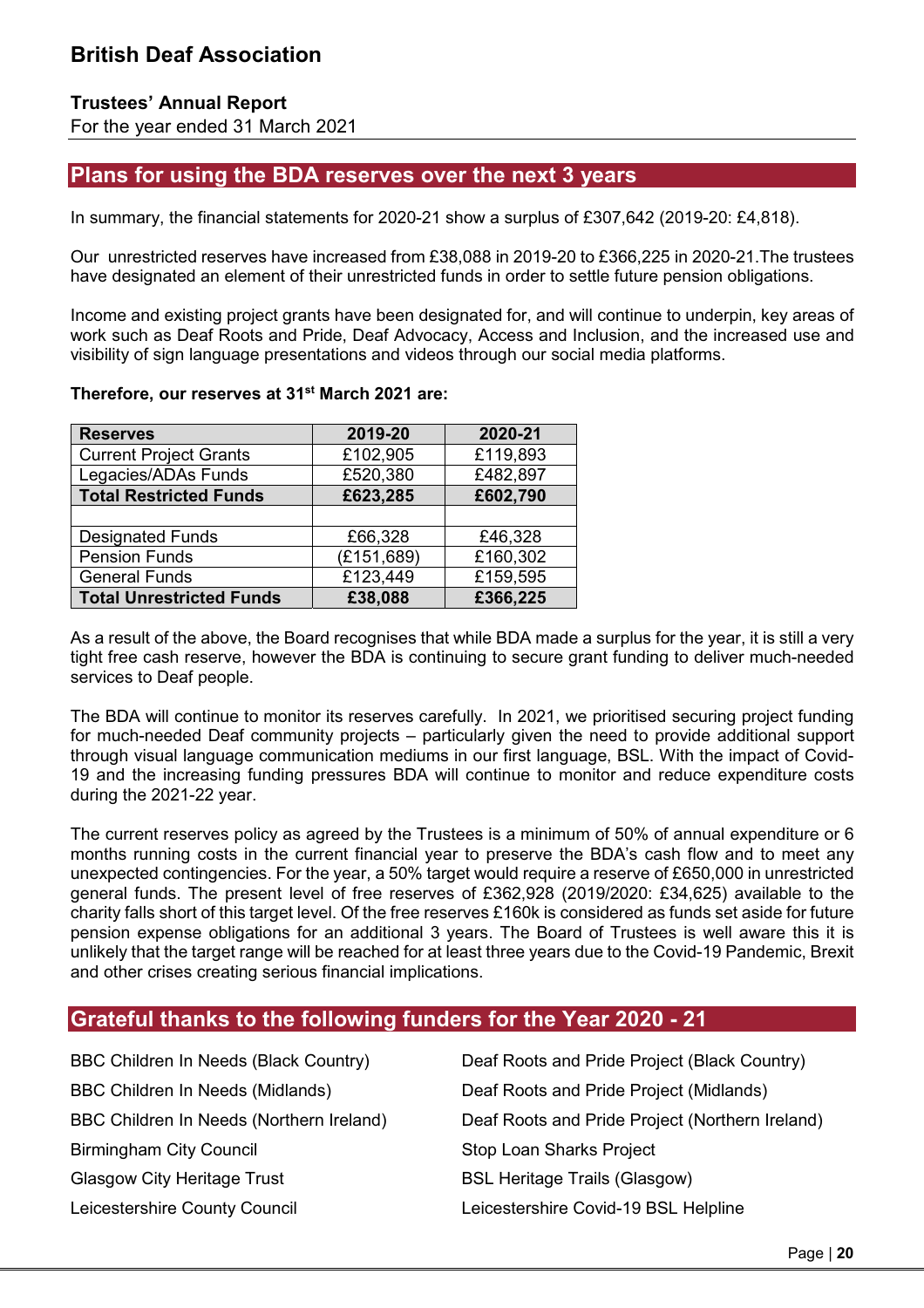## **Trustees' Annual Report**

For the year ended 31 March 2021

| Life Changing Trust                               | Dementia Project and Research (Scotland)        |
|---------------------------------------------------|-------------------------------------------------|
| <b>Masonic Charitable Foundation</b>              | Visual Language Project (UK-wide)               |
| <b>National Emergencies Trust</b>                 | East Midlands BSL Helpline                      |
| <b>National Lottery Community Fund (Scotland)</b> | Deaf Roots and Pride Project (Scotland)         |
| National Lottery Community Fund (Wales)           | Access and Inclusion (South Wales)              |
| Northern Ireland Department for Communities       | Family Signing in the Home Project (N. Ireland) |
|                                                   | Sign Language Covid-19 Support (N. Ireland)     |
| Northern Ireland Health & Social Care Board       | Deaf Advocacy Project (Northern Ireland)        |
| <b>Scottish Government</b>                        | <b>BSL (Scotland) Act Projects</b>              |
| The Privy Purse Charitable Trust                  | Core Project                                    |
| The Robertson Trust                               | Deaf Roots and Pride Project (Scotland)         |

### **And, also to those who made generous donations and remembered the British Deaf Association in their Wills.**

### **Structure, Governance and Management**

The Trustees, who are also directors of the charitable company for the purposes of the Companies Act 2006, present their report and accounts for the year ended 31<sup>st</sup> March 2021.

The accounts have been prepared in accordance with the accounting policies set out in note 1 to the accounts and comply with the charity's Memorandum and Articles of Association, applicable law, and the requirements of the Statement of Recommended Practice Accounting and Reporting by Charities: Statement of Recommended Practice applicable to charities preparing their accounts in accordance with the Financial Reporting Standard applicable in the UK and Republic of Ireland (FRS 102) effective from 1 January 2019.

The British Deaf Association is constituted as a company limited by guarantee and is registered for charitable purposes with the Charity Commission and the Office of the Scottish Charity Regulator (OSCR). The charity's governing document is the Memorandum and Articles of Association. The charity's full name is 'The British Deaf Association' (referred to herein as 'the BDA').

The governing body of the charity, the Board of Trustees, is responsible for the administration of the BDA.

| Linda Richards (Chair)        | Term ended 26th June 2021                                          |
|-------------------------------|--------------------------------------------------------------------|
| Gloria Pullen (Vice Chair)    | Term ended 26th June 2021                                          |
| David Buxton (Hon. Treasurer) | Chair from 26 <sup>th</sup> June 2021                              |
| Lesley Davidson               | Vice-Chair from 26 <sup>th</sup> June 2021                         |
| John Carberry                 |                                                                    |
| Kevin Buckle                  | Resigned 16th April 2021                                           |
| Matt Kirby                    | Term ended 26th June 2021                                          |
| Deirdre Maguire               | Term ended 26th June 2021                                          |
| Robert Adam                   | Term commenced 26th June 2021                                      |
| Linda Richards                | Co-opted 27th June 2021 and resigned 31 <sup>st</sup> January 2022 |

The BDA is incorporated in England and Wales and is governed by a Board of Trustees elected every three years by members. The Trustees are provided with key information on appointment such as Trustee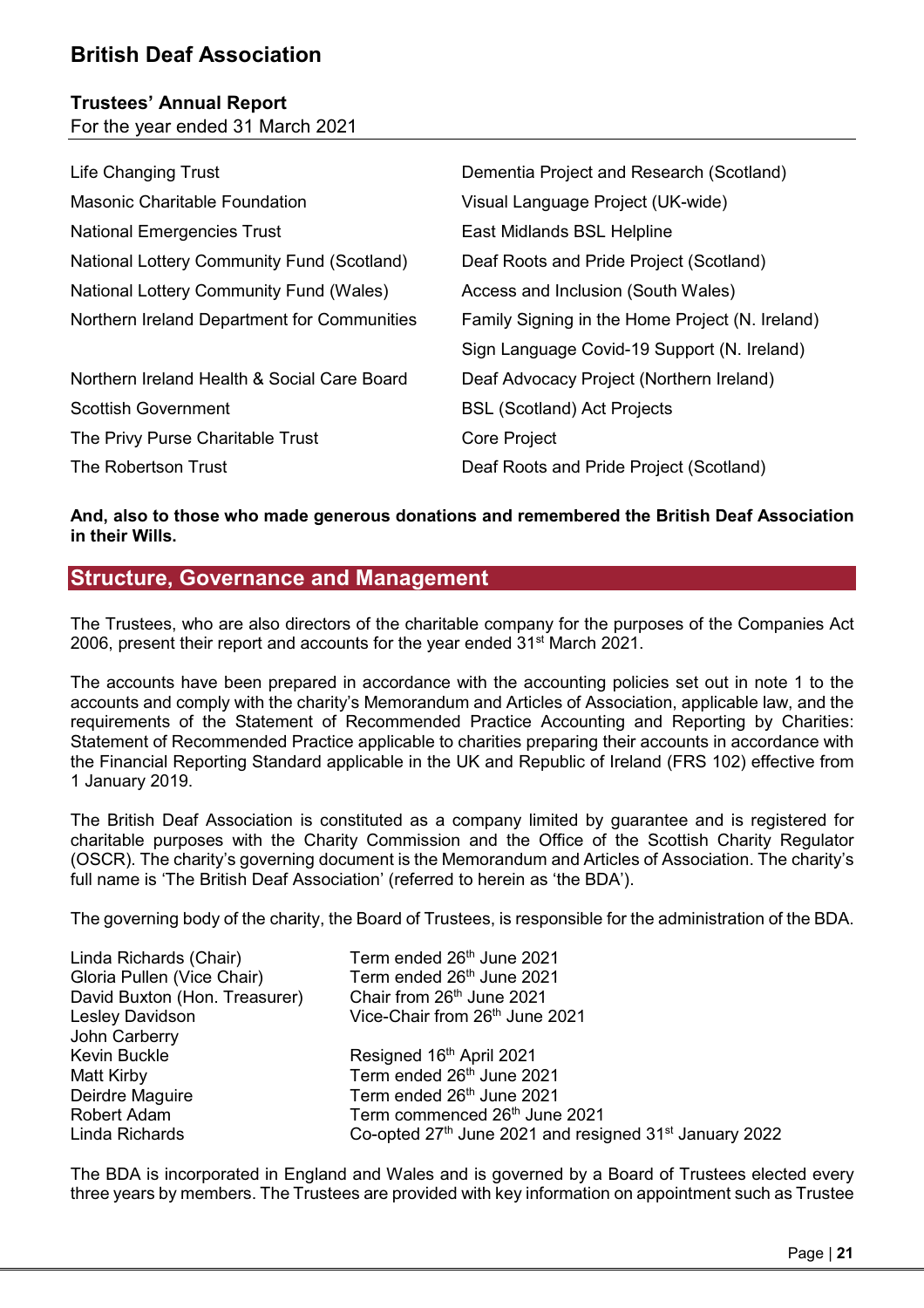### **Trustees' Annual Report**

For the year ended 31 March 2021

Handbook and Charity Commission booklet CC3. They are also required to attend a full Trustee Induction Away Day or Weekend.

Management was delegated to an Executive Director, who worked with a team of five managers who were responsible for the full range of the BDA's activities. The Board and Directors meet and agree the Charity's strategic intentions.

The report resultant of these discussions is a reference point for all projects and developments.

The Board determines the remuneration of the Executive Director on an annual basis and in doing so, they benchmark salaries across comparable salaries with similar sized organisations within the sector, consider the external environment and also the current financial position of charity itself.

## **Public benefit statement**

The Trustees confirm that they have referred to the guidance contained in section 17 of the Charities Act 2011 on public benefit when reviewing the Charity's objectives and activities and in planning future activities. Our overview and achievements section from page 4 to 17 reflects the scope of our activities.

### **Statement of Trustees responsibilities**

The Trustees (who are also directors of British Deaf Association for the purposes of Company Law) are responsible for preparing the Annual Report and the financial statements in accordance with applicable law and United Kingdom Accounting Standards (United Kingdom Generally Accepted Accounting Practice).

Company law requires the Trustees to prepare financial statements for each financial year. Under Company Law must not approve the financial statements unless they are satisfied that they give a true and fair view of the state of affairs of the charitable company and of the incoming resources and application of resources, including the income and expenditure, of the charitable company for that period. In preparing these financial statements, the Trustees are required to:

- $\bullet$  select suitable accounting policies and then apply them consistently;
- y observe the methods and principles in the Charities SORP 2019 (FRS 102);
- make judgments and estimates that are reasonable and prudent;
- state whether applicable United Kingdom Accounting Standards have been followed, subject to any material departures disclosed and explained in the accounts;
- y prepare the financial statements on the going concern basis unless it is inappropriate to presume that the charitable company will continue to operate.

The Trustees are responsible for keeping proper accounting records that disclose with reasonable accuracy at any time the financial position of the charitable company and enable them to ensure the financial statements comply with the Companies Act 2006 Charities and Trustee Investment (Scotland) Act 2005, the Charities Accounts (Scotland) Regulations 2006 (as amended) and the provisions of the charity's constitution. They are also responsible for safeguarding the assets of the charitable company and hence for taking reasonable steps for the prevention and detection of fraud and other irregularities.

### **Disclosure of information to auditors**

In so far that the trustees are aware:

- there is no relevant audit information of which the charitable company's auditor is unaware; and
- the trustees have taken all steps that they ought to have taken to make themselves aware of any relevant audit information and to establish that the auditor is aware of that information.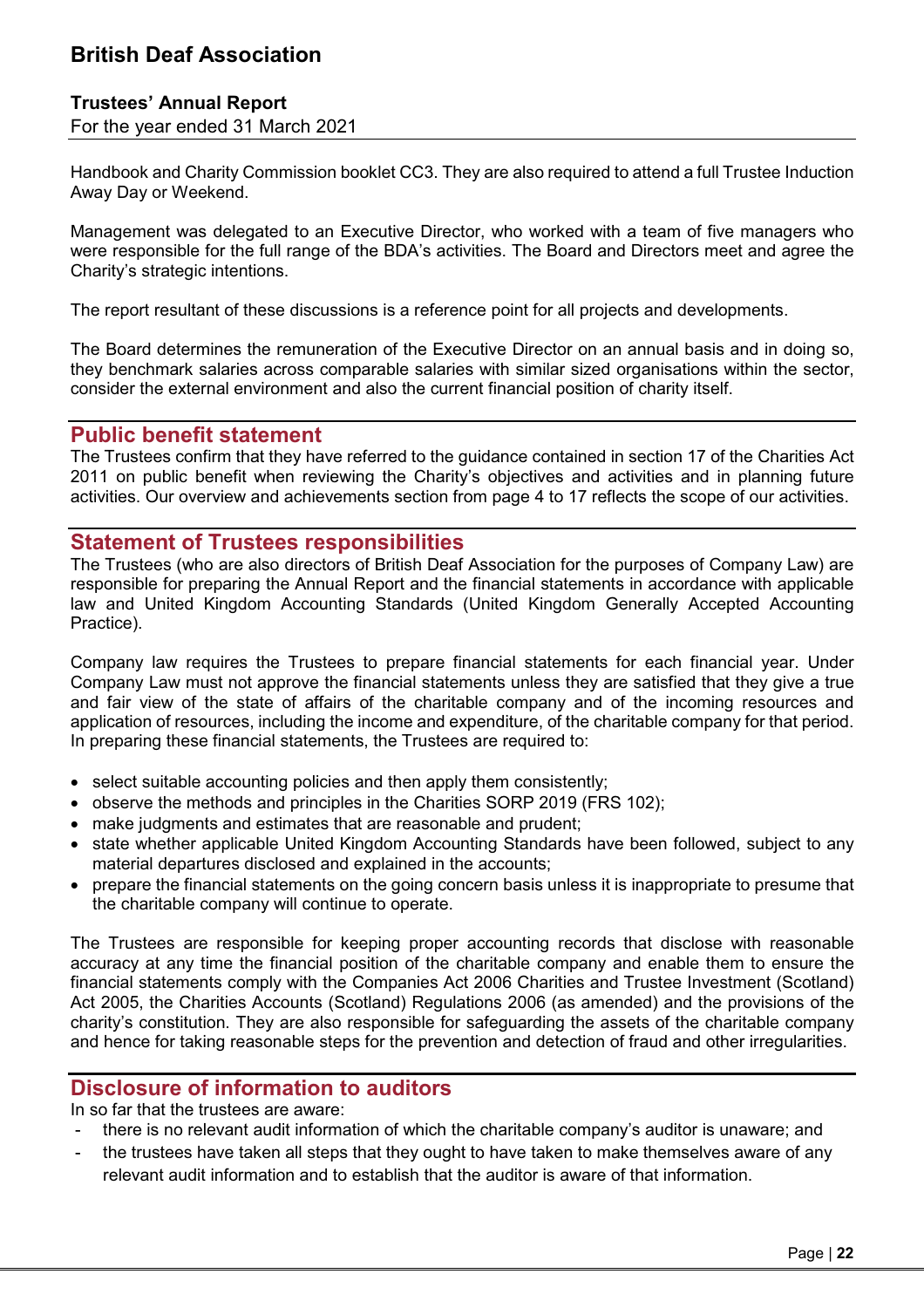### **Trustees' Annual Report**

For the year ended 31 March 2021

The trustees are responsible for the maintenance and integrity of the corporate and financial information included on the charitable company's website. Legislation in the United Kingdom governing the preparation and dissemination of financial statements may differ from legislation in other jurisdictions.

### **Auditors**

Price Bailey LLP were appointed auditors to the company and in accordance with section 485 of the Companies Act 2006.

## **Fundraising**

Staff employed by British Deaf Association carry out the majority of our fundraising activities. For some activities, we work with freelancers to assist with our fundraising. All arrangements are governed by written agreements that cover the responsibilities of each party, and ensure that anyone working on our behalf adheres to our strict ethical standards.

British Deaf Association is registered with the Fundraising Regulator, and complies with the Code of Fundraising Practice and the Fundraising Promise. No instances of non-compliance with any relevant regulations or guidelines have been identified, and nor have we received any complaints about our fundraising activities (2019/2020: none).

A significant proportion of our income is received from donation and legacies. When seeking to raise money from the public, we only send marketing material to those who have previously said they are happy to be contacted by us (and individuals are free to change their minds at any time). We take great care to ensure that our level of communication with our supporters is proportional and appropriate. In the past fifteen years we have not engaged in telephone marketing or in raising money from door to door or street collections.

## **Principal risks and uncertainties**

The principal risks faced by the charity are the unpredictable legacy income, need to sustain its contributions to the Pension Trust, fall in donations, and, pressure on funders due to the Covid-19 pandemic which, in turn, have created challenges for the charity to secure funds. We have a risk register that is reviewed and updated every 6 months. In addition, the charity has a Business Continuity Plan that covers how BDA identifies key activities, evaluates risks, and considers and plans for Business Continuity in the event of an unplanned/emergency event which affects our ability to function normally.

## **Plans for the future**

With the Covid-19 pandemic and lockdown in late March 2020, and a possible change in legacy donations due to external factors (such as financial markets, care home fees, supporting families with university and first home costs), the Board predicted pressure on its finances and asked its Executive Director to produce a revised annual budget that embedded guaranteed income, less reliance on unpredictable legacy income and expected reduction in other income.

As a result of the proposed budget, and ongoing concerns, the Board had no alternative but to take action and make the following difficult - but necessary - decisions, and immediate savings as below:

- Project staffing: Identified which project staff and activities were not funded and ceased these.
- **Managers**: Identified posts which were not sufficiently covered by recharges and/or project funding and altered or ceased these in line with funds.
- **BDA Offices: Relocating the BDA London Office and BDA Northern Ireland Office.**
- **General running costs: Reduced travel and accommodation costs.**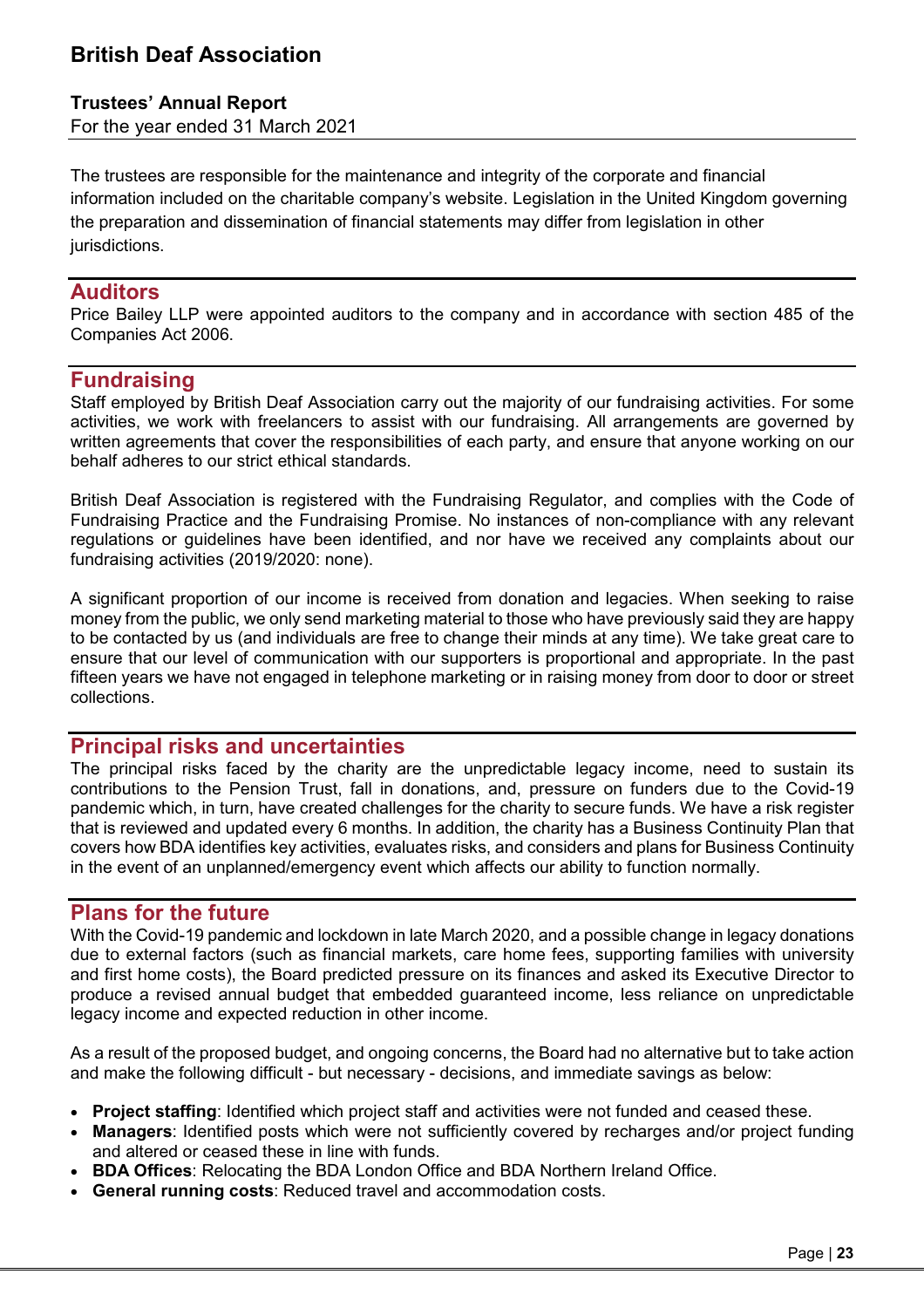### **Trustees' Annual Report**

For the year ended 31 March 2021

Our main task was to carefully rebuild the charity from its downsized shape and to continue reviewing costs and budgets as well as making more funding applications to ensure a more robust and financially stable organisation ahead of recruiting a new Chief Executive Officer (CEO). These measures involved significant effort on an entirely voluntary basis by the Joint Management Group which acted as the de facto CEO following the Executive Director's departure and was in place for almost 18 months. As a result of the much improved finances, the charity was able to appoint a new Chief Executive in late January 2022 and to agree a break even budget for 2022-23. Our focus is now on reviewing and updating our vision, mission and values through a co-production process with members and supporters in order to produce new 3-year plans starting from April 2023.

# **Small Company Exemptions**

The report has been prepared taking advantage of the small companies' exemption of section 415A of the Companies Act 2006.

On behalf of the Board of Trustees

Chair:

**Chair:** …………………………………………….. DAVID BUXTON

 27TH April 2022 **Date:** ……………………………………………..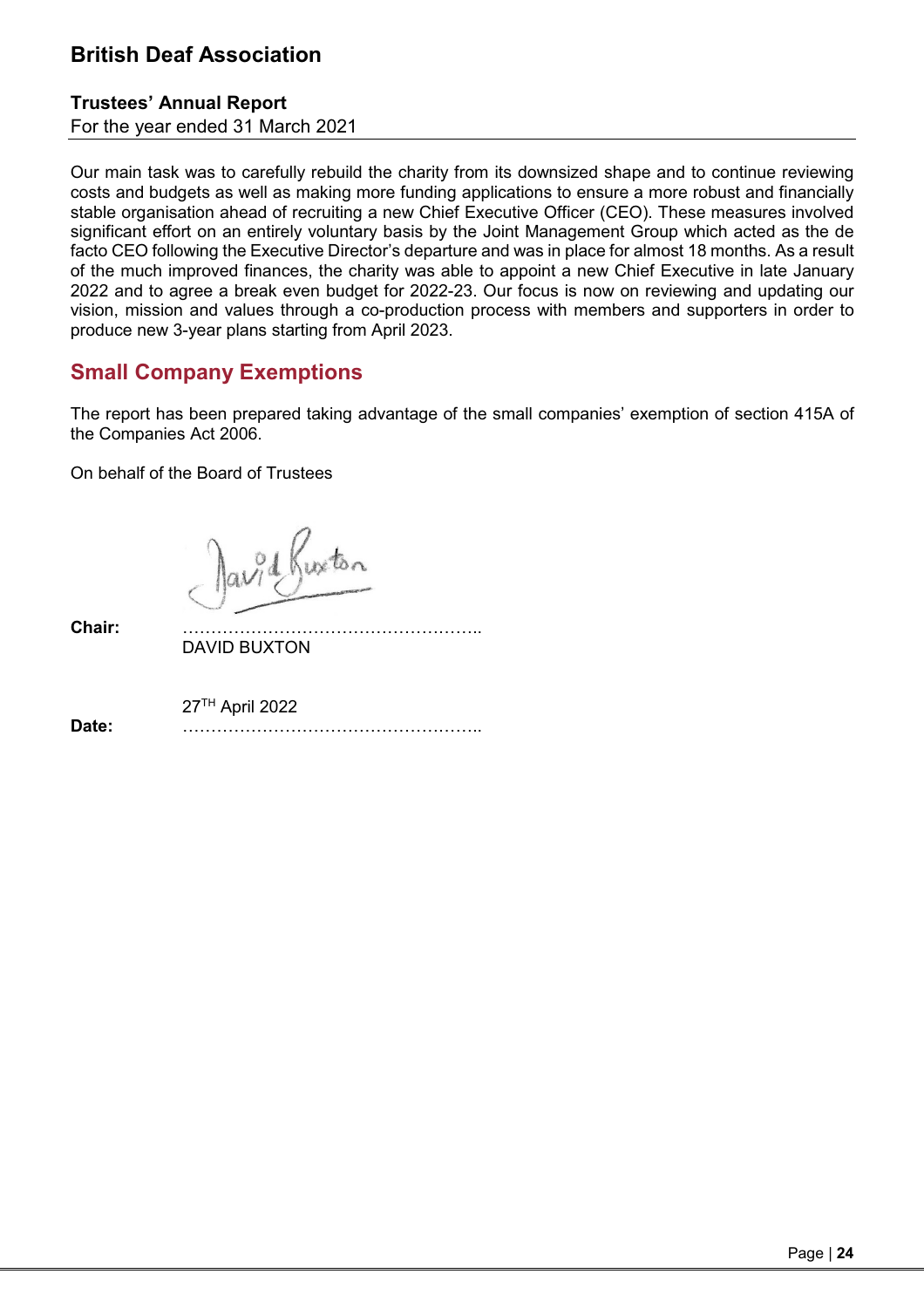## **Independent Auditors' Report to the Members and Trustees of British Deaf Association For the year ended 31 March 2021**

## **Opinion**

We have audited the financial statements of British Deaf Association (the 'charitable company') for the year ended 31 March 2021 which comprise the Statement of Financial Activities (including income & expenditure account), the Balance Sheet, the Statement of Cash Flows, and notes to the financial statements, including significant accounting policies. The financial reporting framework that has been applied in their preparation is applicable law and United Kingdom Accounting Standards, including Financial Reporting Standard 102 *The Financial Reporting Standard applicable in the UK and Republic of Ireland* (United Kingdom Generally Accepted Accounting Practice) and the Charities SORP 2019. In our opinion the financial statements:

- give a true and fair view of the state of the charitable company's affairs as at 31 March 2021, and of its incoming resources and application of resources, including its income and expenditure, for the year then ended;
- have been properly prepared in accordance with United Kingdom Generally Accepted Accounting Practice; and
- have been prepared in accordance with the requirements of the Companies Act 2006, the Charities SORP 2019, the Charities and Trustee Investment (Scotland) Act 2005 and regulation 8 of the Charities Accounts (Scotland) Regulations 2006.

### **Basis for opinion**

We conducted our audit in accordance with International Standards on Auditing (UK) (ISAs (UK)) and applicable law. Our responsibilities under those standards are further described in the auditor's responsibilities for the audit of the financial statements section of our report. We are independent of the charitable company in accordance with the ethical requirements that are relevant to our audit of the financial statements in the UK, including the FRC's Ethical Standard, and we have fulfilled our other ethical responsibilities in accordance with these requirements. We believe that the audit evidence we have obtained is sufficient and appropriate to provide a basis for our opinion.

### **Conclusions relating to going concern**

In auditing the financial statements, we have concluded that the trustees' (who are also the directors of the company for company law purposes) use of the going concern basis of accounting in the preparation of the financial statements is appropriate.

Based on the work we have performed, we have not identified any material uncertainties relating to events or conditions that, individually or collectively, may cast significant doubt on the charitable company's ability to continue as a going concern for a period of at least twelve months from when the financial statements are authorised for issue.

Our responsibilities and the responsibilities of the trustees with respect to going concern are described in the relevant sections of this report.

### **Other information**

The other information comprises the information included in the trustees annual report, other than the financial statements and our auditor's report thereon. Other information includes the trustees' report (incorporating the directors' report). Our opinion on the financial statements does not cover the other information and, except to the extent otherwise explicitly stated in our report, we do not express any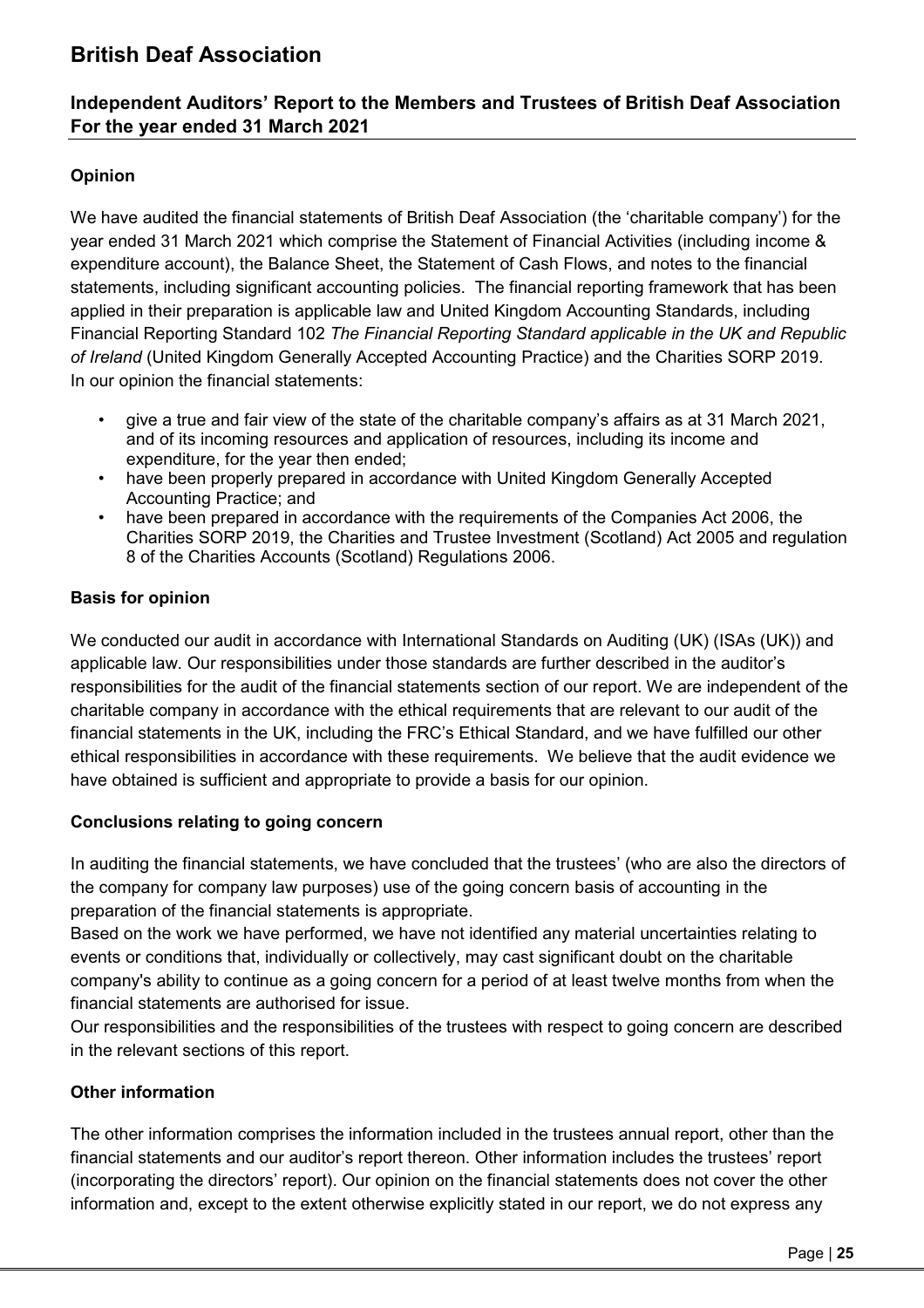## **Independent Auditors' Report to the Members and Trustees of British Deaf Association For the year ended 31 March 2021**

form of assurance conclusion thereon. Our responsibility is to read the other information and, in doing so, consider whether the other information is materially inconsistent with the financial statements or our knowledge obtained in the audit or a material misstatement of the other information. If, based on the work we have performed, we conclude that there is a material misstatement of this other information, we are required to report that fact.

We have nothing to report in this regard.

### **Opinions on other matters prescribed by the Companies Act 2006**

In our opinion, based on the work undertaken in the course of the audit:

- the information given in the trustees' report (which includes the directors' report prepared for the purposes of company law) for the financial year for which the financial statements are prepared is consistent with the financial statements; and
- the directors' report has been prepared in accordance with applicable legal requirements.

### **Matters on which we are required to report by exception**

In the light of the knowledge and understanding of the charitable company and its environment obtained in the course of the audit, we have not identified material misstatements in the directors' report. We have nothing to report in respect of the following matters in relation to which the Companies Act 2006, the Charities and Trustees Investment (Scotland) Act 2005 and the Charities Accounts (Scotland) Regulations 2006 requires us to report to you if, in our opinion:

- adequate accounting records have not been kept, or returns adequate for our audit have not been received from branches not visited by us; or
- the financial statements are not in agreement with the accounting records and returns; or
- certain disclosures of directors' remuneration specified by law are not made; or
- we have not received all the information and explanations we require for our audit or
- the trustees were not entitled to prepare the financial statements in accordance with the small companies' regime and take advantage of the small companies' exemption and from the requirement to prepare a strategic report.

### **Responsibilities of trustees**

As explained more fully in the trustees' responsibilities statement, the trustees (who are also the directors of the charitable company for the purposes of company law) are responsible for the preparation of the financial statements and for being satisfied that they give a true and fair view, and for such internal control as the trustees determine is necessary to enable the preparation of financial statements that are free from material misstatement, whether due to fraud or error. In preparing the financial statements, the trustees are responsible for assessing the charitable company's ability to continue as a going concern, disclosing, as applicable, matters related to going concern and using the going concern basis of accounting unless the trustees either intend to liquidate the charitable company or to cease operations, or have no realistic alternative but to do so.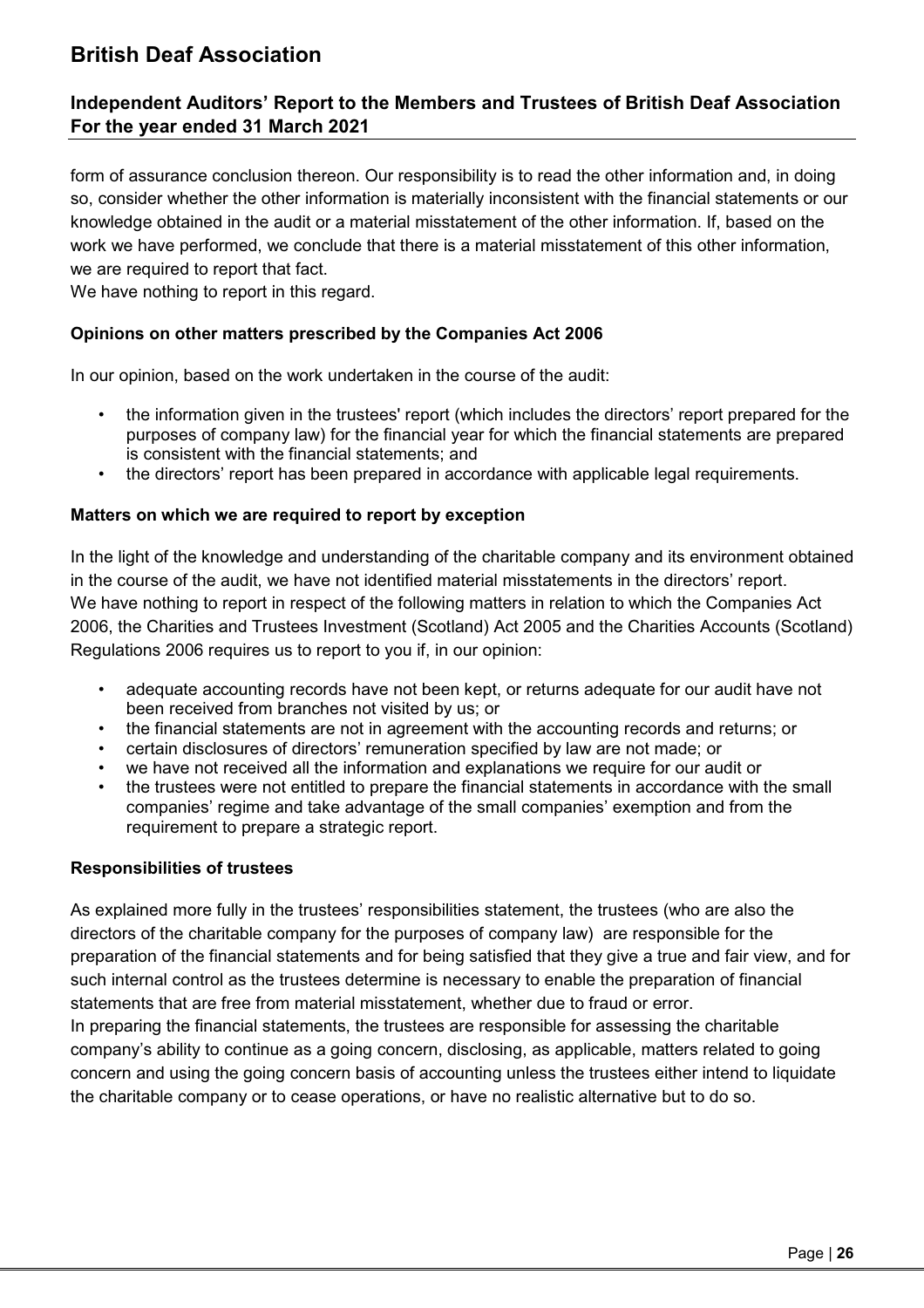## **Independent Auditors' Report to the Members and Trustees of British Deaf Association For the year ended 31 March 2021**

### **Auditor responsibilities for the audit of the financial statements**

We have been appointed as auditor under section  $44(1)(c)$  of the Charities and Trustee Investment (Scotland) Act 2005 and under Companies Act 2006 and report in accordance with the Acts and relevant regulations made or having effect thereunder.

Our objectives are to obtain reasonable assurance about whether the financial statements as a whole are free from material misstatement, whether due to fraud or error, and to issue an auditor's report that includes our opinion. Reasonable assurance is a high level of assurance, but is not a guarantee that an audit conducted in accordance with ISAs (UK) will always detect a material misstatement when it exists. Misstatements can arise from fraud or error and are considered material if, individually or in the aggregate, they could reasonably be expected to influence the economic decisions of users taken on the basis of these financial statements.

Irregularities, including fraud, are instances of non-compliance with laws and regulations. We design procedures in line with our responsibilities, outlined above, to detect material misstatements in respect of irregularities, including fraud. The extent to which our procedures are capable of detecting irregularities, including fraud is detailed below:

We gained an understanding of the legal and regulatory framework applicable to the charitable company and the sector in which it operates and considered the risk of the charitable company not complying with the relevant laws and regulations including fraud; in particular those that could have a material impact on the financial statements. This included those regulations directly related to the financial statements, including financial reporting and tax legislation. In relation to the operations of the charitable company this included compliance with Companies Act 2006, Charities Commission, OSCR, employment law, health and safety and GDPR.

The risks were discussed with the audit team and we remained alert to any indications of noncompliance throughout the audit. We carried out specific procedures to address the risks identified. These included the following:

- Review of legal fees incurred;
- Reviewing minutes of Trustee Board meetings:
- Review of charity's risk management processes:
- Agreeing the financial statement disclosures to underlying supporting documentation;
- Enquiring of management, including those charged with governance;
- Reviewing key accounting policies and estimates

To address the risk of management override of controls, we carried out testing of journal entries and other adjustments for appropriateness, and evaluating the business rationale of significant transactions outside the normal course of business.

We reviewed key authorisation procedures and decision making processes for any unusual or one-off transactions. We also assessed management bias in relation to the accounting policies adopted and in determining significant accounting estimates.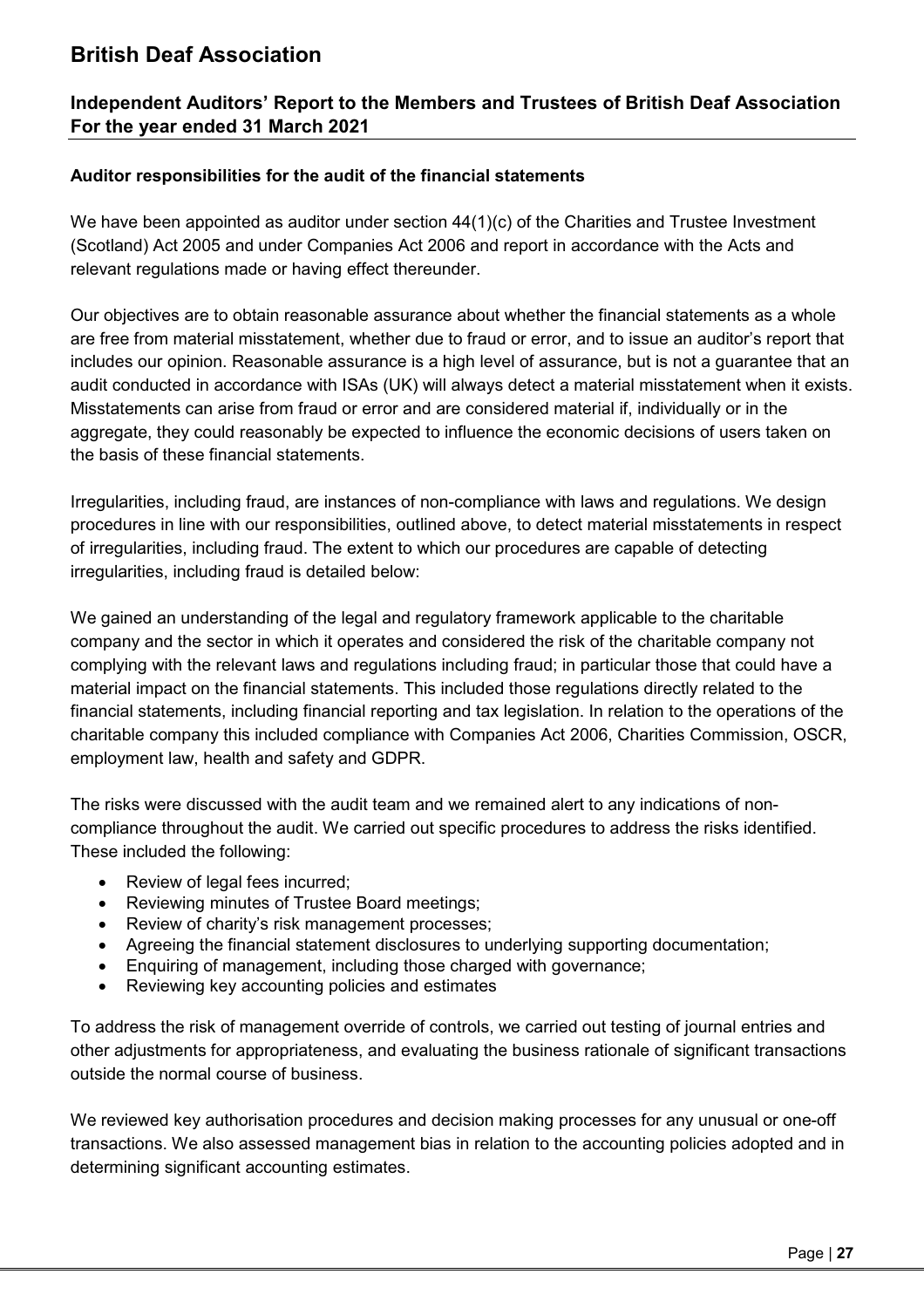## **Independent Auditors' Report to the Members and Trustees of British Deaf Association For the year ended 31 March 2021**

Because of the inherent limitations of an audit, there is a risk that we will not detect all irregularities, including those leading to a material misstatement in the financial statements or non-compliance with regulation. This risk increases the more that compliance with a law or regulation is removed from the events and transactions reflected in the financial statements, as we will be less likely to become aware of instances of non-compliance. The risk is also greater regarding irregularities occurring due to fraud rather than error, as fraud involves intentional concealment, forgery, collusion, omission or misrepresentation.

A further description of our responsibilities is available on the FRC's website at: https://www.frc.org.uk/auditors/audit-assurance/auditor-s-responsibilities-for-the-audit-of-thefi/description-of-the-auditor%E2%80%99s-responsibilities-for

This description forms part of our auditor's report.

### **Use of our report**

This report is made solely to the charitable company's members, as a body, in accordance with Chapter 3 of Part 16 of the Companies Act 2006 and to the charitable company's trustees, as a body, in accordance with Regulation 10 of the Charities Accounts (Scotland) Regulations 2006. Our audit work has been undertaken so that we might state to the charitable company's members and trustees those matters we are required to state to them in an auditor's report and for no other purpose. To the fullest extent permitted by law, we do not accept or assume responsibility to anyone other than the charitable company and the charitable company's members and trustees as a body, for our audit work, for this report, or for the opinions we have formed.

 $M \cdot (992 - 12)$ 

Michael Cooper-Davis FCCA ACA (Senior Statutory Auditor)

*For and on behalf of:* **Price Bailey LLP**  Chartered Accountants Statutory Auditors 24 Old Bond Street London W1S 4AP

Date: **28/04/22**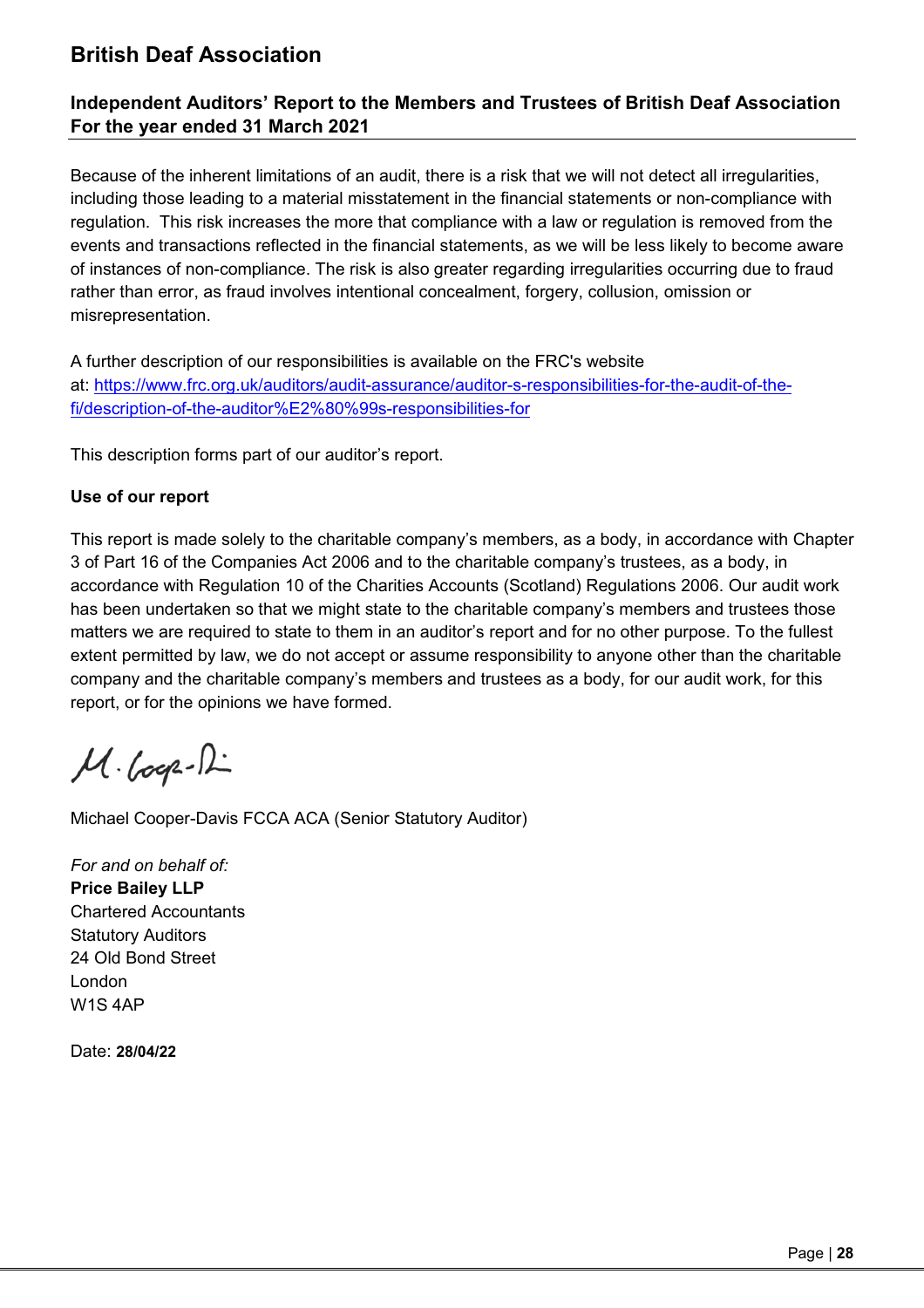## **Statement of Financial Activities (incorporating an income and expenditure account) For the year ended 31 March 2021**

|                                                   |                         | General<br><b>Funds</b> | <b>Designated</b><br><b>Funds</b> | <b>Unrestricted</b><br><b>Funds</b> | <b>Restricted</b><br><b>Funds</b> | 2021<br><b>Total</b> | As<br>restated<br>2020<br><b>Total</b> |
|---------------------------------------------------|-------------------------|-------------------------|-----------------------------------|-------------------------------------|-----------------------------------|----------------------|----------------------------------------|
|                                                   | <b>Notes</b>            | £                       | £                                 | £                                   | £                                 | £                    | £                                      |
| <b>Income</b>                                     |                         |                         |                                   |                                     |                                   |                      |                                        |
| Donations and legacies                            | $\mathbf{2}$            | 442,507                 |                                   | 442,507                             | 2,778                             | 445,285              | 693,998                                |
| Other trading activities                          |                         | 13,801                  |                                   | 13,801                              | 145                               | 13,946               | 29,816                                 |
| Investment income                                 |                         | 422                     |                                   | 422                                 | $\overline{\phantom{a}}$          | 422                  | 3,010                                  |
|                                                   |                         | 456,730                 |                                   | 456,730                             | 2,923                             | 459,653              | 726,824                                |
| Income from charitable<br>activities              | $\mathbf{3}$            | 280,171                 |                                   | 280,171                             | 585,214                           | 865,385              | 812,948                                |
| <b>Total income</b>                               |                         | 736,901                 | ٠                                 | 736,901                             | 588,137                           | 1,325,038            | 1,539,772                              |
|                                                   |                         |                         |                                   |                                     |                                   |                      |                                        |
| <b>Expenditure</b><br><b>Raising funds</b>        |                         |                         |                                   |                                     |                                   |                      |                                        |
| Fundraising costs<br><b>Charitable activities</b> |                         | 45,095                  |                                   | 45,095                              |                                   | 45,095               | 105,192                                |
| Costs of charitable<br>activities                 |                         | 363,669                 |                                   | 363,669                             | 608,632                           | 972,301              | 1,429,762                              |
| <b>Total expenditure</b>                          | $\overline{\mathbf{4}}$ | 408,764                 |                                   | 408,764                             | 608,632                           | 1,017,396            | 1,534,954                              |
|                                                   |                         |                         |                                   |                                     |                                   |                      |                                        |
| Net income                                        |                         | 328,137                 |                                   | 328,137                             | (20, 495)                         | 307,642              | 4,818                                  |
| <b>Transfers between</b><br>funds                 | 16                      | 20,000                  | (20,000)                          |                                     |                                   |                      |                                        |
| Net movement in funds                             |                         | 348,137                 | (20,000)                          | 328,137                             | (20, 495)                         | 307,642              | 4,818                                  |
| <b>Opening funds as</b><br>previously stated      |                         | (270, 013)              | 66,328                            | (203, 685)                          | 623,285                           | 419,600              | 363,443                                |
| Prior year adjustment                             | 21                      | 241,773                 |                                   | 241,773                             |                                   | 241,773              | 293,112                                |
| <b>Adjusted opening</b><br>balance                |                         | (28, 240)               | 66,328                            | 38,088                              | 623,285                           | 661,373              | 656,555                                |
| Funds at 31 March 2021                            |                         | 319,897                 | 46,328                            | 366,225                             | 602,790                           | 969,015              | 661,373                                |

All movements derive from continuous activities during the above financial year. The notes on pages 32 to 49 form part of these financial statements.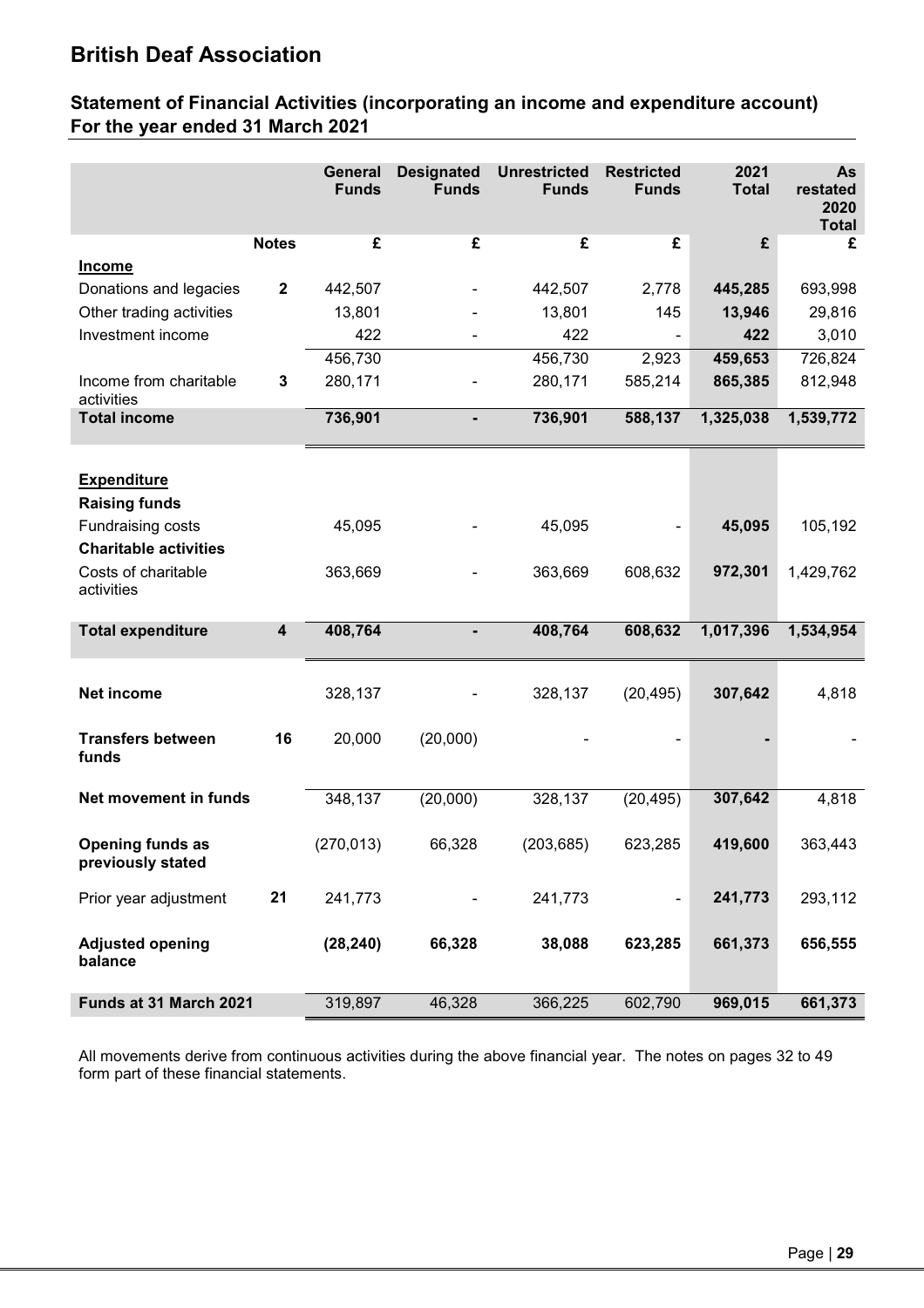## **Balance Sheet**

For the year ended 31 March 2021

|                                                          |              |            | 2021       |            | As<br>restated<br>2020 |
|----------------------------------------------------------|--------------|------------|------------|------------|------------------------|
|                                                          | <b>Notes</b> | £          | £          | £          | £                      |
| <b>Fixed assets</b><br>Tangible fixed assets             | 9            |            | 3,297      |            | 3,463                  |
| <b>Current assets</b>                                    |              |            |            |            |                        |
| <b>Debtors</b>                                           | 11           | 507,946    |            | 437,465    |                        |
| Cash at bank and in hand                                 |              | 950,056    |            | 778,325    |                        |
|                                                          |              | 1,458,002  |            | 1,215,790  |                        |
| <b>Creditors: amounts falling due</b><br>within one year | 12           | (196, 783) |            | (185, 602) |                        |
| <b>Net current assets</b>                                |              |            | 1,261,219  |            | 1,030,188              |
| <b>Creditors: amounts falling</b><br>due after one year  | 13           |            | (295, 501) |            | (372, 278)             |
| <b>Total assets less current</b><br><b>liabilities</b>   |              |            | 969,015    |            | 661,373                |
| <b>Funds</b>                                             |              |            |            |            |                        |
| <b>Restricted funds</b><br><b>Unrestricted funds</b>     | 15           |            | 602,790    |            | 623,285                |
| Designated funds                                         | 16           |            | 46,328     |            | 66,328                 |
| <b>General Funds</b>                                     |              |            | 159,595    |            | 123,449                |
| Pension Reserve                                          | 18           |            | 160,302    |            | (151, 689)             |
| <b>Total funds</b>                                       |              |            | 969,015    |            | 661,373                |

The financial statements have been prepared in accordance with special provisions applicable to companies subject to the small companies' regime.

Approved by the Board of Trustees on 27<sup>th</sup> April 2022 and signed on its behalf by:

 $1000$ 

**David Buxton (Chair)** 

**Company Registration No. 2881497**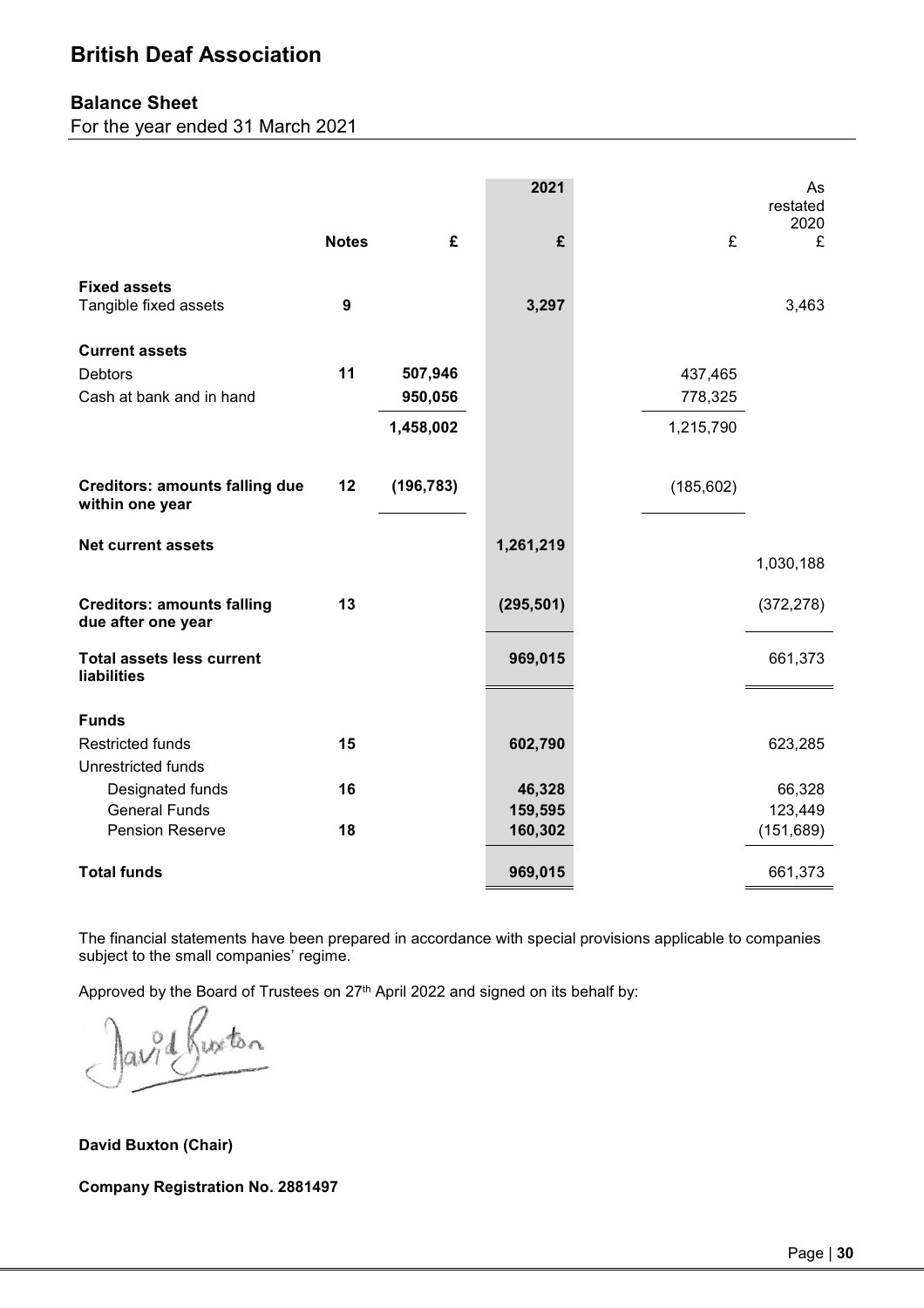### **Balance Sheet**

For the year ended 31 March 2021

The notes on pages 32 to 49 form part of these financial statements.

|                                                                                                                               | <b>Notes</b> | 2021                                       | As restated<br>2020                     |
|-------------------------------------------------------------------------------------------------------------------------------|--------------|--------------------------------------------|-----------------------------------------|
|                                                                                                                               |              | £                                          | £                                       |
| <b>Cash flow from operating activities</b><br>Net cash provided by operating activities                                       | A            | 175,028                                    | 107,872                                 |
| <b>Cash flow from investing activities</b><br>Purchase of tangible fixed assets                                               | 9            | (3, 297)                                   | (6,926)                                 |
| Net cash used by investing activities                                                                                         |              | (3, 297)                                   | (6,926)                                 |
| Change in cash and cash equivalents in the year                                                                               |              | 171,731                                    | 100,946                                 |
| Cash and cash equivalents at 1 April 2020                                                                                     |              | 778,325                                    | 677,379                                 |
| Cash and cash equivalents at 31 March 2021                                                                                    |              | 950,056                                    | 778,325                                 |
| Notes to the cash flow statement for the year 31 March 2021                                                                   |              |                                            |                                         |
| A – Reconciliation of net movement in funds to net cash flows<br>from operating activities                                    |              | 2021<br>£                                  | 2020<br>£                               |
| Net movements in the funds for the year<br>Depreciation charge<br>(Increase) / Decrease in debtors<br>(Decrease) in creditors |              | 307,642<br>3,463<br>(70, 481)<br>(65, 596) | 4,818<br>5,828<br>221,610<br>(124, 384) |
| Net cash provided by operating activities                                                                                     |              | 175,028                                    | 107,872                                 |
| B - Analysis of cash and cash equivalents                                                                                     |              |                                            |                                         |
| Cash at bank and in hand                                                                                                      |              | 950,056                                    | 778,325                                 |

The notes on pages 32 to 49 form part of these financial statements.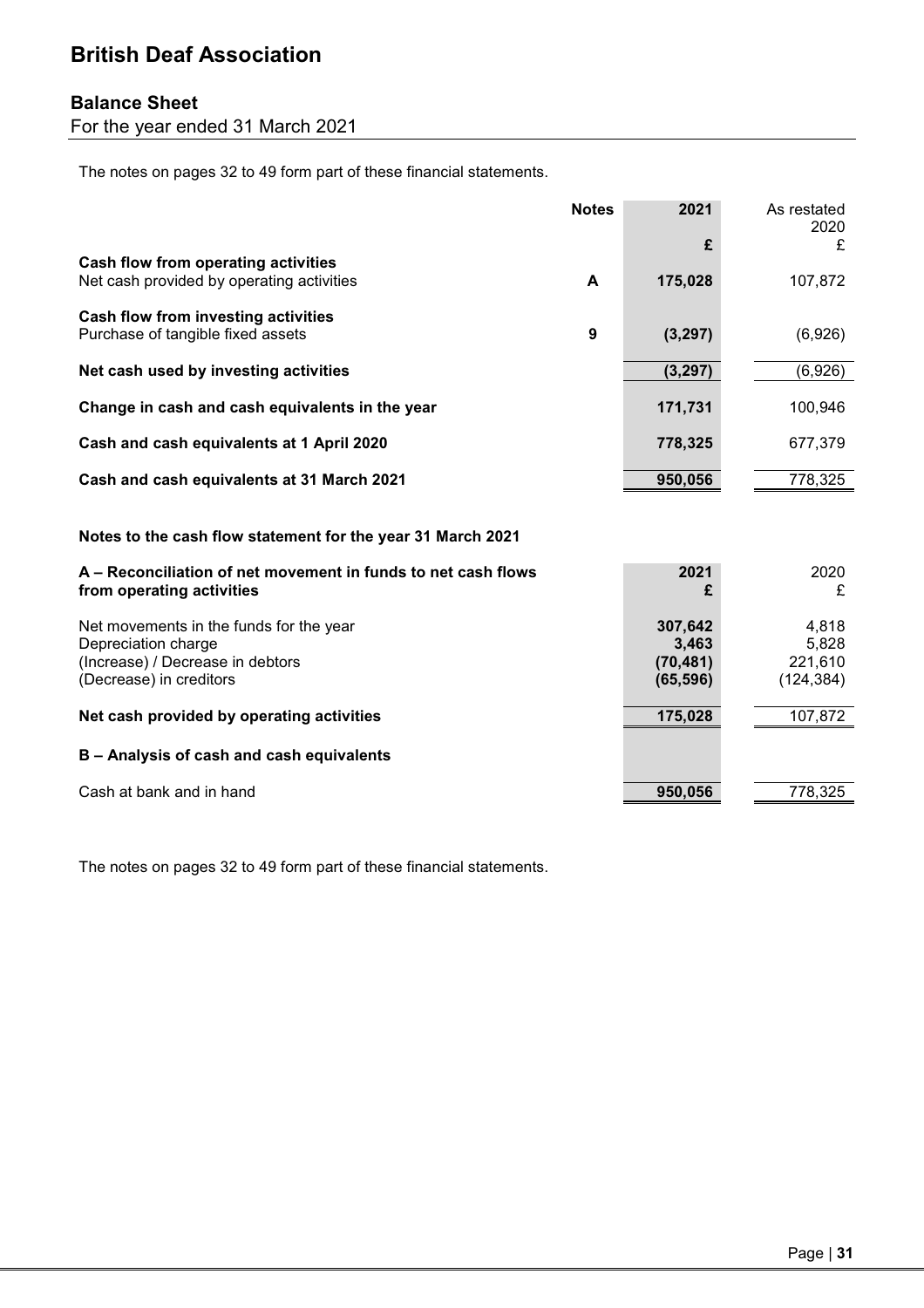### **Notes to the Financial Statements**

For the year ended 31 March 2021

#### **1. Accounting policies**

#### **1.1 Basis of preparation**

The financial statements have been prepared in accordance with the Companies Act 2006, the Charities and Trustee Investment (Scotland) Act 2005, the Charities Accounts (Scotland) Regulations 2006 (as amended) and "Accounting and Reporting by Charities: Statement of Recommended Practice applicable to charities preparing their accounts in accordance with the Financial Reporting Standard applicable in the UK and Republic of Ireland (FRS 102)" effective from 1 January 2019. The charity is a public benefit entity as defined by FRS 102.

The charity has a dormant subsidiary company Big D Company Limited whose registered office is St. John's Deaf Community Centre, 258 Green Lanes, London N4 2HE. This exists for the purpose of selling merchandise. The charity has not prepared consolidated accounts as inclusion of the results of its subsidiary undertaking, Big D Company Limited, would not be material to the consolidated financial statements.

#### **1.2 Going concern**

The Trustees of the charity have considered their obligations to prepare these financial statements on an appropriate basis, having specific regard to the charity's unrestricted funds at 31 March 2021. The funds include provision for the total pension liability at that date of £395k (2019/2020: £468k) relating to its closed multi-employer defined benefit pension scheme that was previously available to participating staff. The charity's funding commitment to the pension scheme remains long term. Overall unrestricted funds are considered adequate to meet all working capital needs for at least 12 months from the date of signature of these accounts.

The Trustees have also assessed the impact of the risks and uncertainties arising from the Coronavirus pandemic on its financial budgets in place for 2021-22 and 2022-23. As set out in more detail under the 'Plans for the future' section of the Trustees' report, the Trustees have agreed a number of actions to make savings in the short to medium term. However, going concern is dependent on future income continuing at an acceptable level and the Trustees are confident that this is achievable.

Therefore at the time of approving the financial statements, the Trustees have a reasonable expectation that the Charity has adequate resources to continue in operational existence for the foreseeable future. Thus the Trustees continue to adopt the going concern basis of accounting in preparing the financial statements.

#### **1.3 Critical accounting estimates and judgements**

 To be able to prepare financial statements in accordance with FRS 102, the charity must make certain estimates and judgements that have an impact on the policies and the amount reported in the annual accounts. The estimates and judgements are based on historical experiences and other factors including expectations of future events that are believed to be reasonable at the time such estimates and judgements are made. The items in the accounts where these judgements have been made include;

estimating the liability of the multi-employer pension scheme.

#### **1.4 Income**

 Income for both restricted and unrestricted funds are recognised in full in the Statement of financial activities in the year in which they are receivable. Voluntary income is received by way of legacies and donations and is included in full in the Statement of financial activities when receivable. Volunteer time is not included in the financial statements.

Legacies are recognised at the earlier of actual receipt or on receipt of Estate accounts which confirm the BDA's entitlement to receive the funds, the probability of receipt and provide an accurate measure of the legacy. If the legacy is in the form of an asset other than cash or an asset listed on a recognised stock exchange, recognition is subject to the value of the asset being able to be reliably measured and title to the asset has passed to the charity. Recognition is not taken for legacies subject to a life interest as they do not meet the SORP's recognition criteria.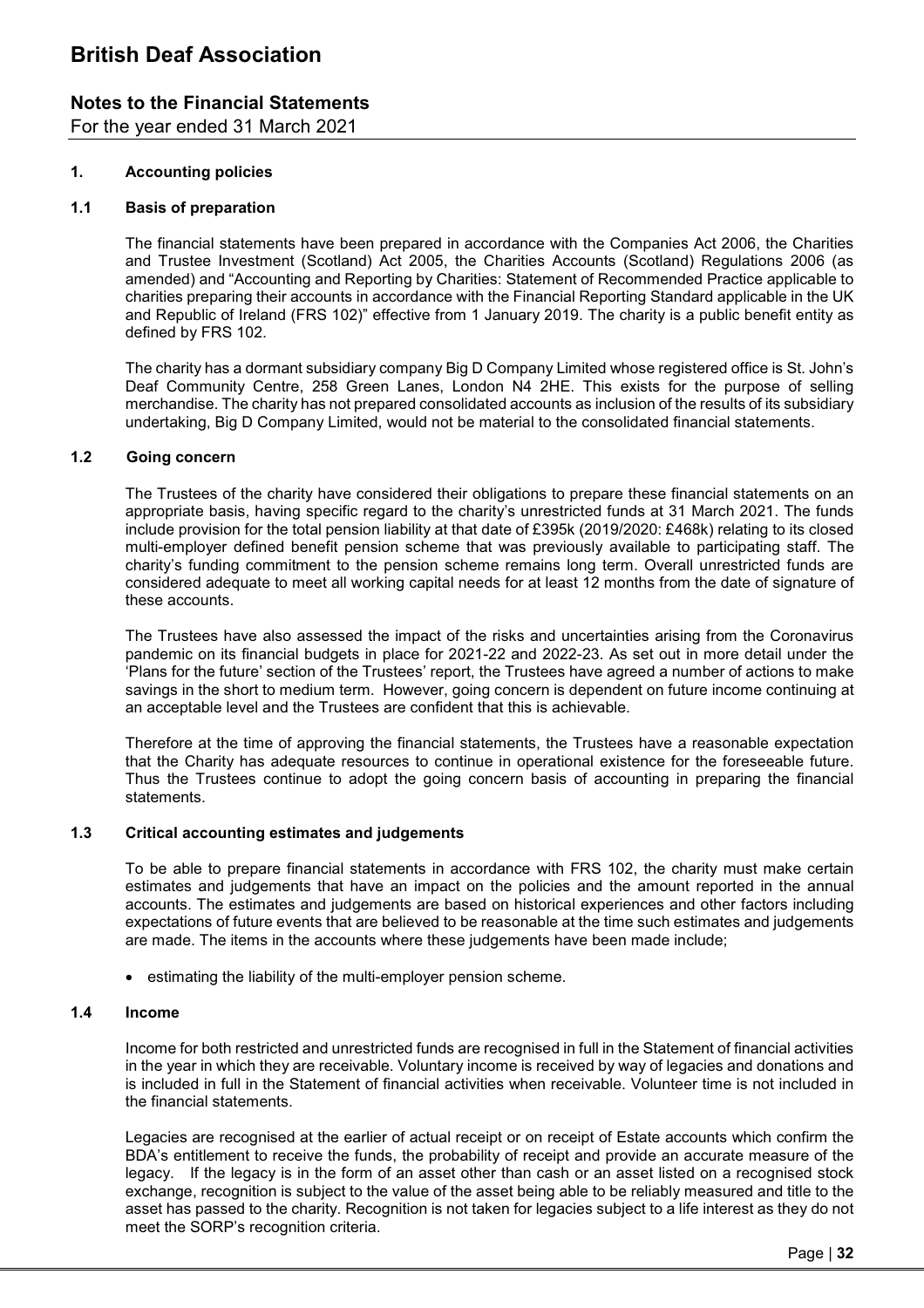### **Notes to the Financial Statements**

For the year ended 31 March 2021

Investment income is recognised on a receivable basis. All grants (including from government) are accounted for when the charity has entitlement to the funds, and performance related conditions attached to the grants have been met, it is probable that the income will be received and the amount can be measured reliably.

#### **1.5 Expenditure**

 The costs of raising funds relate to the costs incurred by the charitable company in raising funds for its charitable work. Governance costs are primarily associated with constitutional and statutory requirements. Expenditure is recognised in the period in which they are incurred. Resources expended include attributable VAT which cannot be recovered. Resources expended are allocated to the activity where the cost relates directly to that activity. Other costs represent the cost of charitable activities that cannot be directly attributed (Directors, Administration, Finance, Human Resources and Information Technology) but which are incurred to deliver our services are apportioned across other activities on the basis of their use of those resources.

#### **1.6 Tangible fixed assets and depreciation**

 Tangible fixed assets are stated at cost less depreciation. Items of equipment are capitalised where the purchase price exceeds £500. Depreciation costs are allocated to activities on the basis of the use of the related assets in those activities. Assets are reviewed for impairment if circumstances indicate their carrying value may exceed their net realisable value and value in use. Depreciation is provided at rates calculated to write off the cost less estimated residual value of each asset over its expected useful life using the straight-line method. The depreciation rates in use are as follows:

| Computer equipment             | 2 years |
|--------------------------------|---------|
| Fixtures, fittings & equipment | 2 years |

#### **1.7 Leasing and hire purchase commitments**

 Rentals payable under operating leases, where substantially all the risks and rewards of ownership remain with the lessor, are charged to the Statement of financial activities in the year in which they fall due.

#### **1.8 Cash and cash equivalents**

 Cash and cash equivalents include cash and short term highly liquid investments with a short maturity of three months or less from the date of acquisition or opening of the deposit or similar account.

#### **1.9 Pensions**

 The charitable company participates in a multi-employer pension scheme, the Pension Trust's Growth Plan. The assets of the Scheme are held in an independently administrated fund. (see note 14). In accordance with FRS 102 section 28, the SOFA includes;

- the cost of benefits accruing during the year in respect of current and past service (charged against net income).
- The increase in the present value of the scheme's liabilities arising from the passage of time (also charged against net income:

 The charity also has a defined contribution pension scheme for existing staff. The amount charged in the Statement of financial activities in respect of the defined contribution pension scheme is the contributions payable in the year All allocations (income or expenditure) arising from the pension schemes are charged to unrestricted funds.

#### **1.10 Accumulated funds**

Unrestricted funds are donations and other income receivable or generated for the objects of the charity.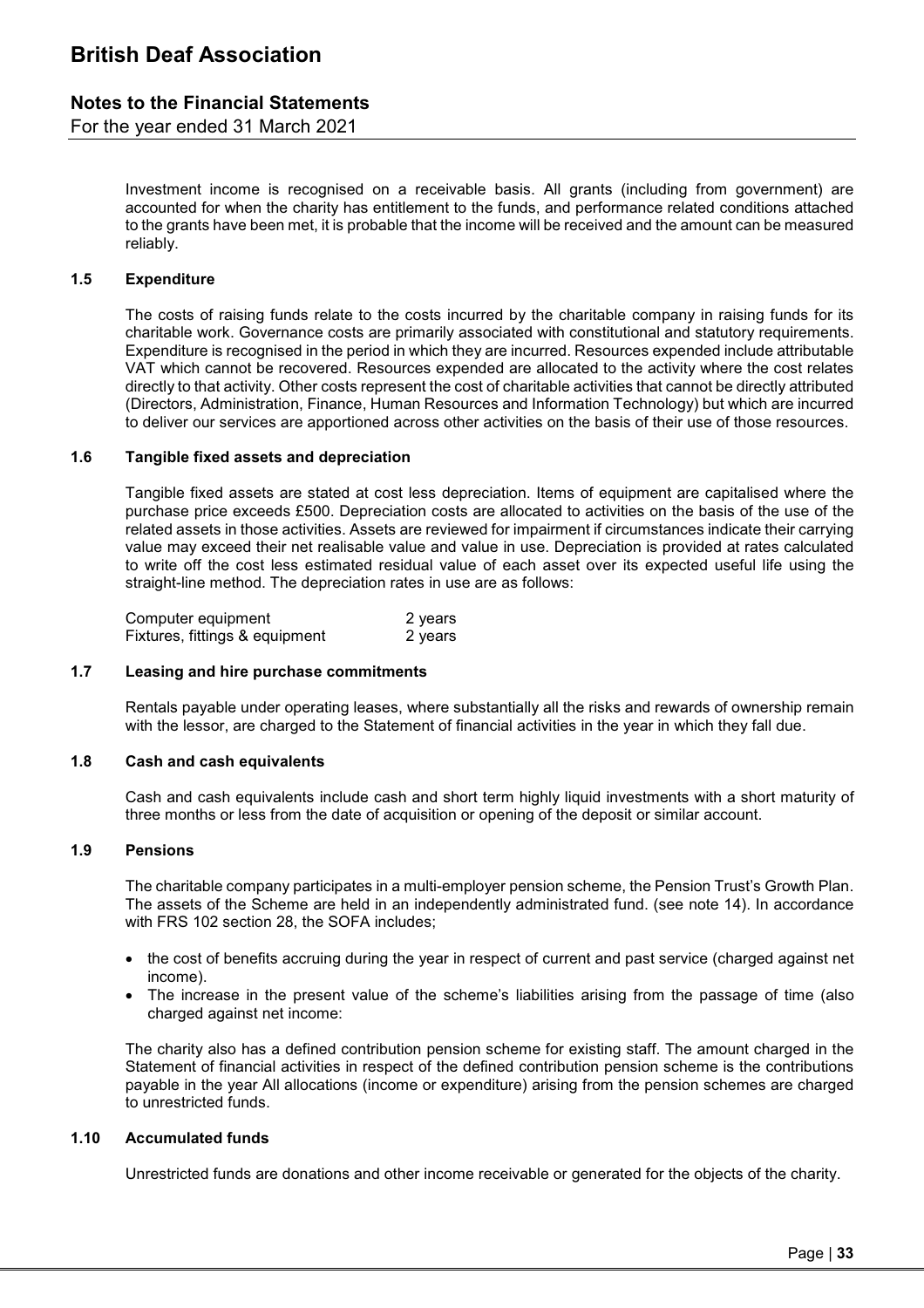### **Notes to the Financial Statements**

For the year ended 31 March 2021

 Restricted funds are to be used for specific purposes as laid down by the donor. Expenditure which meets these criteria is charged to the fund together with a fair allocation of support costs. Designated funds are unrestricted funds earmarked by the Trustees for particular purposes.

#### **1.11 Constitution, address and legal status**

 The British Deaf Association is a private company limited by guarantee incorporated in England and Wales (company registration number 2881497), and also a registered charity (charity registration number 1031687, England and Wales, SCO42409, Scotland). The registered office is, St. John's Deaf Community Centre, 258 Green Lanes, London N4 2HE. The charitable company is limited by guarantee and has no share capital. The liability of each member in the event of winding up is limited to 25 pence. As at 31 March 2021 there were 9 members (2020: 8 members).

#### **1.12 Functional currency**

 The financial statements are prepared in sterling, which is the functional currency of the charity. Monetary amounts in these financial statements are rounded to the nearest £.

#### **1.13 Financial instruments**

 The charity only has financial assets and financial liabilities of a kind that qualify as basic financial instruments. Basic financial instruments are initially recognised at transaction value and subsequently measured at their settlement value. Fixed assets are recorded at depreciated historical cost and all other assets and liabilities are recorded at cost which is their fair value.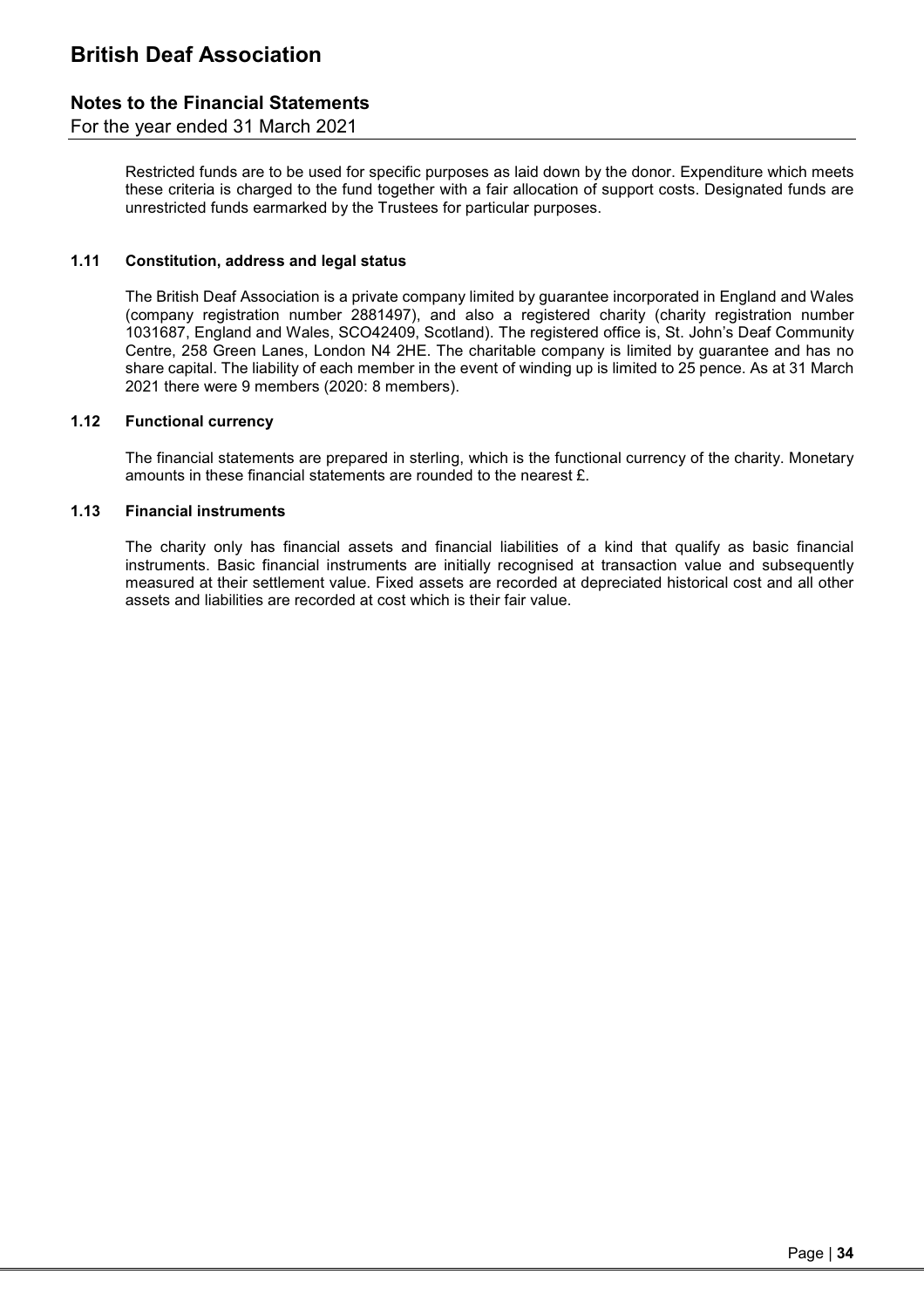## **Notes to the Financial Statements**

For the year ended 31 March 2021

### **2 Donation and Legacies**

|                     | <b>Unrestricted</b>     | <b>Designated</b>        | <b>Restricted</b> | <b>Total 2021</b> |
|---------------------|-------------------------|--------------------------|-------------------|-------------------|
|                     | funds                   | funds                    | funds             |                   |
|                     |                         | £                        | £                 |                   |
| Donations and gifts | 58,622                  | $\blacksquare$           | 2,778             | 61,400            |
| Legacies receivable | 383,885                 | $\overline{\phantom{a}}$ | $\blacksquare$    | 383,885           |
|                     | 442,507<br><b>Total</b> | $\blacksquare$           | 2,778             | 445,285           |

|                     |       | Unrestricted | Designated                   | Restricted | Total 2020 |
|---------------------|-------|--------------|------------------------------|------------|------------|
|                     |       | funds        | funds                        | funds      |            |
|                     |       |              |                              | ₽          |            |
| Donations and gifts |       | 41.097       | $\qquad \qquad \blacksquare$ | 3,500      | 44,597     |
| Legacies receivable |       | 460.368      | $\qquad \qquad \blacksquare$ | 189,033    | 649,401    |
|                     | Total | 501,465      | -                            | 192,533    | 693,998    |

#### **3 Charitable Activities**

|                                            | <b>Unrestricted</b><br>funds | <b>Designated</b><br>funds   | <b>Restricted</b><br>funds | <b>Total 2021</b> |
|--------------------------------------------|------------------------------|------------------------------|----------------------------|-------------------|
|                                            | £                            | £                            | £                          | £                 |
| Sign Language Projects                     | 18,669                       | $\qquad \qquad \blacksquare$ | 48,757                     | 67,426            |
| Deaf Children, Youth and Families Projects | 19,696                       | $\qquad \qquad \blacksquare$ | 112,074                    | 131,770           |
| Deaf Community Advocacy Projects           | 89,337                       | $\blacksquare$               | 183,946                    | 273,283           |
| Deaf Access and Inclusion Projects         | 43,143                       | $\blacksquare$               | 101,811                    | 144,954           |
| <b>Others</b>                              | 109,326                      | $\blacksquare$               | 138,626                    | 247,952           |
| <b>Total</b>                               | 280.171                      | $\blacksquare$               | 585,214                    | 865,385           |

|                                            | Unrestricted<br>funds | Designated<br>funds          | Restricted<br>funds | <b>Total 2020</b> |
|--------------------------------------------|-----------------------|------------------------------|---------------------|-------------------|
|                                            | £                     | £                            | £                   | £                 |
| Sign Language Projects                     | 2,630                 | $\overline{\phantom{0}}$     | 19.824              | 22,454            |
| Deaf Children, Youth and Families Projects | 39,392                | $\overline{\phantom{a}}$     | 308,993             | 348,385           |
| Deaf Community Advocacy Projects           | 34,919                | $\qquad \qquad \blacksquare$ | 136,508             | 171,427           |
| Deaf Access and Inclusion Projects         | 18,550                | $\overline{\phantom{a}}$     | 131,267             | 149,817           |
| <b>Others</b>                              | 120,865               |                              |                     | 120,865           |
| Total                                      | 216,356               | $\overline{\phantom{0}}$     | 596,592             | 812,948           |

 Included within income from charitable activities are government grants received amounted to £439,837 (2020: £220,083). There were no unfulfilled conditions or other contingencies attaching to these grants (2020: none).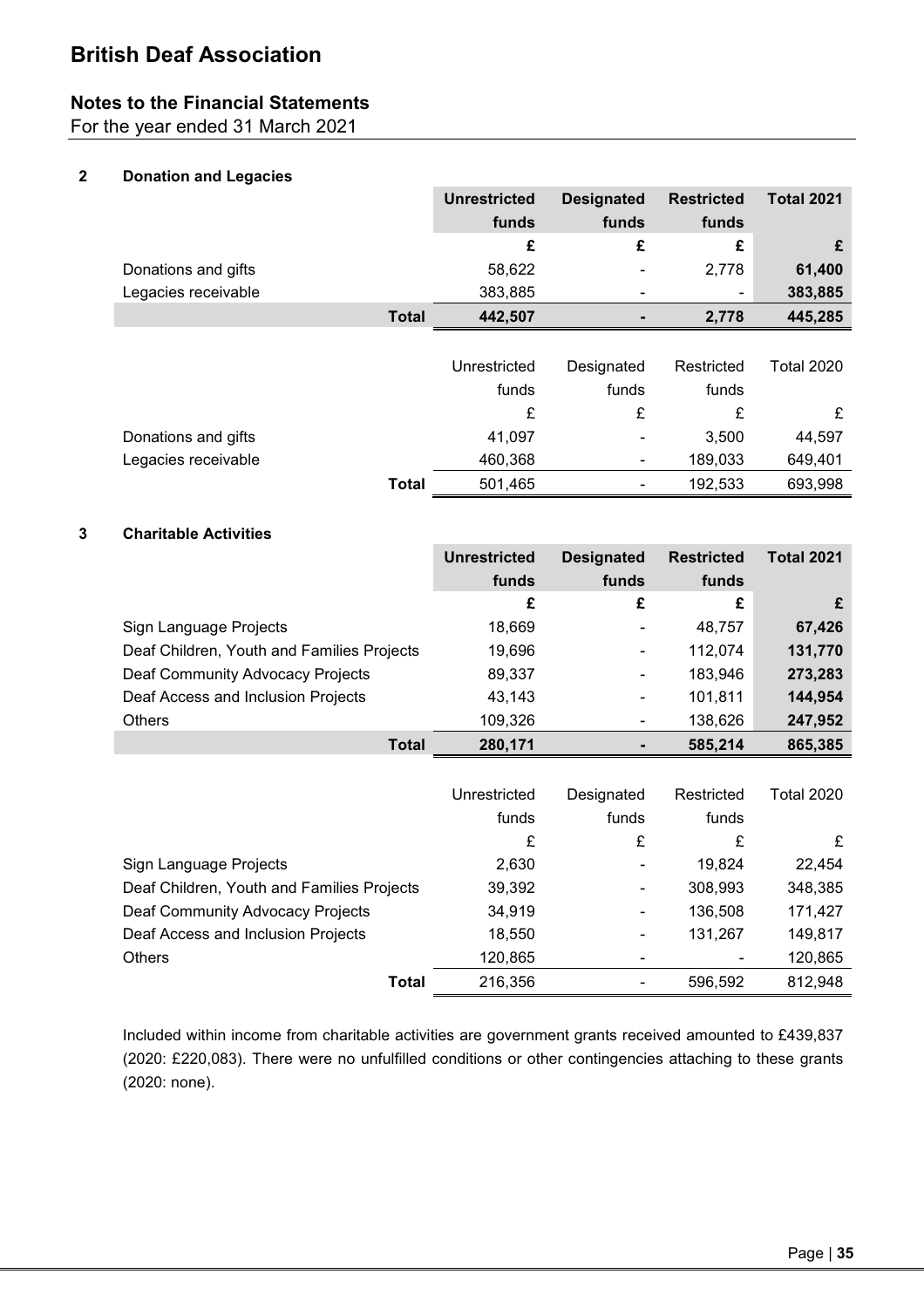## **Notes to the Financial Statements**

For the year ended 31 March 2021

### **4 Expenditure**

|                              |       | <b>Unrestricted</b><br>funds | <b>Designated</b><br>funds | <b>Restricted</b><br>funds | <b>Total 2021</b> |
|------------------------------|-------|------------------------------|----------------------------|----------------------------|-------------------|
|                              |       | £                            |                            | £                          |                   |
| Costs of raising funds       |       | 45,095                       | -                          | $\overline{\phantom{a}}$   | 45,095            |
| Charitable expenditure       |       | 289,675                      | ۰                          | 608.632                    | 898,307           |
| Other - pension scheme costs |       | 73,994                       | $\overline{\phantom{0}}$   | $\overline{\phantom{0}}$   | 73,994            |
|                              | Total | 408,764                      |                            | 608,632                    | 1,017,396         |

|                              |       | Unrestricted | Designated                   | Restricted               | Restated 2020 |
|------------------------------|-------|--------------|------------------------------|--------------------------|---------------|
|                              |       | funds        | funds                        | funds                    | Total         |
|                              |       | £            | ₽                            |                          | £             |
| Costs of raising funds       |       | 105,192      | $\overline{\phantom{0}}$     | $\overline{\phantom{0}}$ | 105,192       |
| Charitable expenditure       |       | 678,112      | $\qquad \qquad \blacksquare$ | 708.660                  | 1,386,772     |
| Other - pension scheme costs |       | 42,990       | $\overline{\phantom{0}}$     | -                        | 42,990        |
|                              | Total | 826,294      |                              | 708.660                  | 1,534,954     |

|                                        | <b>Staff costs</b>      | <b>Depreciation</b> | <b>Other</b><br>costs    | <b>Total 2021</b> |
|----------------------------------------|-------------------------|---------------------|--------------------------|-------------------|
|                                        | £                       | £                   | £                        | £                 |
| Costs of raising funds                 | 43,163                  |                     | 1,932                    | 45,095            |
| <b>Charitable activities:</b>          |                         |                     |                          |                   |
| Direct costs                           | 477,702                 |                     | 129,504                  | 607,206           |
| Support costs                          | 136,461                 | 3,463               | 132,703                  | 272,627           |
| Governance costs                       | ٠                       |                     | 18,474                   | 18,474            |
|                                        | 657,326                 | 3,463               | 282,613                  | 943,402           |
| <b>Other expenditure:</b>              |                         |                     |                          |                   |
| Pension finance charges                | 10,522                  |                     |                          | 10,522            |
| Remeasurements of scheme valuation     | 13,515                  |                     |                          | 13,515            |
| Pension scheme administration expenses | 49,957                  |                     | $\overline{\phantom{a}}$ | 49,957            |
|                                        | <b>Total</b><br>731,320 | 3,463               | 282,613                  | 1,017,396         |

|                                        | Staff costs | Depreciation | Other costs              | Restated 2020 |
|----------------------------------------|-------------|--------------|--------------------------|---------------|
|                                        | £           | £            | £                        | £             |
| Costs of generating funds              | 95,142      |              | 10.050                   | 105,192       |
| <b>Charitable activities:</b>          |             |              |                          |               |
| Direct costs                           | 664,222     |              | 176,368                  | 840,590       |
| Support costs                          | 210,336     | 5,828        | 284,161                  | 500,325       |
| Governance costs                       | 2,483       |              | 43,374                   | 45,857        |
|                                        | 972,183     | 5,828        | 513,953                  | 1,491,964     |
| <b>Other expenditure:</b>              |             |              |                          |               |
| Pension finance charges                | 7,188       |              | $\overline{\phantom{a}}$ | 7,188         |
| Remeasurements of scheme valuation     | (12,700)    |              | $\overline{\phantom{a}}$ | (12,700)      |
| Pension scheme administration expenses | 48,502      |              |                          | 48,502        |
| Total                                  | 1,015,173   | 5,828        | 513,953                  | 1,534,954     |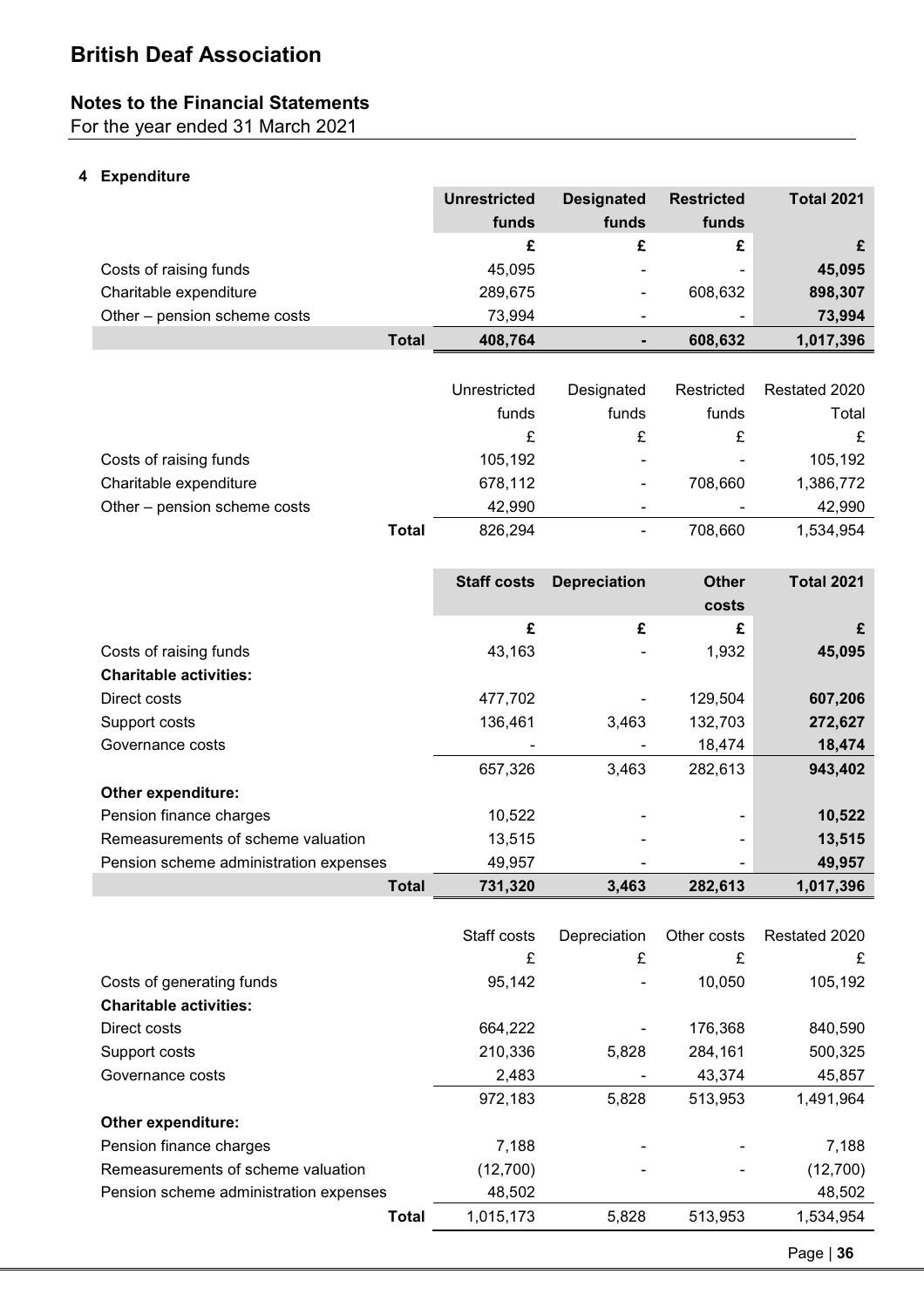## **Notes to the Financial Statements**

For the year ended 31 March 2021

| Analysis of charitable expenditure | <b>Direct</b>      |              |              | <b>Indirect</b> |                   |
|------------------------------------|--------------------|--------------|--------------|-----------------|-------------------|
|                                    | <b>Staff costs</b> | <b>Other</b> | <b>Staff</b> | <b>Other</b>    | <b>Total 2021</b> |
|                                    |                    | costs        | costs        | costs           |                   |
|                                    | £                  |              | £            | £               | £                 |
| Sign Language Projects             | 27,818             | 12,481       | 20,051       | 7,304           | 67,654            |
| Deaf Children, Youth and Families  | 159,305            | 32,135       | 35,817       | 46,095          | 273,352           |
| Deaf Community Advocacy Projects   | 59,927             | 41,547       | 19,549       | 21,106          | 142,129           |
| <b>Deaf Community Development</b>  |                    | 65           | 6,691        | 2,855           | 9,611             |
| Policy and Campaigns               | 20,608             | 26           | 2,676        | 1,176           | 24,486            |
| Deaf Access and Inclusion          | 118,405            | 13,821       | 23,026       | 25,182          | 180,434           |
| Publication, Membership &          | 79,478             | 694          | 20,354       | 20,375          | 120,901           |
| Communications                     |                    |              |              |                 |                   |
| <b>Deaf Training Projects</b>      | 12,162             |              |              | 1,361           | 13,523            |
| BSL Media, Governance, Access to   |                    | 28,734       | 8,295        | 29,188          | 66,217            |
| Work and Others                    |                    |              |              |                 |                   |
| <b>Total</b>                       | 477,703            | 129,503      | 136,459      | 154,642         | 898,307           |
|                                    |                    |              |              |                 |                   |
|                                    | Staff costs        | Other        | <b>Staff</b> | Other costs     | <b>Total 2020</b> |
|                                    |                    | costs        | costs        |                 |                   |
|                                    | £                  |              | £            | £               | £                 |
| Sign Language Projects             | 17,173             | (793)        | 31,882       | 22,641          | 70,903            |
| Deaf Children, Youth and Families  | 284,660            | 26,746       | 62,372       | 106,157         | 479,935           |
| Deaf Community Advocacy Projects   | 58,755             | (2,775)      | 25,808       | 44,183          | 125,971           |
| <b>Deaf Community Development</b>  |                    | 373          | 10,084       | 8,177           | 18,634            |
| Policy and Campaigns               | 39,678             | 944          | 4,034        | 5,171           | 49,827            |
| Deaf Access and Inclusion          | 142,051            | 12,959       | 29,173       | 73,453          | 257,636           |
| Publication, Membership &          | 94,931             | 19,164       | 35,838       | 15,777          | 165,710           |
| Communications                     |                    |              |              |                 |                   |
| <b>Deaf Training Projects</b>      | 26,974             | 193          |              | 851             | 28,018            |
| BSL Media, Governance, Access to   |                    | 119,557      | 13,628       | 56,953          | 190,138           |
| Work and Others                    |                    |              |              |                 |                   |
| <b>Total</b>                       | 664,222            | 176,368      | 212,819      | 333,363         | 1,386,772         |
|                                    |                    |              |              |                 |                   |
| Analysis of support costs          | 2021               | 2020         |              |                 |                   |
|                                    | £                  | £            |              |                 |                   |
| Premises and related costs         | 53,389             | 80,110       |              |                 |                   |
| Travel and accommodation           | 750                | 93,373       |              |                 |                   |
| Office costs                       | 82,662             | 96,200       |              |                 |                   |
| Training and related costs         | 669                | 7,548        |              |                 |                   |
| Governance costs                   | 18,474             | 43,374       |              |                 |                   |
| Consultancy                        | 115,066            | 147,282      |              |                 |                   |
| Other costs                        | 11,603             | 46,066       |              |                 |                   |
|                                    | 282,613            | 513,953      |              |                 |                   |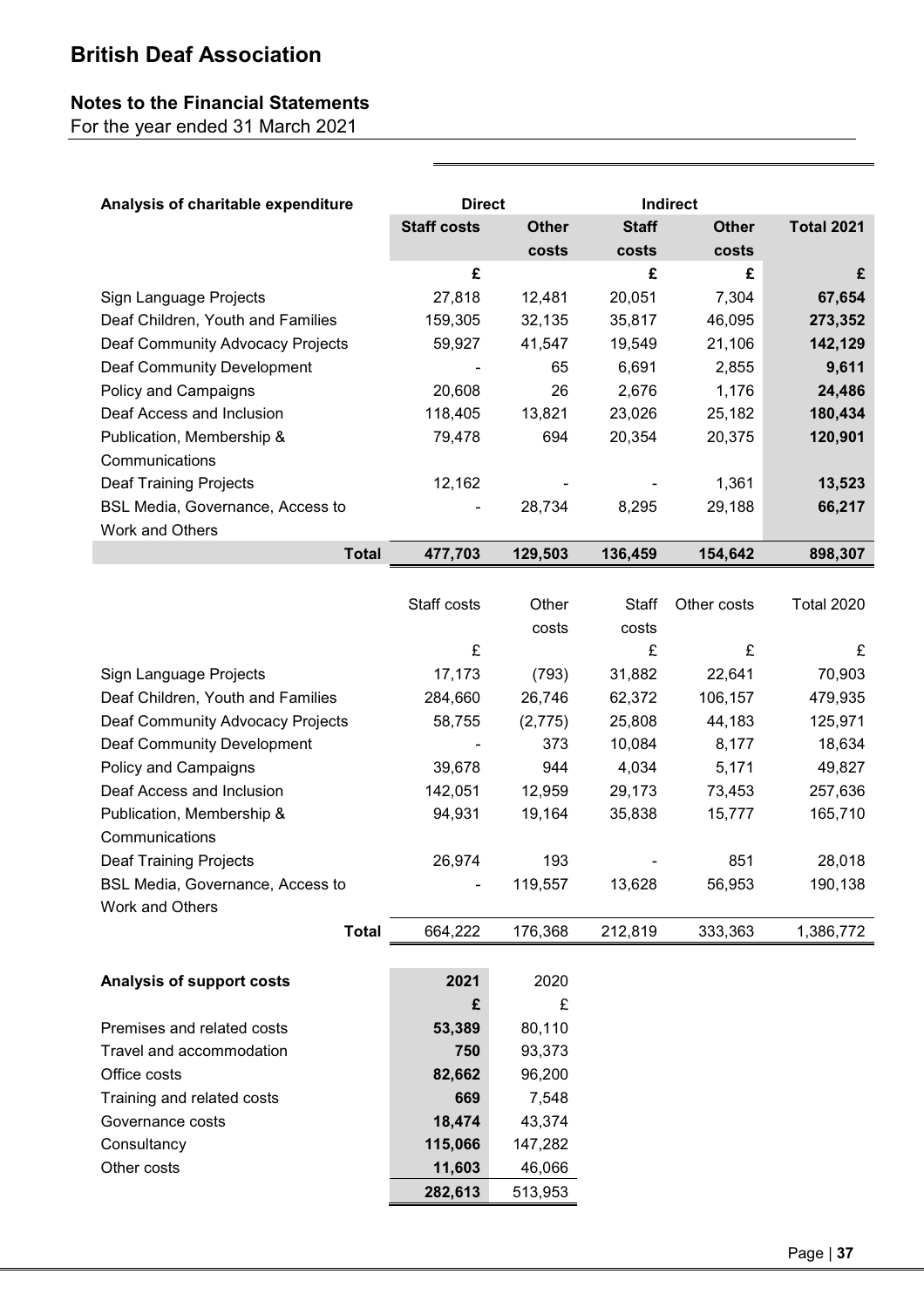## **Notes to the Financial Statements**

For the year ended 31 March 2021

| 5 | Costs of generating donations and legacies<br>Other costs comprise: | 2021(f)    | $2020$ (£) |
|---|---------------------------------------------------------------------|------------|------------|
|   | Costs of generating donations and legacies                          | 1,932      | 10,050     |
|   |                                                                     | 1,932      | 10,050     |
|   |                                                                     |            |            |
| 6 | Governance costs                                                    | 2021 $(f)$ | 2020 $(E)$ |
|   | Other governance costs comprise of:                                 |            |            |
|   | Audit fees                                                          | 8,000      | 10,000     |
|   | Legal and professional fees                                         | 8,923      | 11,673     |
|   | Trustees costs (including staff costs)                              | 1,551      | 24,184     |
|   |                                                                     | 18,474     | 45,857     |

Included within Trustees' costs is £1,551 (2020: £8,333) paid to 8 (2020: 9) Trustees, with respect to reimbursement of travel, hotel and subsistence expenses relating to the business of the charity. None of the Trustees (or any persons connected with them) received any remuneration during the year (2020: £Nil).

| 7 | <b>Employees</b>                                         | 2021         | 2020           |
|---|----------------------------------------------------------|--------------|----------------|
|   | The average head count of employees during the year was: |              |                |
|   | Deaf Community Advocacy                                  | 6            | 4              |
|   | Deaf Community Development                               | 4            | 8              |
|   | Deaf Access and Inclusion                                | 9            | 9              |
|   | Deaf Children, Youth and Families                        | 23           | 49             |
|   | <b>BSL and Deaf Films Development</b>                    | $\mathbf{2}$ | $\overline{2}$ |
|   | <b>BDN / BSL Media and Communications</b>                | $\mathbf{2}$ | 2              |
|   | Policy and Campaigns                                     |              | $\overline{2}$ |
|   | <b>Support Staff</b>                                     | 3            | 3              |
|   |                                                          | 50           | 79             |
|   |                                                          |              |                |
| 8 | <b>Employment costs</b>                                  | 2021 (E)     | 2020 $(E)$     |
|   | Wages and salaries                                       | 518,315      | 706,895        |
|   | Social security costs                                    | 40,666       | 61,050         |
|   | Redundancy costs                                         | 12,030       |                |
|   | Other pension costs                                      | 20,415       | 27,989         |
|   | Sub total                                                | 591,426      | 795,934        |
|   | Other staff related costs                                | 102,304      | 167,900        |
|   | <b>Total</b>                                             | 693,730      | 963,834        |

There were no employees who annual emoluments were £60,000 or more (2020 – Nil). The key management and personnel of the charity was the Executive Director. Total remuneration with respect to key management and personnel amounted to £16,712 (2020 - £55,000).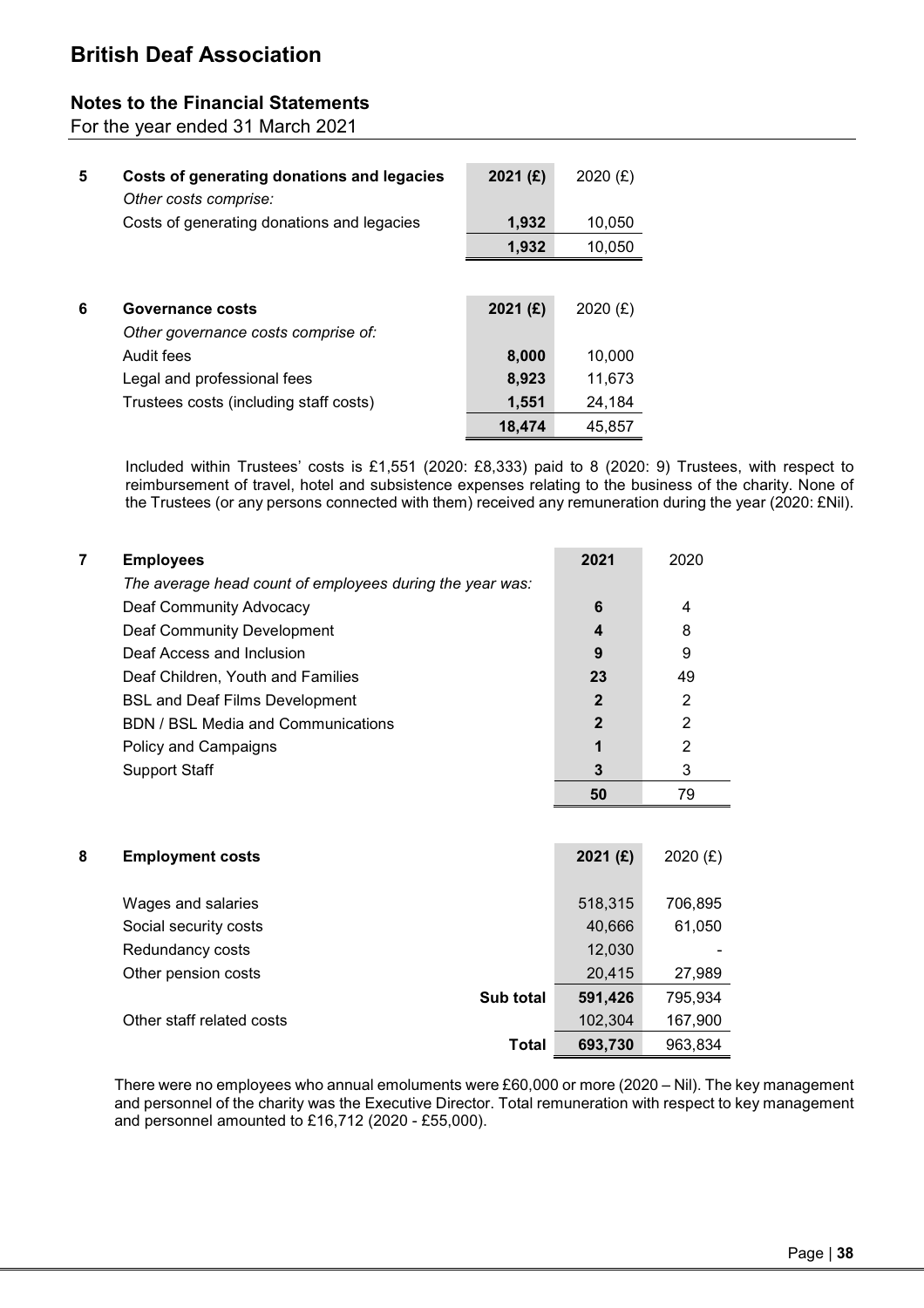## **Notes to the Financial Statements**

For the year ended 31 March 2021

| 9 | <b>Tangible fixed assets</b> | Computer<br>equipment | <b>Fixtures, fittings &amp;</b><br>equipment | Total  |
|---|------------------------------|-----------------------|----------------------------------------------|--------|
|   |                              | £                     | £                                            | £      |
|   | Costs                        |                       |                                              |        |
|   | At 1 April 2020              | 82,683                | 12,710                                       | 95,393 |
|   | Additions                    | 3,297                 |                                              | 3,297  |
|   | <b>At 31 March 2021</b>      | 85,980                | 12,710                                       | 98,690 |
|   |                              |                       |                                              |        |
|   | <b>Depreciation</b>          |                       |                                              |        |
|   | At 1 April 2020              | 79,220                | 12,710                                       | 91,930 |
|   | Charge for the year          | 3,463                 |                                              | 3,463  |
|   | <b>At 31 March 2021</b>      | 82,683                | 12,710                                       | 95,393 |
|   | Net book value               |                       |                                              |        |
|   | <b>At 31 March 2021</b>      | 3,297                 | ۰                                            | 3,297  |
|   | At 31 March 2020             | 3,463                 |                                              | 3,463  |

#### **10 Subsidiary company**

#### **Holdings of more than 20%**

The company holds more than 20% of the share capital of the following company:

| Company               | Country of registration or<br>incorporation | Class    | <b>Shares held %</b> |
|-----------------------|---------------------------------------------|----------|----------------------|
| Big D Company Limited | England and Wales                           | Ordinary | 100                  |

The aggregate amount of capital and reserves and the results of this undertakings for the last financial year were as follows:

|               | <b>Principal activity</b> | <b>Capital &amp; reserves</b> | Profit / (Loss) |
|---------------|---------------------------|-------------------------------|-----------------|
|               |                           |                               |                 |
| Big D Company | Dormant                   | -                             |                 |

It was considered necessary to impair the investment in Big D Company Limited due to sustained losses attained in the subsidiary company before discontinuing its use.

| 11 | <b>Debtors</b>                     | 2021    | 2020    |
|----|------------------------------------|---------|---------|
|    |                                    | £       | £       |
|    |                                    |         |         |
|    | Trade debtors                      | 15,268  | 12,333  |
|    | Other taxation and social security |         |         |
|    | Other debtors                      | 373,324 | 371,485 |
|    | Prepayments and accrued income     | 119,354 | 53,647  |
|    |                                    | 507,946 | 437,465 |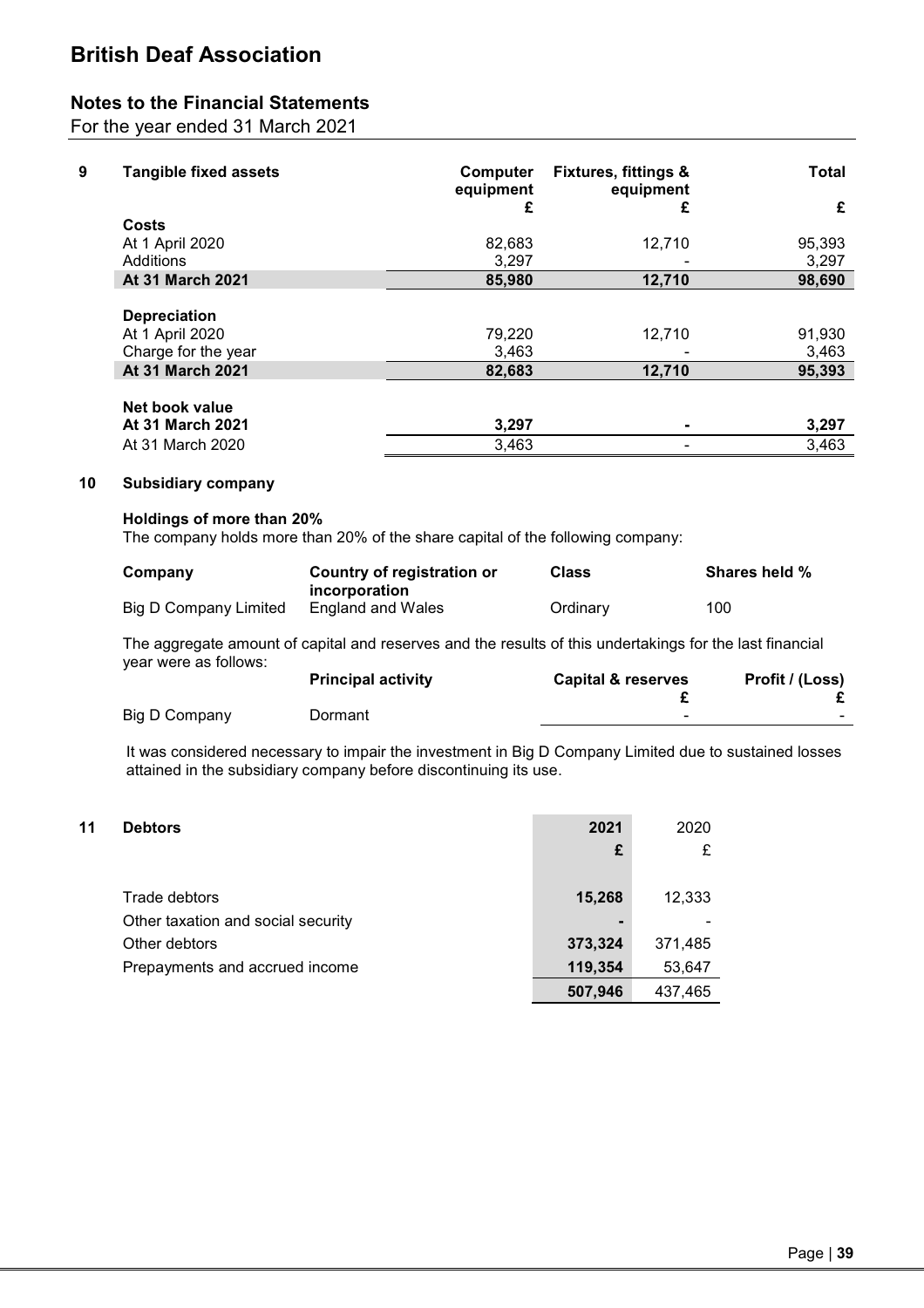### **Notes to the Financial Statements**

For the year ended 31 March 2021

| $12 \,$ | Creditors: amounts falling due within one year          | 2021    | As restated<br>2020 |
|---------|---------------------------------------------------------|---------|---------------------|
|         |                                                         | £       | £                   |
|         | Trade creditors                                         | 3,792   | 686                 |
|         | Taxation and social security costs                      | 6,691   | 2,605               |
|         | Other creditors                                         | 1,974   | 3,286               |
|         | Deficit repayment plan on multi-employer pension scheme | 99,711  | 95,996              |
|         | Accruals and deferred income (see below)                | 84,615  | 83,029              |
|         |                                                         | 196,783 | 185,602             |

Included within creditors: amounts falling due within one year are the following movements in deferred income;

|                                          | 2021      | 2020      |
|------------------------------------------|-----------|-----------|
|                                          |           |           |
|                                          |           |           |
| Deferred income brought forward          | 39,770    | 40,677    |
| Income deferred in the year              | 59,733    | 39,770    |
| Deferred income released from prior year | (39, 770) | (40, 677) |
| Deferred income carried forward          | 59,733    | 39,770    |

Deferred income is disclosed in the financial to show to what extent income has been received recognised as income in a future accounting period. Income deferred relates to grants received i but which relate to a future period.

| 13 | Creditors: amounts falling due after one year           | 2021    | As       |
|----|---------------------------------------------------------|---------|----------|
|    |                                                         |         | restated |
|    |                                                         |         | 2020     |
|    |                                                         |         |          |
|    |                                                         |         |          |
|    | Deficit repayment plan on multi-employer pension scheme | 295,501 | 372.278  |

#### **14 Pension and other post-retirement benefit commitments (as restated see note 21)**

The company participates in a multi-employer scheme which provides benefits to some 950 nonassociated participating employers. The scheme is a defined benefit scheme in the UK. It is not possible for the company to obtain sufficient information to enable it to account for the scheme as a defined benefit scheme. Therefore, it accounts for the scheme as a defined contribution scheme.

The scheme is subject to the funding legislation outlined in the Pensions Act 2004 which came into force on 30 December 2005. This, together with documents issued by the Pensions Regulator and Technical Actuarial Standards issued by the Financial Reporting Council, set out the framework for funding defined benefit occupational pension schemes in the UK.

The scheme is classified as a 'last-man standing arrangement'. Therefore, the company is potentially liable for other participating employers' obligations if those employers are unable to meet their share of the scheme deficit following withdrawal from the scheme. Participating employers are legally required to meet their share of the scheme deficit on an annuity purchase basis on withdrawal from the scheme.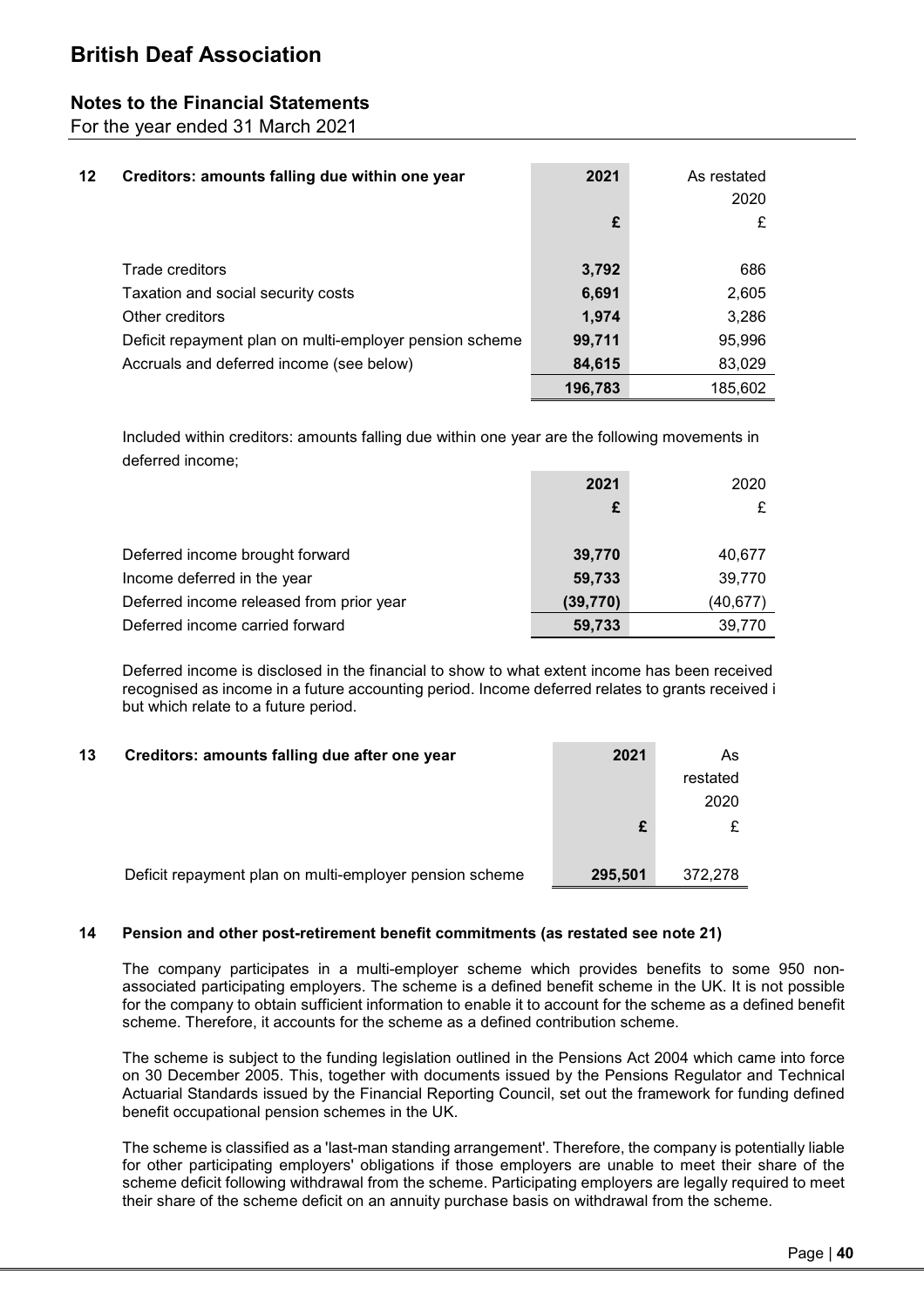### **Notes to the Financial Statements**

For the year ended 31 March 2021

A full actuarial valuation for the scheme was carried out at 30 September 2017. This valuation showed assets of £794.9m, liabilities of £926.4m and a deficit of £131.5m. To eliminate this funding shortfall, the Trustee has asked the participating employers to pay additional contributions to the scheme as follows:

#### **Deficit contributions**

| From 1 April 2019 to 31 January<br>£11,243,000 per annum<br>2025<br>by 3% each on 1 <sup>st</sup> April |  |  | Payable monthly and increasing |
|---------------------------------------------------------------------------------------------------------|--|--|--------------------------------|
|---------------------------------------------------------------------------------------------------------|--|--|--------------------------------|

Unless a concession has been agreed with the Trustee the term to 31 January 2025 applies. To eliminate this funding shortfall, the Trustee has asked the participating employers to pay additional contributions to the scheme as follows:

#### **Deficit contributions**

| From 1 April 2016 to 30 | £12,945,440 per annum | Payable monthly and increasing      |
|-------------------------|-----------------------|-------------------------------------|
| September 2025          |                       | by 3% each on 1 <sup>st</sup> April |
| From 1 April 2016 to 30 | £54,560 per annum     | Payable monthly and increasing      |
| September 2028          |                       | by 3% each on 1 <sup>st</sup> April |

The recovery plan contributions are allocated to each participating employer in line with their estimated share of the Series 1 and Series 2 scheme liabilities.

Where the scheme is in deficit and where the company has agreed to a deficit funding arrangement the company recognises a liability for this obligation. The amount recognised is the net present value of the deficit reduction contributions payable under the agreement that relates to the deficit. The present value is calculated using the discount rate detailed in these disclosures. The unwinding of the discount rate is recognised as a finance cost.

#### **Present Values of Provision (as restated)**

|                               | 31 March 2021 (£000s) | 31 March 2020 (£000s) | 31 March 2019 (£000s) |
|-------------------------------|-----------------------|-----------------------|-----------------------|
| Present value of<br>provision | 395                   | 468                   | 568                   |

#### **Reconciliation of Opening and Closing Positions (as restated)**

|                                                             | <b>Year Ending 31 March</b> | Year Ending 31 March |
|-------------------------------------------------------------|-----------------------------|----------------------|
|                                                             | 2021                        | 2020                 |
|                                                             | (£000s)                     | (E000s)              |
| Provision at start of period                                | 468                         | 568                  |
| Unwinding of the discount factor (interest expense)         | 10                          |                      |
| Deficit contribution paid                                   | (97)                        | (94)                 |
| Remeasurements – impact of any change in<br>assumptions     | 14                          | (13)                 |
| Remeasurements – amendments to the<br>contribution schedule |                             |                      |
| Provision at end of period                                  | 395                         | 468                  |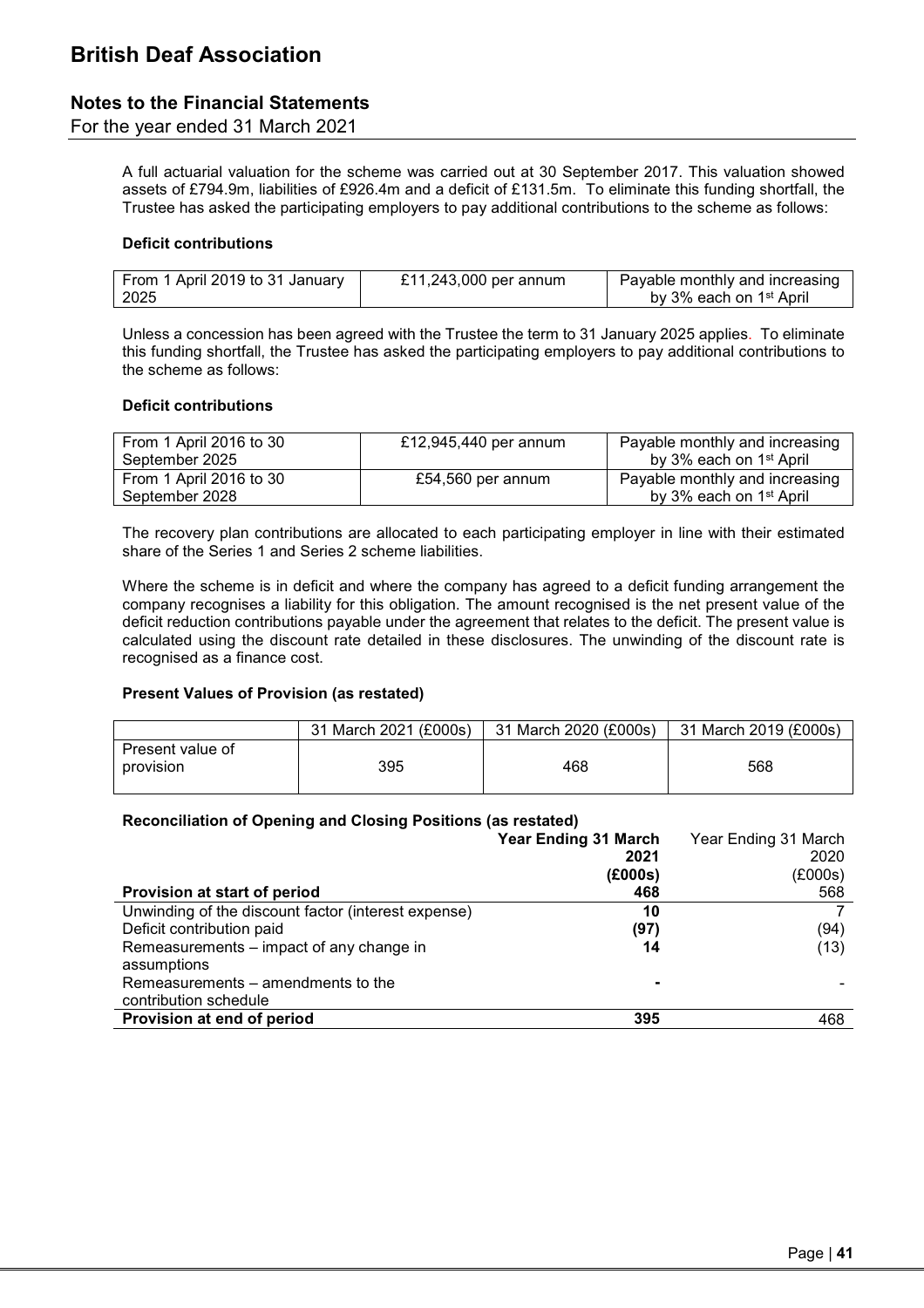### **Notes to the Financial Statements**

For the year ended 31 March 2021

| Income and Expenditure Impact |
|-------------------------------|
|-------------------------------|

|                                                             | <b>Year Ending 31 March</b> | Year Ending 31 March |
|-------------------------------------------------------------|-----------------------------|----------------------|
|                                                             | 2021                        | 2020                 |
|                                                             | (E000s)                     | (E000s)              |
| Interest expense                                            | 10                          |                      |
| Remeasurements – impact of any change in<br>assumptions     | 14                          | (13)                 |
| Remeasurements – amendments to the<br>contribution schedule |                             |                      |
| Scheme administration expenses                              | 50                          | 49                   |
| Total                                                       |                             | 53                   |

#### **Assumptions**

|                  | 31 March 2021 | 31 March 2020 | 31 March 2019 |
|------------------|---------------|---------------|---------------|
|                  | % per annum   | $%$ per annum | % per annum   |
| Rate of discount | 0.66          | 2.53          | 1.39          |

The discount rates shown above are the equivalent single discount rates which, when used to discount the future recovery plan contributions due, would give the same results as using a full AA corporate bond yield curve to discount the same recovery plan contributions. The following schedule details the deficit contributions agreed between the company and the scheme at each year end period:

#### **Deficit Contribution Schedule (as restated)**

| <b>Year Ending</b> | 31 March 2021 (£000s) | 31 March 2020 (£000s)    | 31 March 2019 (£000s) |
|--------------------|-----------------------|--------------------------|-----------------------|
| Year 1             | 151                   | 147                      | 143                   |
| Year <sub>2</sub>  | 156                   | 151                      | 147                   |
| Year <sub>3</sub>  | 161                   | 156                      | 151                   |
| Year 4             | 138                   | 161                      | 156                   |
| Year 5             |                       | 138                      | 161                   |
| Year <sub>6</sub>  |                       | $\overline{\phantom{0}}$ | 138                   |

The above amounts include deficit reduction contributions and contributions to scheme expenses, which are not shown separately on the schedule. In calculating the deficit funding liability the amounts of the contributions relating to expenses have been estimated and excluded as liabilities within these the financial statements.

The company must recognise a liability measured as the present value of the contributions payable that arise from the deficit recovery agreement and the resulting expense in the income and expenditure account i.e. the unwinding of the discount rate as a finance cost in the period in which it arises. It is these contributions that have been used to derive the company's balance sheet liability.

Subsequent to the year end an actuarial valuation as at 30 September 2020 was completed. This valuation showed assets of £799m, liabilities of £832m and a deficit of £33m. Based on this actuarial valuation a new payment plan was agreed commencing in April 2022. The new plan requires the charity to make deficit reduction contributions of £47,810 and pay scheme administration expenses of £53,441 for the year to 2025, with expenses increasing at 3% per annum. Had the new schedule been in place at the year end the provision would have been £251,570 lower.

The company also operates a defined contribution pension scheme. The assets of the scheme are held in a separate fund from the company. Amounts charged during the year from the defined contribution pension scheme are £20,415, (2020: £27,989) and the amount outstanding at 31 March 2021 was £2,014 (2020: £3,286).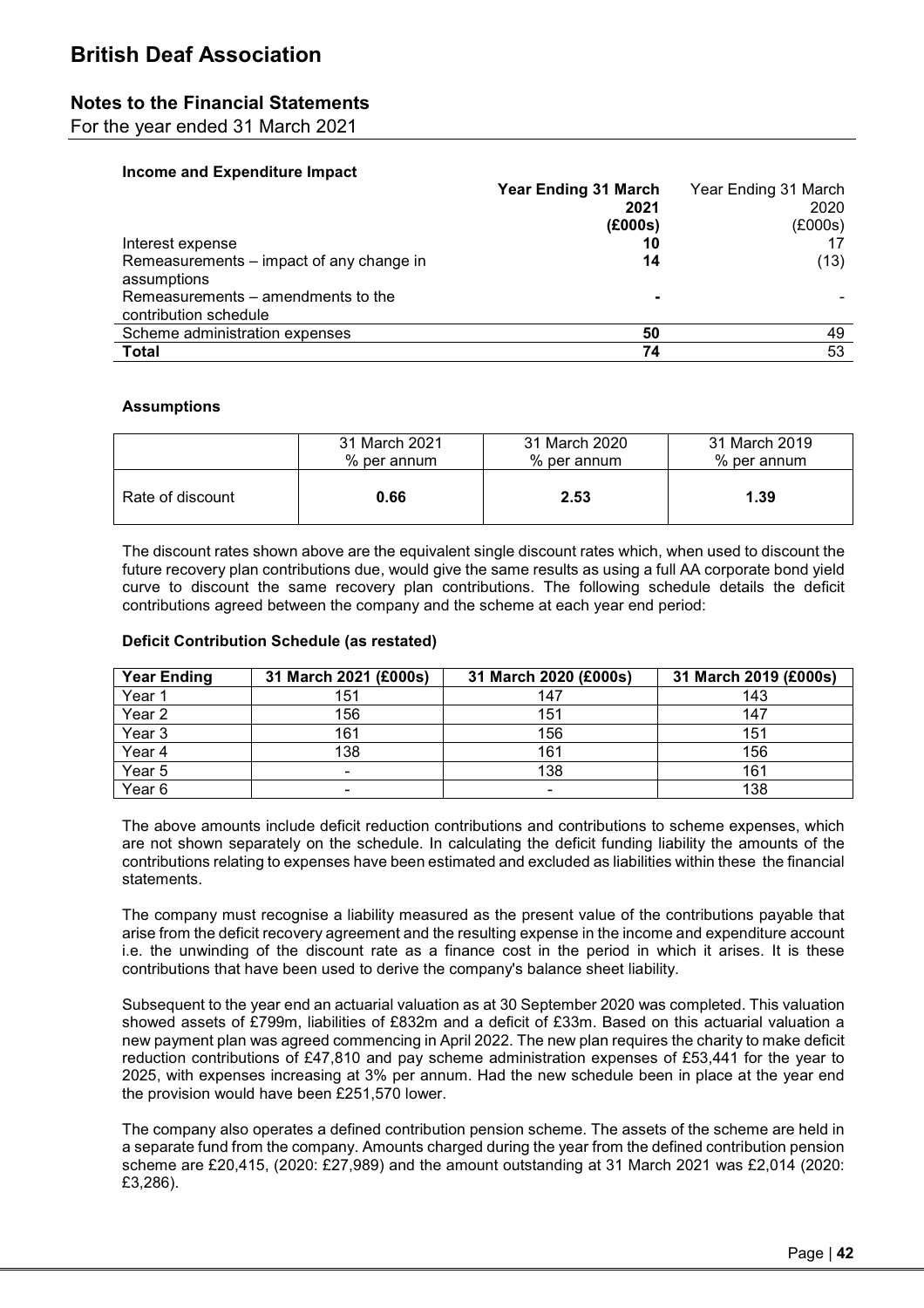### **Notes to the Financial Statements**

For the year ended 31 March 2021

#### **15 Restricted Funds**

|                               | <b>Movement in funds</b>                 |               |                    |                 |                                           |  |  |  |
|-------------------------------|------------------------------------------|---------------|--------------------|-----------------|-------------------------------------------|--|--|--|
|                               | <b>Balance at 1</b><br><b>April 2020</b> | <b>Income</b> | <b>Expenditure</b> | <b>Transfer</b> | <b>Balance at 31</b><br><b>March 2021</b> |  |  |  |
|                               | £                                        | £             |                    | £               |                                           |  |  |  |
| Legacies / ADAs               | 520,380                                  | 451           | 28,076             | (9,858)         | 482,897                                   |  |  |  |
| <b>Current Project Grants</b> | 102.905                                  | 587.686       | 580,556            | 9,858           | 119,893                                   |  |  |  |
|                               | <b>Total</b><br>623,285                  | 588.137       | 608,632            |                 | 602,790                                   |  |  |  |

| <b>Legacies / ADAs</b>        | <b>Balance at 1</b><br><b>April 2020</b> | <b>Income</b>            | <b>Expenditure</b> | <b>Transfer</b>          | <b>Balance at 31</b><br><b>March 2021</b> |
|-------------------------------|------------------------------------------|--------------------------|--------------------|--------------------------|-------------------------------------------|
|                               | £                                        | £                        | £                  | £                        | £                                         |
| Local Group Legacy Funds      | 141,438                                  | $\overline{\phantom{a}}$ | 2,825              | $\overline{\phantom{a}}$ | 138,613                                   |
| Youth Funds                   | 4,416                                    | 251                      | 251                | -                        | 4,416                                     |
| Scotland Funds                | 54.259                                   | $\overline{\phantom{0}}$ |                    | $\overline{\phantom{a}}$ | 54,259                                    |
| Greater London Funds          | 50,000                                   | -                        | 10.000             | -                        | 40,000                                    |
| Research Funds                | 84.774                                   | $\overline{\phantom{a}}$ | 15,000             | $\overline{\phantom{a}}$ | 69,774                                    |
| <b>Holiday Schemes Funds</b>  | 129,851                                  |                          | -                  | (9,858)                  | 119,993                                   |
| <b>Other Restricted Funds</b> | 25,030                                   | -                        |                    | $\overline{\phantom{a}}$ | 25,030                                    |
| Area Deaf Associations        | 30,612                                   | 200                      | -                  | $\overline{\phantom{a}}$ | 30,812                                    |
| <b>Total</b>                  | 520,380                                  | 451                      | 28,076             | (9,858)                  | 482,897                                   |

The above transfers represent permitted expenditure on restricted support costs for each project transferred in line with activity.

| <b>Current Project Grants</b>         | <b>Balance at 1</b><br><b>April 2020</b> | <b>Income</b> | <b>Expenditure Transfer</b> |                              | <b>Balance at 31</b><br>March 2021 |
|---------------------------------------|------------------------------------------|---------------|-----------------------------|------------------------------|------------------------------------|
|                                       | £                                        | £             | £                           | £                            | £                                  |
| <b>Scottish Government: Equality</b>  | 431                                      | 72,680        | 72,679                      |                              | 432                                |
| Deaf Roots & Pride (N. Ireland)       | 1,566                                    | 17,400        | 28,824                      | 9,858                        |                                    |
| Scottish Government: Section 16b      | 6,453                                    |               |                             | -                            | 6,453                              |
| Dementia Project (Scotland)           | 26,429                                   | 12,804        | 11,010                      | -                            | 28,223                             |
| Big Lottery (Wales) Advocacy          | 17,747                                   | 80,418        | 98,165                      |                              |                                    |
| Deaf Advocacy (Wales)                 | 400                                      |               |                             |                              | 400                                |
| <b>BSL Case Scenarios (Scotland)</b>  | 11,886                                   |               | 4                           | $\qquad \qquad \blacksquare$ | 11,882                             |
| Deaf Children's Literacy              | 37,993                                   |               |                             | $\overline{\phantom{a}}$     | 37,993                             |
| Deaf Access & Inclusion<br>(England)  | $\overline{\phantom{a}}$                 | 30,811        | 6,295                       | $\qquad \qquad \blacksquare$ | 24,516                             |
| Deaf Advocacy (N. Ireland)            |                                          | 102,763       | 94,351                      |                              | 8,412                              |
| Deaf Roots & Pride (Black<br>Country) |                                          | 2,444         | 862                         |                              | 1,582                              |
| Deaf Roots & Pride (Scotland)         |                                          | 49,984        | 49,984                      |                              |                                    |
| Covid-19 Project (N. Ireland)         |                                          | 28,596        | 28,596                      |                              |                                    |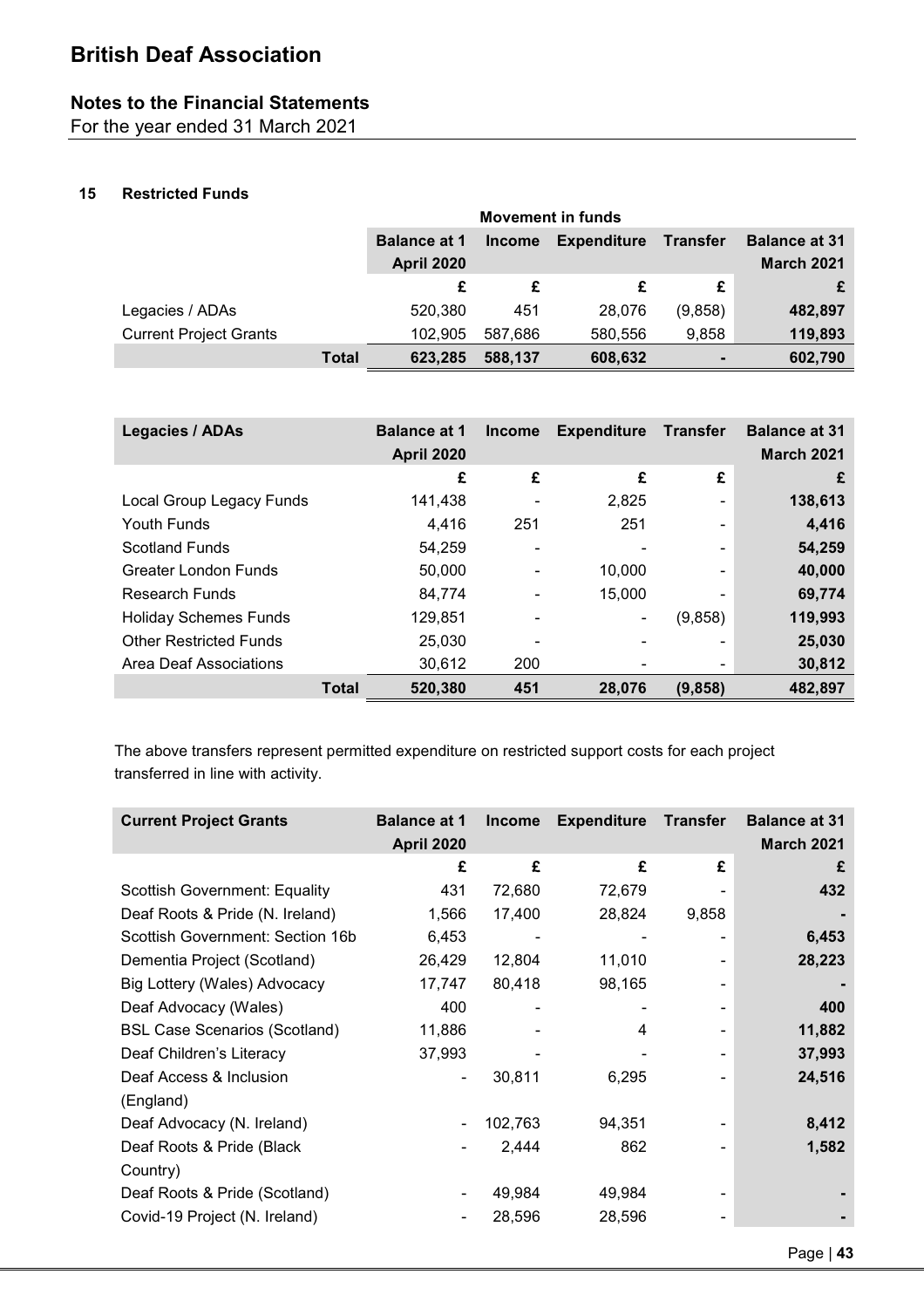## **Notes to the Financial Statements**

For the year ended 31 March 2021

| Covid-19 Project (Scotland)           |       |                              | 67,108  | 67,108      |                |               |
|---------------------------------------|-------|------------------------------|---------|-------------|----------------|---------------|
| Covid-19 Project (Leicestershire)     |       |                              | 24,503  | 24,503      |                |               |
| <b>BSL Companions (Scotland)</b>      |       |                              | 9,145   | 9,145       |                |               |
| Scottish Government: Health           |       |                              | 48,382  | 48,382      |                |               |
| Scottish Government: Digital          |       |                              | 31,000  | 31,000      |                |               |
| Comm                                  |       |                              |         |             |                |               |
| <b>Welsh Government: BSL Policies</b> |       |                              | 4,850   | 4,850       |                |               |
| Dementia Research (Scotland)          |       |                              | 4,423   | 4,423       |                |               |
| Deaf Heritage Films Project           |       |                              | 375     | 375         |                |               |
| <b>Total</b>                          |       | 102,905                      | 587,686 | 580,556     | 9,858          | 119,893       |
|                                       |       |                              |         |             |                |               |
| Comparative                           |       | <b>Balance</b>               | Income  | Expenditure | Transfer       | Balance at    |
| 2020                                  |       | at 1                         |         |             |                | 31 March      |
|                                       |       | April                        |         |             |                | 2020          |
|                                       |       | 2019                         |         |             |                |               |
|                                       |       | £                            | £       |             | £<br>£         | £             |
| Legacies / ADAs                       |       | 371,802                      | 189,548 | 40,970      |                | 520,380       |
| <b>Current Project Grants</b>         |       | 169,562                      | 601,033 | 667,690     | $\blacksquare$ | 102,905       |
|                                       | Total | 541,364                      | 790,581 | 708,660     |                | 623,285       |
| Legacies / ADAs                       |       |                              |         |             |                |               |
|                                       |       | £                            |         |             | £<br>£         | £             |
| Local Group Legacy Funds              |       | 169,772                      |         | 28,334      |                | 141,438       |
| Youth Funds                           |       | 4,416                        | 515     | 515         |                | 4,416         |
| <b>Scotland Funds</b>                 |       | $\blacksquare$               | 54,259  |             |                | 54,259        |
| <b>Greater London Funds</b>           |       | -                            | 50,000  |             |                | 50,000        |
| <b>Research Funds</b>                 |       | $\overline{\phantom{0}}$     | 84,774  |             |                | 84,774        |
| <b>Holiday Schemes Funds</b>          |       | 141,968                      |         | 12,117      |                | 129,851       |
| <b>Other Restricted Funds</b>         |       | 25,030                       |         |             |                | 25,030        |
| <b>Area Deaf Associations</b>         |       | 30,616                       |         |             | 4              | 30,612        |
|                                       | Total | 371,802                      | 189,548 | 40,970      |                | 520,380       |
|                                       |       |                              |         |             |                |               |
| <b>Current Project Grants</b>         |       | Balance at 1                 | Income  | Expenditure | Transfer       | Balance at 31 |
|                                       |       | April 2019                   |         |             |                | March 2020    |
|                                       |       | £                            |         | £           | £              | £             |
| <b>Scottish Government: Equality</b>  |       | 3,124                        | 69,946  | 72,639      |                | 431           |
| Deaf Roots & Pride (N. Ireland)       |       | $\qquad \qquad \blacksquare$ | 63,821  | 62,255      |                | 1,566         |
| Scottish Government: Section 16b      |       | 6,878                        | 36,228  | 36,652      |                | 6,454         |
| Dementia (Scotland)                   |       | 27,604                       | 53,188  | 54,363      |                | 26,429        |
| Big Lottery (England) Advocacy        |       | 4,397                        |         | 4,397       |                |               |
| Big Lottery (Wales) Advocacy          |       | 21,207                       | 128,701 | 132,161     |                | 17,747        |
| Deaf Advocacy (Wales)                 |       | 400                          |         |             |                | 400           |
| <b>BSL Case Scenarios (Scotland)</b>  |       | 8,226                        | 19,553  | 15,894      |                | 11,885        |
| Deaf Children's Literacy              |       | 37,993                       |         |             |                | 37,993        |
| Deaf Access & Inclusion: England      |       | 7,555                        | 61,322  | 68,877      |                |               |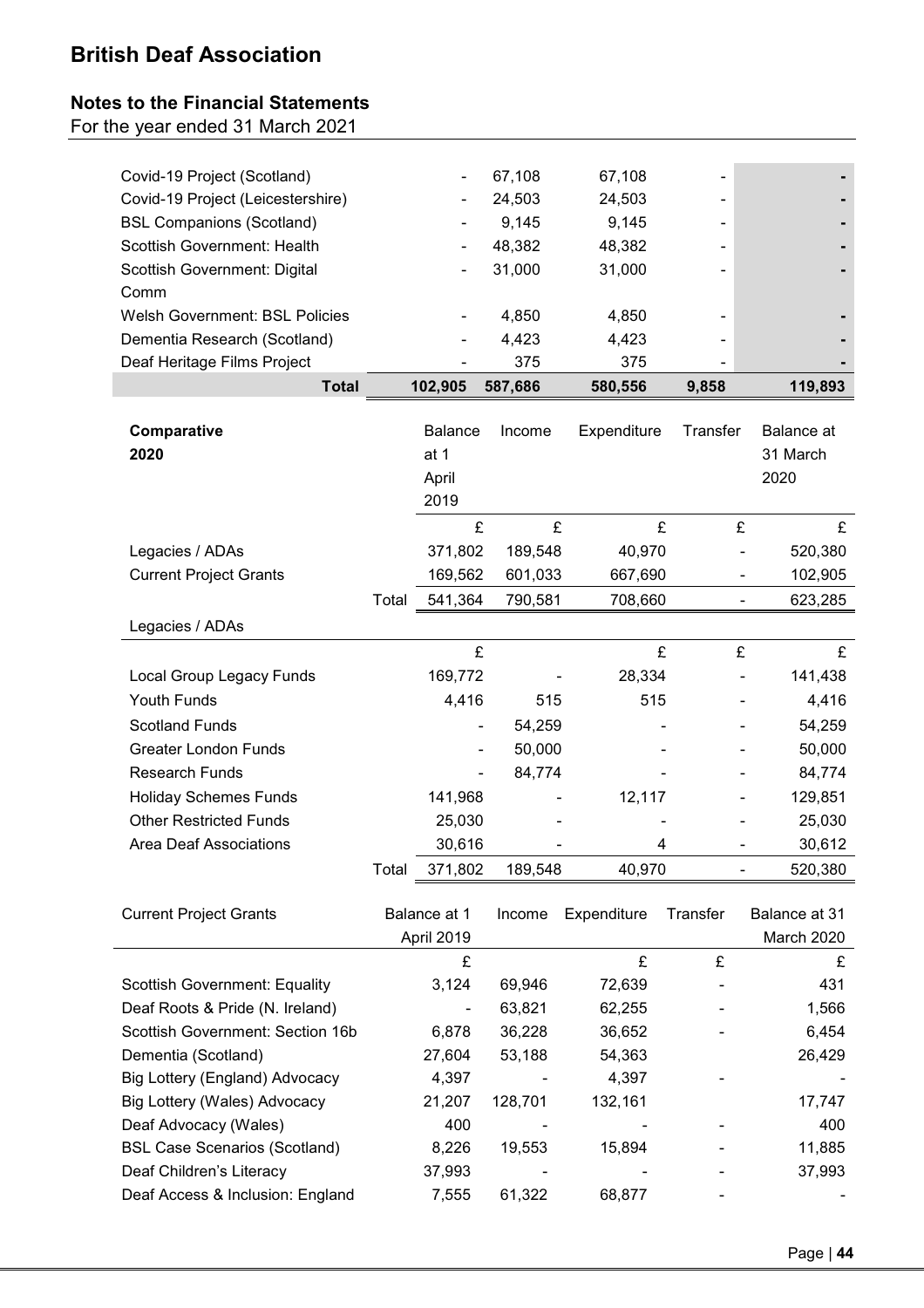### **Notes to the Financial Statements**

For the year ended 31 March 2021

| 492                      |         | 492     | - |         |
|--------------------------|---------|---------|---|---------|
|                          |         |         |   |         |
| 92                       | 82,000  | 82.092  | - |         |
| 51.594                   | 67.254  | 118,848 |   |         |
| $\overline{\phantom{a}}$ | 18,750  | 18,750  | - |         |
| $\overline{\phantom{a}}$ | 270     | 270     |   |         |
| 169.562                  | 601,033 | 667,690 |   | 102.905 |
|                          |         |         |   |         |

The membership of the Association has been divided into geographical areas, each of which is headed by an Area Deaf Association which operates separate accounts. These are consolidated into one account as a restricted fund, since the Trustees have ultimate control over these funds. The following splits out the summary results by area.

| <b>Area Deaf Associations</b>                  | At $1$<br><b>April</b><br>2020 | <b>Income</b> | <b>Expenditure</b> | At 31<br><b>March</b><br>2021 |
|------------------------------------------------|--------------------------------|---------------|--------------------|-------------------------------|
|                                                | £                              | £             | £                  | £                             |
| East of England Deaf Association (EEDA)        | 2,116                          |               |                    | 2,116                         |
| Greater London Deaf Association (GLDA)         | 652                            |               |                    | 652                           |
| North East Deaf Association (NEDA)             | 271                            |               |                    | 271                           |
| North West Deaf Association (NWDA)             | 13,731                         |               |                    | 13,731                        |
| Deaf Association Northern Ireland (DANI)       | 4,510                          |               |                    | 4,510                         |
| <b>Scottish Deaf Association (SDA)</b>         | 2,790                          | 200           |                    | 2,990                         |
| Deaf Association Wales (DAW)                   | 2,693                          |               |                    | 2,693                         |
| South West Deaf Association (SWDA)             | 2,419                          |               |                    | 2,419                         |
| East Midlands Deaf Association (EMDA)          | 472                            |               |                    | 472                           |
| <b>West Midlands Deaf Association (WMDA)</b>   | 958                            |               |                    | 958                           |
| South East Deaf Association (SEDA)             |                                |               |                    |                               |
| Yorkshire & Humberside Deaf Association (YHDA) |                                |               |                    |                               |
| Total                                          | 30,612                         | 200           |                    | 30.812                        |

| Area Deaf Associations                            |       | At 1   | Income | Expenditure | At 31  |
|---------------------------------------------------|-------|--------|--------|-------------|--------|
|                                                   |       | April  |        |             | March  |
|                                                   |       | 2019   |        |             | 2020   |
|                                                   |       | £      | £      | £           | £      |
| East of England Deaf Association (EEDA)           |       | 2,116  |        |             | 2,116  |
| Greater London Deaf Association (GLDA)            |       | 652    |        |             | 652    |
| North East Deaf Association (NEDA)                |       | 271    |        |             | 271    |
| North West Deaf Association (NWDA)                |       | 13,731 |        |             | 13,731 |
| Deaf Association Northern Ireland (DANI)          |       | 4,514  |        |             | 4,510  |
| Scottish Deaf Association (SDA)                   |       | 2,790  |        |             | 2,790  |
| Deaf Association Wales (DAW)                      |       | 2,693  |        |             | 2,693  |
| South West Deaf Association (SWDA)                |       | 2,419  |        |             | 2,419  |
| East Midlands Deaf Association (EMDA)             |       | 472    |        |             | 472    |
| West Midlands Deaf Association (WMDA)             |       | 958    |        |             | 958    |
| South East Deaf Association (SEDA)                |       |        |        |             |        |
| Yorkshire & Humberside Deaf Association<br>(YHDA) |       |        |        |             |        |
|                                                   | Total | 30,616 |        |             | 30,612 |
|                                                   |       |        |        |             |        |

The nature of the restricted funds is shown below;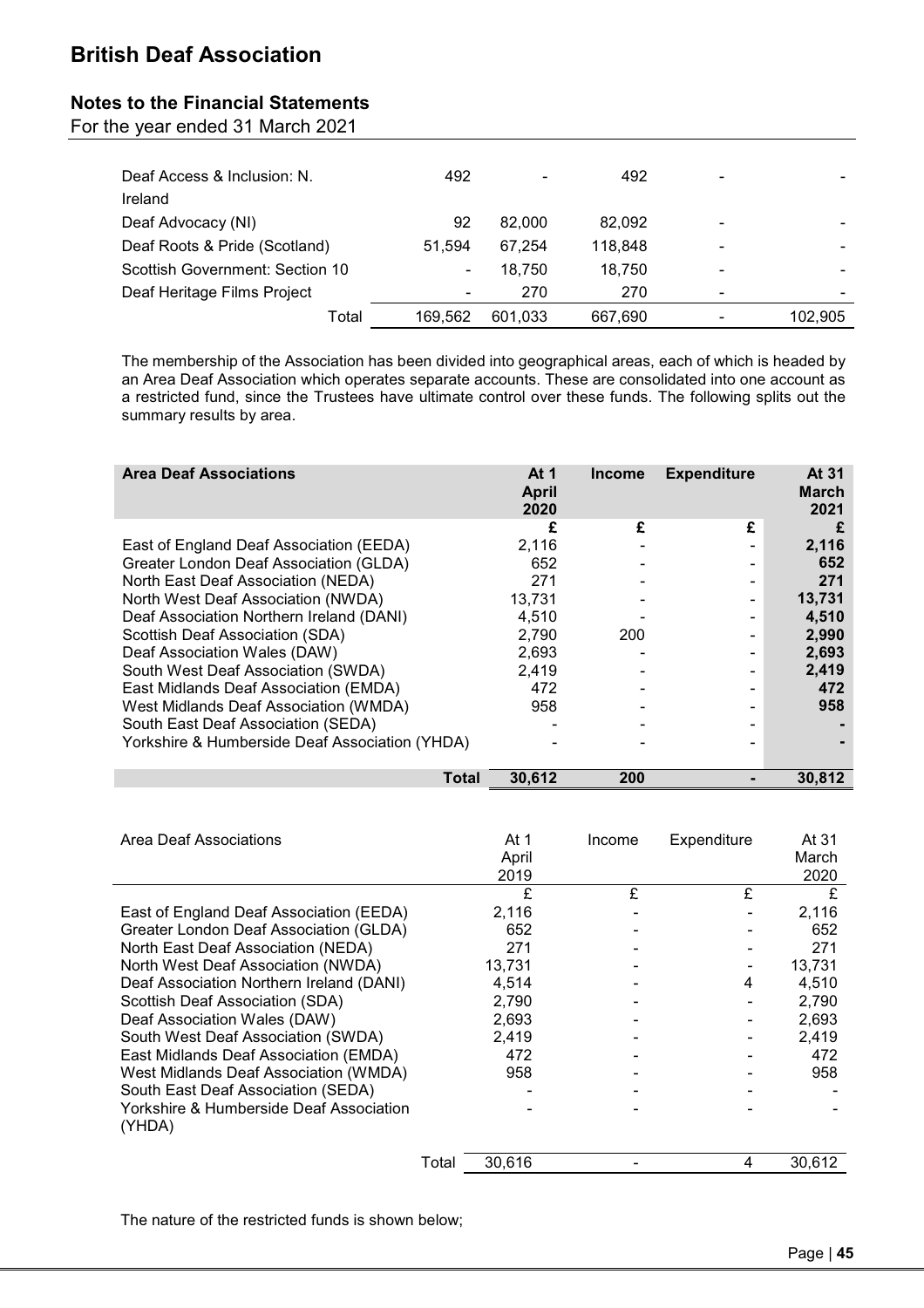### **Notes to the Financial Statements**

For the year ended 31 March 2021

**Local Group Legacy Funds:** Set up a specific project and local funds for Deaf people bequeathed through Wills to fund activities.

**Youth Funds:** Set up a specific project funds for Deaf young people to fund activities.

**Holiday Schemes Fund:** Set up a respite fund for Deaf people to fund specific activities.

**Other Restricted Funds:** Set up a small number of key Deaf project funding carried over to complete the funding in the next year.

**Area Deaf Associations:** Set up 12 regional Deaf association funds as part of the BDA run by and for local BDA members.

**Deaf Heritage Project:** Funded SHARE (The Deaf Visual Archive) online archive bringing together films, photos and memories from around the world with the aim to illustrate the range, richness and depth of the Deaf community and their history.

**Scottish Government (Equality Unit):** Funded the BSL (Scotland) Act project to support the engagement of BSL users to participate and contribute.

**Big Lottery (NI) Deaf Roots & Pride:** Funded the activities programme for Deaf children and young adults in Northern Ireland.

**Big Lottery (Scotland) Deaf Roots:** Funded the activities programme for Deaf children and young adults in Scotland.

**Big Lottery (England) Deaf Advocacy:** Funded the advocacy service for Deaf people in the Midlands and East London.

**Dementia Scotland:** Funded the project supporting Deaf people who have dementia and their carers enabling them to share and receive information, knowledge and experiences.

**Big Lottery (Wales) Advocacy:** Funded the advocacy service for Deaf people in the South Wales.

**Deaf Community Advocacy (Wales):** Funds the advocacy service for Deaf people in the South Wales. **Deaf Community Advocacy (NI):** Funded the advocacy service for Deaf people in Northern Ireland.

**Deaf Access and Inclusion (NI):** Funded a short term project in Northern Ireland.

**Deaf Access and Inclusion (England):** Funded a short term project for Deaf people in England.

**Deaf Children's Literacy:** One-off funding to fund Deaf Children Literacy project

**BSL Case Scenario / Give Me BSL:** Funded a BSL incentive project in Scotland.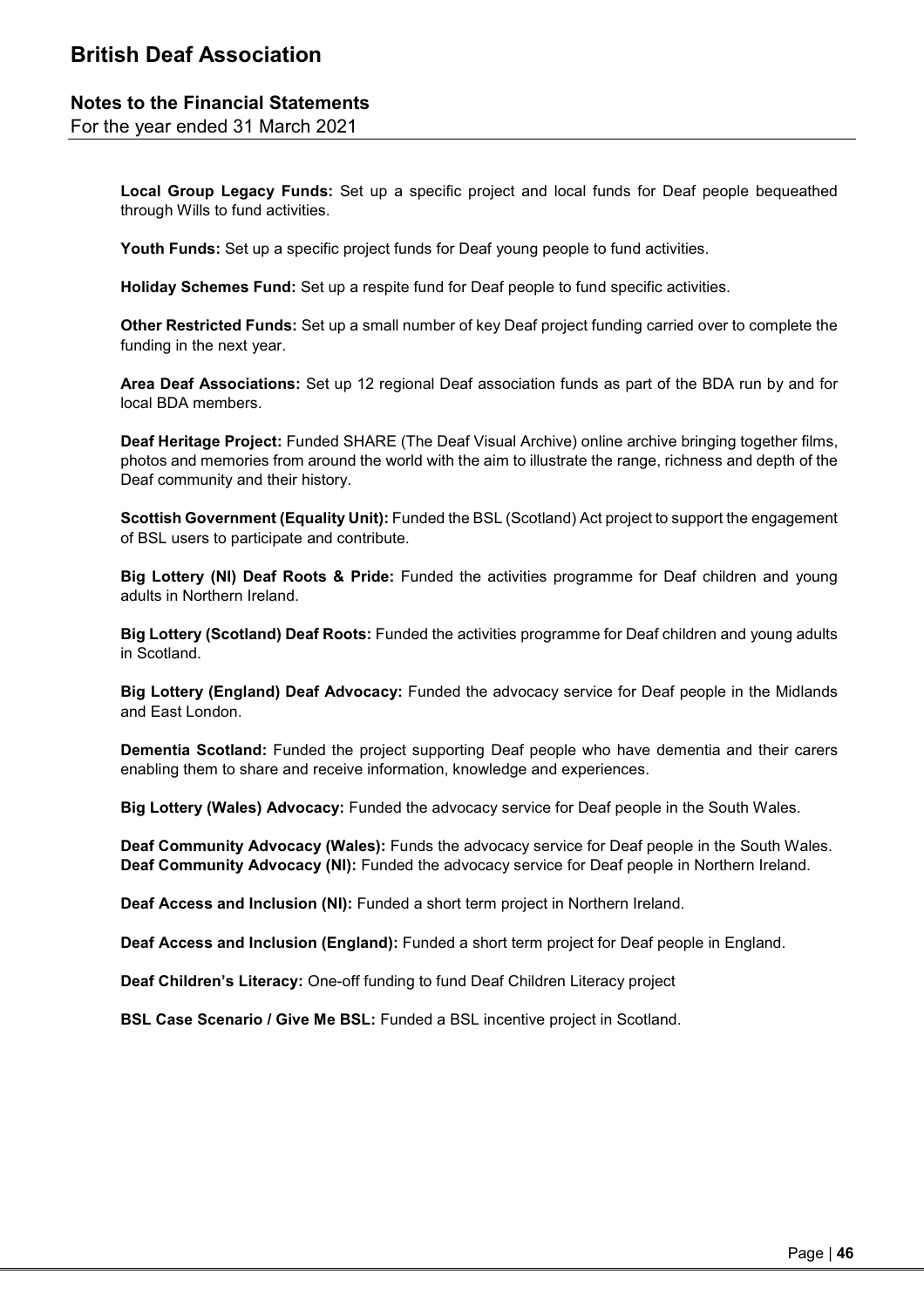### **Notes to the Financial Statements**

For the year ended 31 March 2021

#### **16 Unrestricted Funds**

The income funds of the charity include the following designated funds which have been set aside out of unrestricted funds by the Trustees for specific purposes:

|                  | <b>Movement in funds</b> |               |                    |                 |                      |  |  |
|------------------|--------------------------|---------------|--------------------|-----------------|----------------------|--|--|
|                  | <b>Restated</b>          | <b>Income</b> | <b>Expenditure</b> | <b>Transfer</b> | <b>Balance at 31</b> |  |  |
|                  | <b>Balance at</b>        |               |                    |                 | <b>March 2021</b>    |  |  |
|                  | 1 April 2020             |               |                    |                 |                      |  |  |
|                  | £                        | £             | £                  | £               | £                    |  |  |
| General Fund     | 72,110                   | 736,901       | (408,764)          | (240, 652)      | 159,595              |  |  |
| Development Fund | 66,328                   |               | -                  | (20,000)        | 46,328               |  |  |
| Pension Fund     | (100, 350)               |               | $\blacksquare$     | 260,652         | 160,302              |  |  |
| Total            | 38,088                   | 736,901       | (408, 764)         | ٠               | 366,225              |  |  |

| <b>Comparatives 2020</b> |                                          | Movement in funds (as restated) |                          |           |                                           |
|--------------------------|------------------------------------------|---------------------------------|--------------------------|-----------|-------------------------------------------|
|                          | <b>Balance at 1</b><br><b>April 2019</b> | <b>Income</b>                   | <b>Expenditure</b>       | Transfer  | <b>Balance at 31</b><br><b>March 2020</b> |
|                          | £                                        | £                               | £                        | £         | £                                         |
| General Fund             | 237,562                                  | 749,191                         | (826, 294)               | (88, 349) | 72,110                                    |
| Development Fund         | 86,328                                   |                                 | $\blacksquare$           | (20,000)  | 66,328                                    |
| <b>Pension Fund</b>      | (208, 699)                               | $\overline{\phantom{0}}$        | $\overline{\phantom{a}}$ | 108,349   | (100, 350)                                |
| Total                    | 115,191                                  | 749,191                         | (826,294)                |           | 38,088                                    |

**Pension Fund:** Since April 2013, the Pensions Trust has required the BDA to pay additional pension contributions. Our pension liability debt is currently nearly £400,000 and we have £555,514 cash allocated in the Pension Reserve Fund (note 18) for this. Based on the September 2020 actuarial valuation a new payment plan was agreed commencing in April 2022. The new plan requires the charity to make deficit reduction payments of £47,810 and pay scheme administration expenses of £53,441 for the year to 2025, with expenses increasing at 3% per annum. The charity's unrestricted income is unpredictable, especially unknown legacy income, hence why the Board's priority is to protect the BDA's long-term future by ensuring there are sufficient funds allocated to its pension reserve fund.

**Development Fund:** The main purpose of the Development Fund is to cover new business development opportunities, for example hiring a specialist consultant to help re-design the charity's database.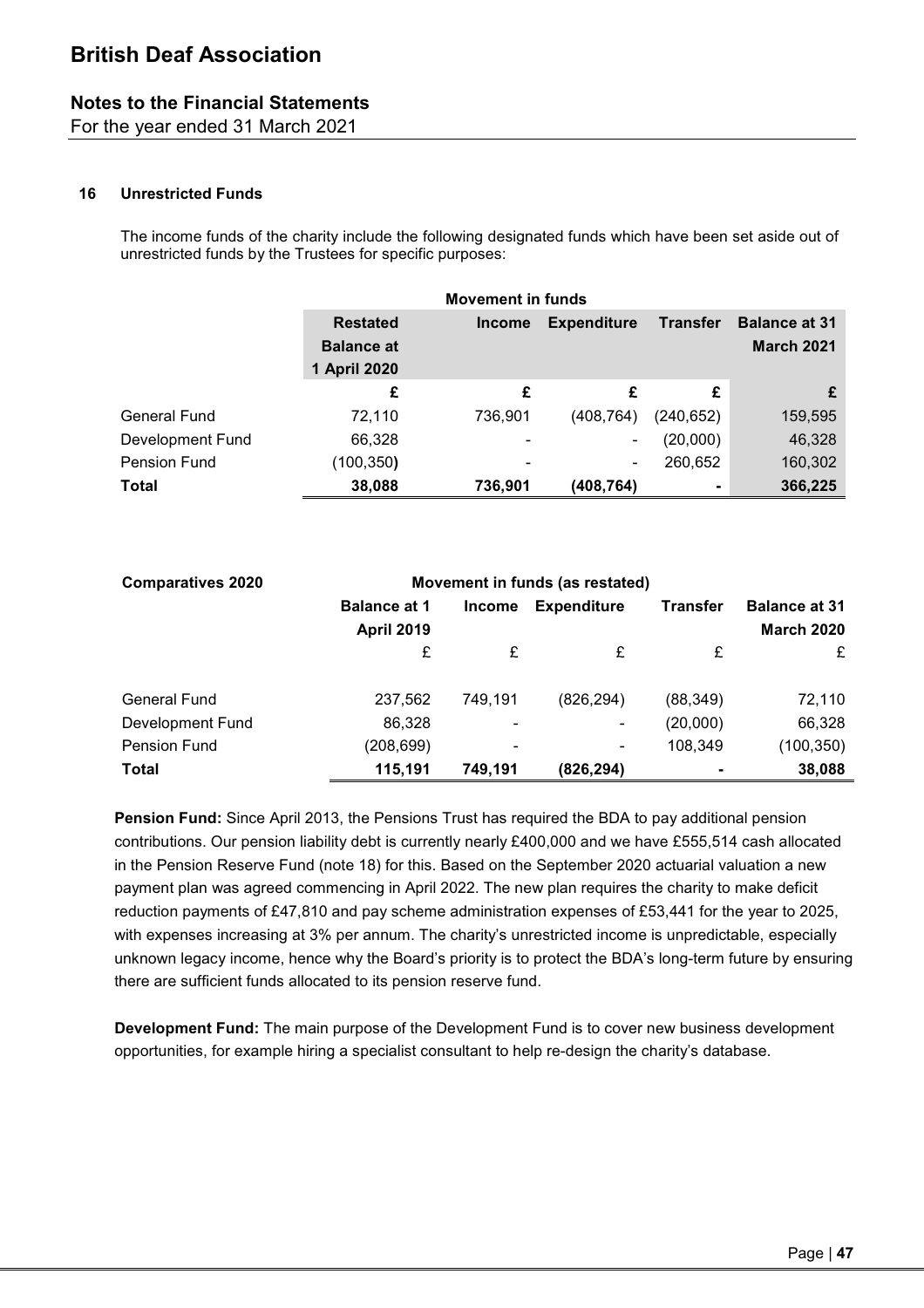### **Notes to the Financial Statements**

For the year ended 31 March 2021

#### **17 Analysis of changes in net debt**

|                                  | <b>Balance at</b><br>1 April 2020 | Cash<br>flows | <b>Other</b><br>non-<br>cash<br>changes | <b>Balance at 31</b><br><b>March 2021</b> |
|----------------------------------|-----------------------------------|---------------|-----------------------------------------|-------------------------------------------|
| <b>Cash and cash equivalents</b> | £                                 | £             | £                                       | £                                         |
| Cash                             | 778,325                           | 171,731       | $\overline{\phantom{0}}$                | 950,056                                   |

#### **18 Analysis of net assets between funds**

|                                                   | General<br><b>Funds</b> | <b>Designated</b><br><b>Pension</b> | <b>Designated</b><br><b>Funds</b> | <b>Restricted</b><br><b>Funds</b> | <b>Total</b> |
|---------------------------------------------------|-------------------------|-------------------------------------|-----------------------------------|-----------------------------------|--------------|
| <b>Fund Balances at 31 March</b>                  | £                       | £                                   | £                                 | £                                 | £            |
| 2021 represented by:                              |                         |                                     |                                   |                                   |              |
| <b>Tangible Fixed Assets</b>                      | 3,297                   |                                     |                                   |                                   | 3,297        |
| <b>Current Assets</b>                             | 193,637                 | 555,514                             | 46,328                            | 662,523                           | 1,458,002    |
| Creditors: amounts falling due<br>within one year | (37, 339)               | (99, 711)                           |                                   | (59, 733)                         | (196, 783)   |
| Creditors: amounts falling due<br>after one year  |                         | (295, 501)                          |                                   |                                   | (295, 501)   |
|                                                   | 159,595                 | 160,302                             | 46,328                            | 602,790                           | 969,015      |
| <b>Restated Fund Balances at 31</b>               | £                       | £                                   | £                                 | £                                 | £            |
| March 2020 represented by:                        |                         |                                     |                                   |                                   |              |
| <b>Tangible Fixed Assets</b>                      | 3,463                   |                                     |                                   |                                   | 3,463        |
| <b>Current Assets</b>                             | 118,483                 | 367,924                             | 66,328                            | 663,055                           | 1,215,790    |
| Creditors: amounts falling due<br>within one year | (49, 836)               | (95, 996)                           |                                   | (39, 770)                         | (185, 602)   |
| Creditors: amounts falling due<br>after one year  |                         | (372, 278)                          |                                   |                                   | (372, 278)   |
|                                                   | 72,110                  | (100, 350)                          | 66,328                            | 623,285                           | 661,373      |